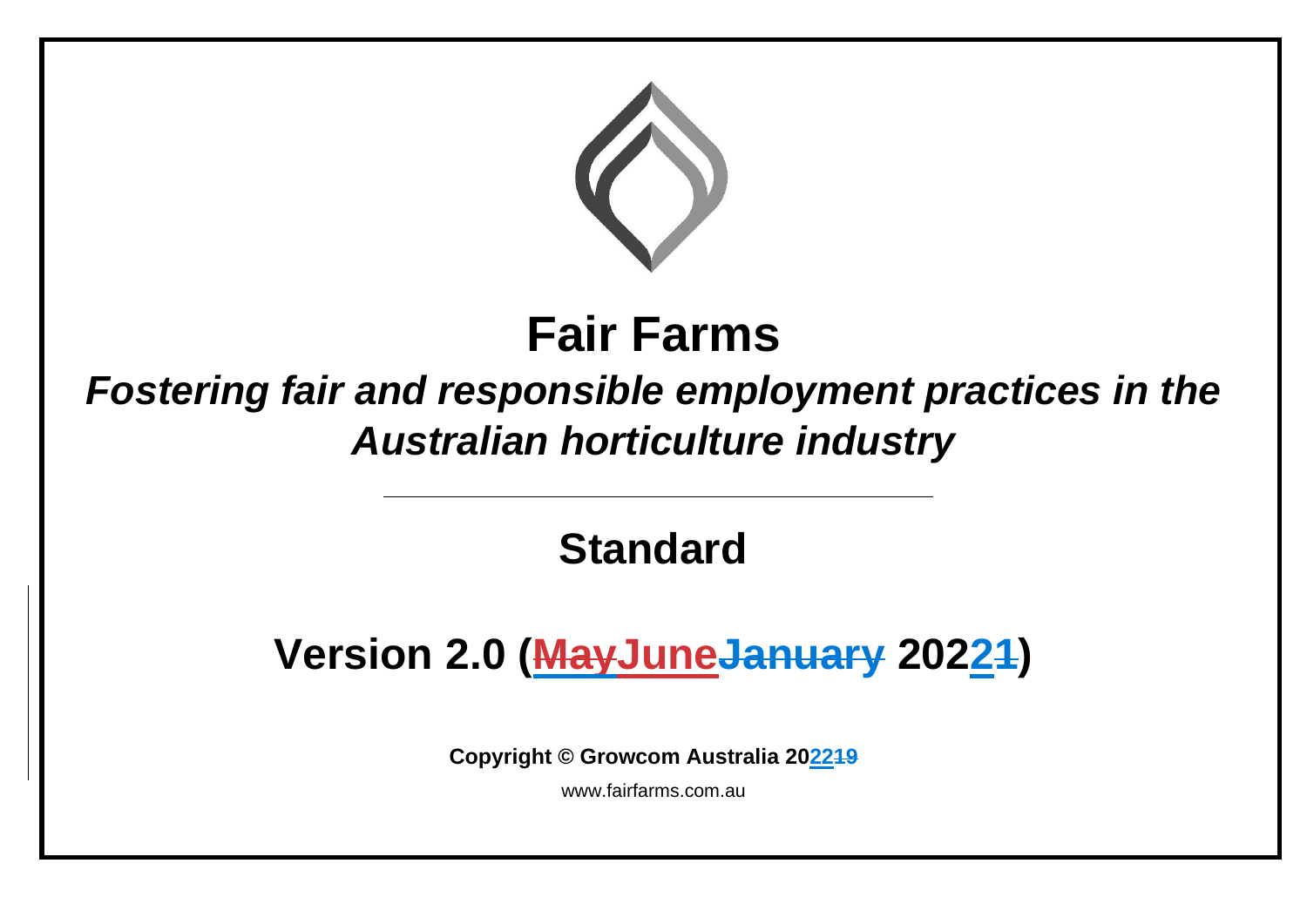#### **Contents**

| M1             |  |
|----------------|--|
| M <sub>2</sub> |  |
| M <sub>3</sub> |  |
| M4             |  |
|                |  |
| F1             |  |
| F <sub>2</sub> |  |
| F <sub>3</sub> |  |

| F <sub>4</sub> |                                                          |  |
|----------------|----------------------------------------------------------|--|
| F <sub>5</sub> |                                                          |  |
| F <sub>6</sub> |                                                          |  |
| F7             |                                                          |  |
| F <sub>8</sub> | Induction, communication, training and qualifications 27 |  |
| F <sub>9</sub> |                                                          |  |
| F10            |                                                          |  |
| F11            |                                                          |  |
| F12            |                                                          |  |
|                |                                                          |  |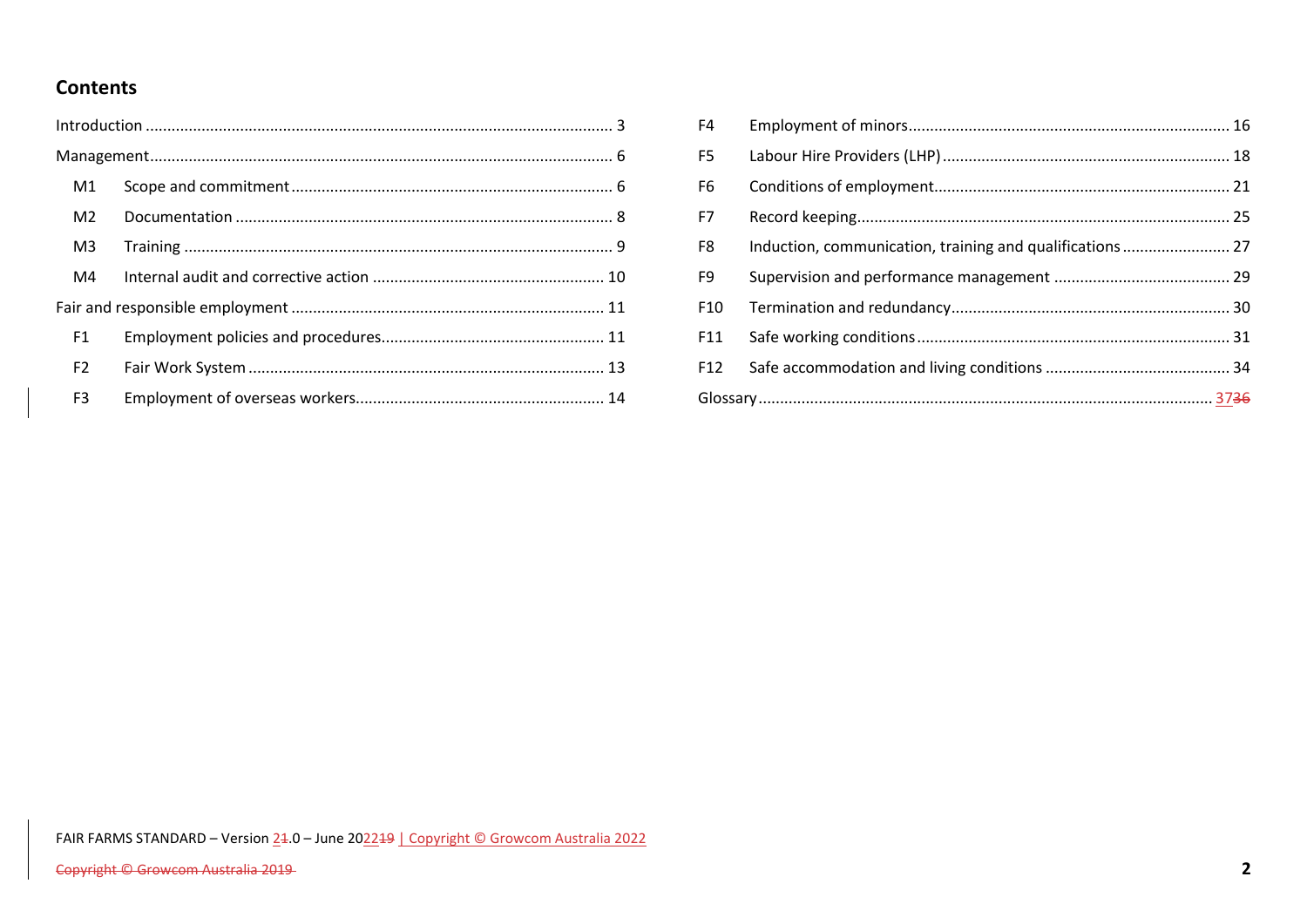#### <span id="page-2-0"></span>**Introduction**

#### **Fair Farms Training and Certification Program**

The objective of the Fair Farms Training and Certification Program is fostering fair and responsible employment practices across the Australian horticulture industry. The program aims at establishing a culture of compliance which will lead to better employment practices, fairer treatment of workers and reduced risk of exploitation.

The Fair Farms Training and Certification Program has been developed by Growcom (scheme owner) with reference to the Credibility Principles established by the ISEAL Alliance [\(https://www.isealalliance.org/credible-sustainability-standards/iseal-credibility-principles\)](https://www.isealalliance.org/credible-sustainability-standards/iseal-credibility-principles), a global initiative to strengthen sustainability standards systems. Growcom is committed to continuously review and improve the Fair Farms Training and Certification Program, always aspiring to operate a credible and effective system that achieves its purpose.

The Fair Farms Training and Certification Program is open to all businesses operating within the Australian horticulture supply chain that:

- Grow produce for retail sale, and/or
- Pack produce for retail sale, and/or
- Operate as an aggregator, distributor, broker or agent supplying produce for retail sale.

For detail on the operational workings of the program, its underlying principles and rules refer to the information and resources available on the Fair Farms website:

#### [www.fairfarms.com.au](http://www.fairfarms.com.au/)

#### **The Fair Farms Standard**

The Fair Farms Standard is an industry-owned standard describing fair and responsible employment practices that, if implemented by a participant, provide assurance (through a third-party audit) that the participant employs and treats workers in a fair and responsible manner. This assurance includes that:

- (a) the participant engages and remunerates their staff in accordance with all applicable state and federal laws, rules and Awards relating to fair work and immigration laws;
- (b) the participant understands and appropriately discharges their responsibilities towards workers engaged through third-parties (labour hire providers);
- (c) the participant ensures a safe work environment and, where applicable, legally compliant and reasonable standards of on-farm accommodation for workers; and
- (d) the participant follows an approach of zero-tolerance towards any form of forced labour, bonded labour or any form of modern slavery.

Terms used repeatedly throughout the Standard are explained in the Glossary at the document end.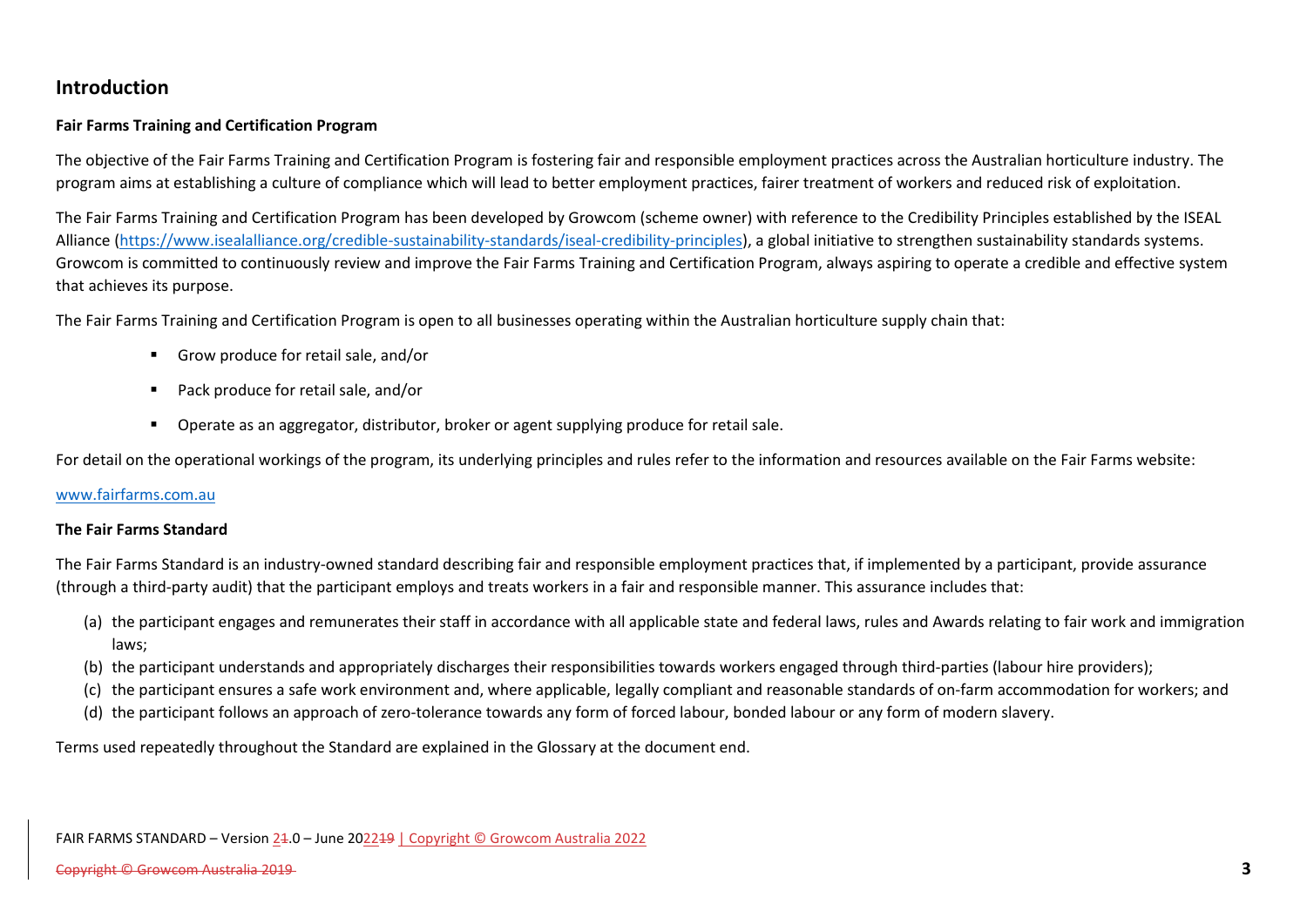The Fair Farms Standard has been developed by Growcom in consultation with growers and other members of the fresh produce supply chain, industry representative bodies, technical experts, trade unions, representatives of the major Australian retailers (supermarket chains) and the Fair Work Ombudsman. The Fair Farms Standard is founded on the Ethical Trading Initiative (ETI) Base Code and upon the conventions of the International Labour Organisation (ILO). The Standard will be continuously reviewed and updated in accordance with the consultation process set out below.

#### **Disclaimer**

Growcom endeavours to ensure that the content of this Standard is accurate, complete and current. Growcom, however, makes no representation in relation to the accuracy, completeness or currency of the content of this Standard. Reliance on the content of this Standard is at the user's own risk. The user should always make independent enquiries and seek professional advice regarding its compliance with applicable laws and other legal obligations.

Growcom disclaims all liability and responsibility to any person arising directly or indirectly from reliance on the use of the content of this Standard and for any consequences of such use arising out of such reliance, whether or not caused by the negligence of Growcom, to the maximum extent permitted by law.

#### **Copyright notice**

Growcom seeks widespread adoption of the Fair Farms Standard and therefore encourages growers and industry to access the Fair Farms Standard on their path to certification and share it with others. This Standard is licensed under a Creative Commons 4.0 license. The details of the licence conditions are available at <https://creativecommons.org/licenses/by/4.0/>

#### Attribution

You are free to share the Fair Farms Standard (the material), including copying and redistributing it in any medium or format and adapt this material, including remixing, transforming and building upon the material for any purpose, including commercial purposes.

However, you must provide a link or reference to the material and attribute the material as follows:

*Copyright © Growcom Australia 202219*

You must also indicate if changes were made to the material.

The attribution must not in any way, suggest that Growcom endorses you or your use of the material or apply legal terms of technological measures that restrict others from doing anything the license permits.

#### Third party material

To the extent that Growcom makes available material in which copyright is owned by a third party, the Creative Commons 4.0 licence would not apply to such third party material and, if you wish to re-use third party material, you may have to seek permission from the copyright owner.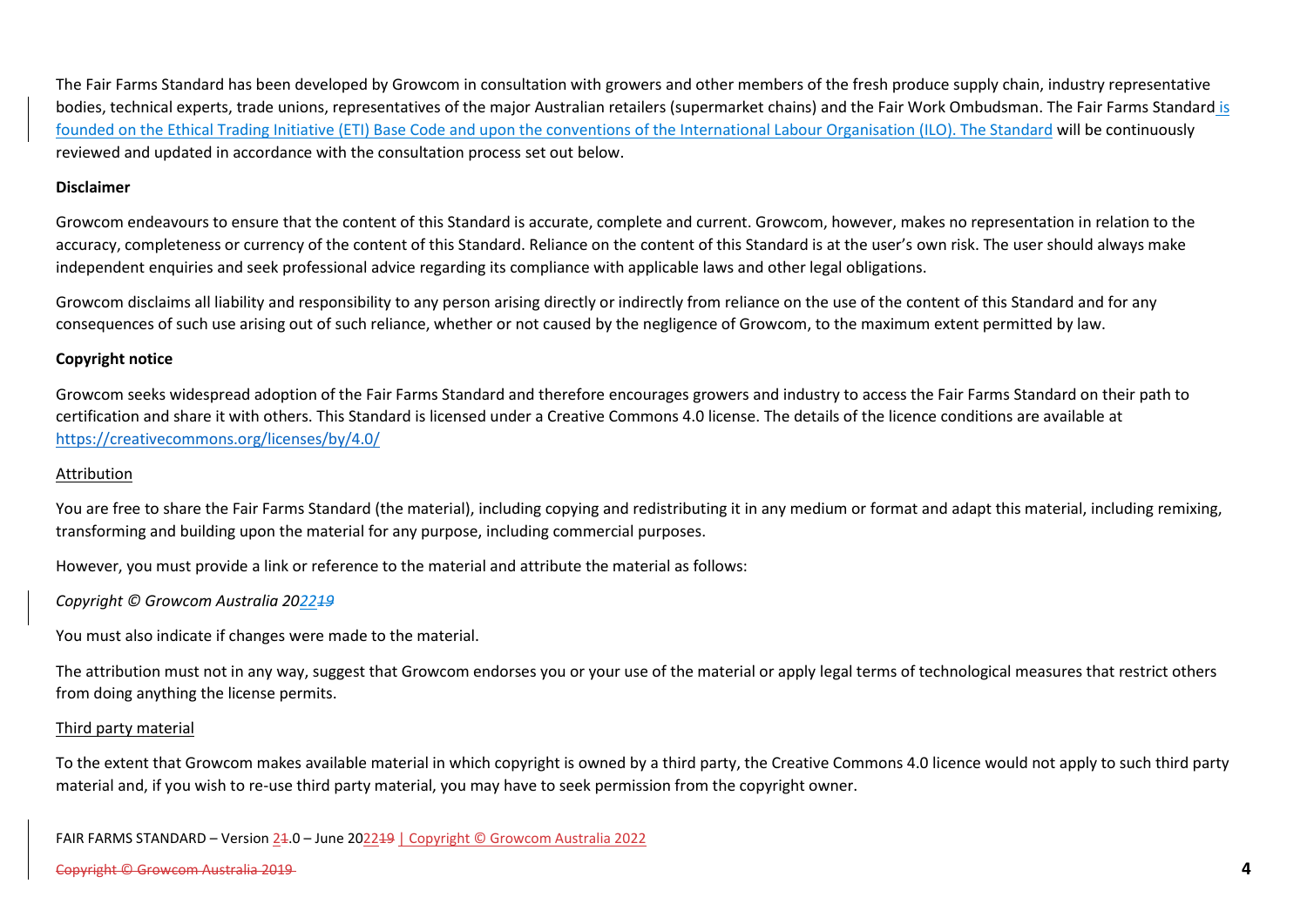#### **Acknowledgments**

Many individuals and organisations have contributed to the development of the Fair Farms Standard. Their time, effort, patience and ongoing support is well acknowledged and much appreciated.

#### **Standard Review Process**

The Fair Farms Technical Committee is responsible for the review and amendment of the Fair Farms Standard. Businesses participating in the program will be advised of all updates and should ensure they are operating within the current edition of the Fair Farms Standard at all times available on the Fair Farms website [www.fairfarms.com.au.](http://www.fairfarms.com.au/)

Program participants and others are encouraged to make suggestions for improving the Standard. Please submit your suggestions at any time either by email or posted mail, with our best contact details available on the Fair Farms website [\(www.fairfarms.com.au\)](http://www.fairfarms.com.au/).

#### **Using the Standard**

The requirements (elements) of the Fair Farms Standard are grouped into two sections – 'Management' (referenced 'M') and 'Fair and responsible employment' (referenced 'F'). Compliance with all these elements is required for Fair Farms Certification.

Each element describes the outcomes required, the practices needed to ensure compliance and records that may be used to demonstrate compliance with the Fair Farms Standard. These elements form the basis of Fair Farms training and audit, and together, form the foundation for the effective implementation of the Fair Farms program across the horticulture industry.

In the event that there is any inconsistency between the Standard and any other program documentation the Standard shall prevail.

At the end of each section is a list of resources that are available to support participants with the implementation of the Fair Farms Standard.

For more information, visit the Fair Farms website at [www.fairfarms.com.au](http://www.fairfarms.com.au/) or contact the Fair Farms team.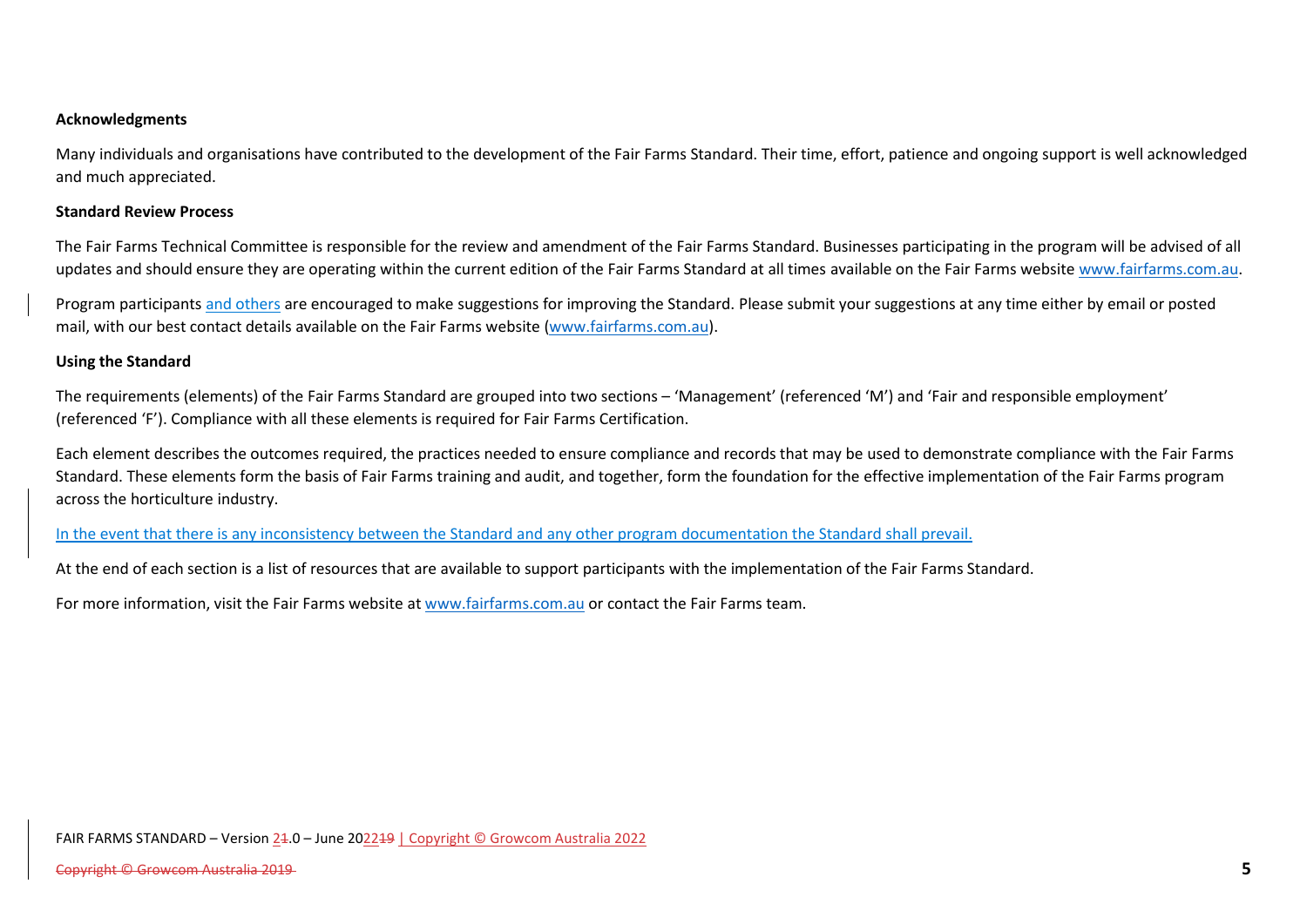### **Fair Farms Standard – Version 24.0**

#### <span id="page-5-0"></span>Management

<span id="page-5-1"></span>

| <b>Code Element</b> |                                                                                                                     | <b>Compliance Criteria</b>                                                                                                                                                                                                                                                                                                                                                                                                                                                                                                                                                                                                           | <b>Records</b>                           |
|---------------------|---------------------------------------------------------------------------------------------------------------------|--------------------------------------------------------------------------------------------------------------------------------------------------------------------------------------------------------------------------------------------------------------------------------------------------------------------------------------------------------------------------------------------------------------------------------------------------------------------------------------------------------------------------------------------------------------------------------------------------------------------------------------|------------------------------------------|
| M1                  | <b>Scope and commitment</b>                                                                                         |                                                                                                                                                                                                                                                                                                                                                                                                                                                                                                                                                                                                                                      |                                          |
| M1.1                | Define the business scope<br>and the scope of Fair Farms<br>certification.                                          | All business enterprises, activities and work sites within the scope of Fair Farms<br>1.<br>certification are defined by the <b>Participant's</b> owner or appropriate senior manager. A<br>record is kept.                                                                                                                                                                                                                                                                                                                                                                                                                          | Scope statement                          |
| M1.2                | Identify property areas that<br>has workers and any<br>relevant infrastructure and<br>facilities on a property map. | A property map(s) is documented and maintained. The map(s) identifies:<br>1.<br>production areas and growing sites<br>relevant farm buildings, such as packing facilities and amenities<br>workers' accommodation and facilities, if provided on site.                                                                                                                                                                                                                                                                                                                                                                               | Property map                             |
| M1.3                | Document the business'<br>commitment to integrity and<br>ethical conduct.                                           | The business unit has a policy statement outlining its commitment to professional business<br>1.<br>practice and ethical conduct, and intolerance of any forms of bribery, inducement or<br>corruption<br>The business unit has a code of conduct that identifies unacceptable behaviours within the<br>2.<br>business and trains its workers in that code<br>The business unit discloses any current or past legal action/investigations relating to<br>3.<br>employment, WHS or immigration matters, including any enforceable undertakings<br>entered, noting any unresolved issues.                                              | Policy statement<br>Disclosure statement |
| M1.4                | Document the business<br>commitment to fair<br>employment practices and<br>compliance with all<br>applicable laws.  | The business unit has and regularly reviews a policy statement outlining its commitment to:<br>adhere to all laws that apply to its workforce, in particular the Fair Work Act (for<br>National system employers) or relevant State laws, and relevant Awards, the<br>MImmigration Act, and work health and safety legislation<br>maintain a cooperative and consultative approach with its employees<br>recognise and respect workers' right to freedom of association and to collectively<br>bargain<br>The owner or general manager signs the policy statement<br>2.<br>The policy statement is communicated to all workers<br>3. | Policy statement                         |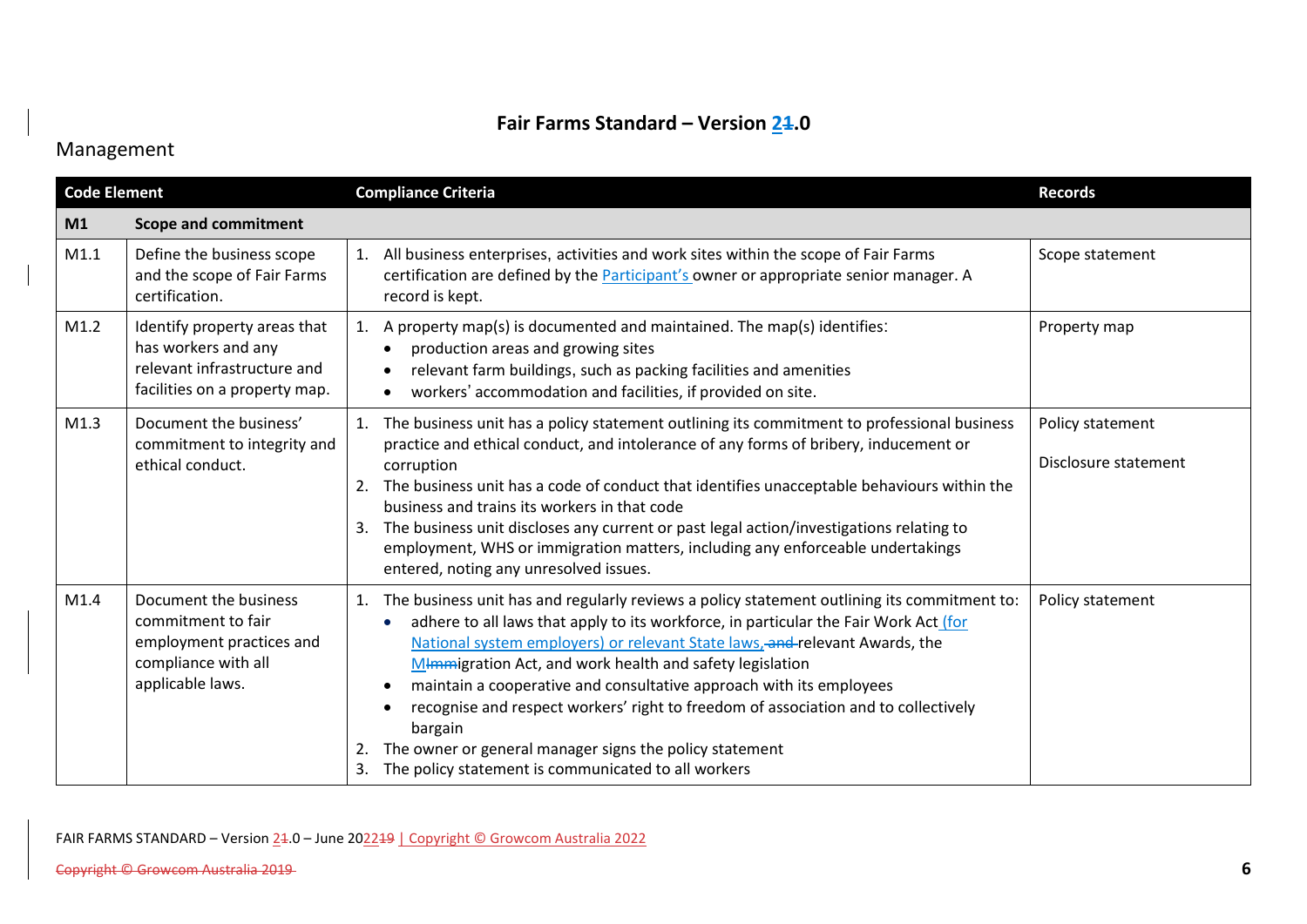| <b>Code Element</b> |                                                                    | <b>Compliance Criteria</b>                                                                                                                                                                                                                                                                                                                                                                                       |                           | <b>Records</b>       |
|---------------------|--------------------------------------------------------------------|------------------------------------------------------------------------------------------------------------------------------------------------------------------------------------------------------------------------------------------------------------------------------------------------------------------------------------------------------------------------------------------------------------------|---------------------------|----------------------|
| M1.5                | Establish responsibility for<br>workplace relations<br>compliance. | The business unit appoints a person with primary responsibility for human resource<br>1.<br>management and maintaining a working knowledge of workplace relations laws.                                                                                                                                                                                                                                          |                           |                      |
| M1.6                | Define the organisational<br>structure of the business.            | The organisational structure of the business is documented and notes:<br>business owner/manager<br>Person responsible for human resource management and compliance with workplace<br>relations laws<br>Person responsible for work health and safety<br>the reporting relationships between workers and supervisors/managers, including<br>where supervisors/managers are engaged through Labour Hire Providers. |                           | Organisational chart |
|                     | <b>Fair Farms Resources</b><br><b>Policy Statement template</b>    |                                                                                                                                                                                                                                                                                                                                                                                                                  | <b>External Resources</b> |                      |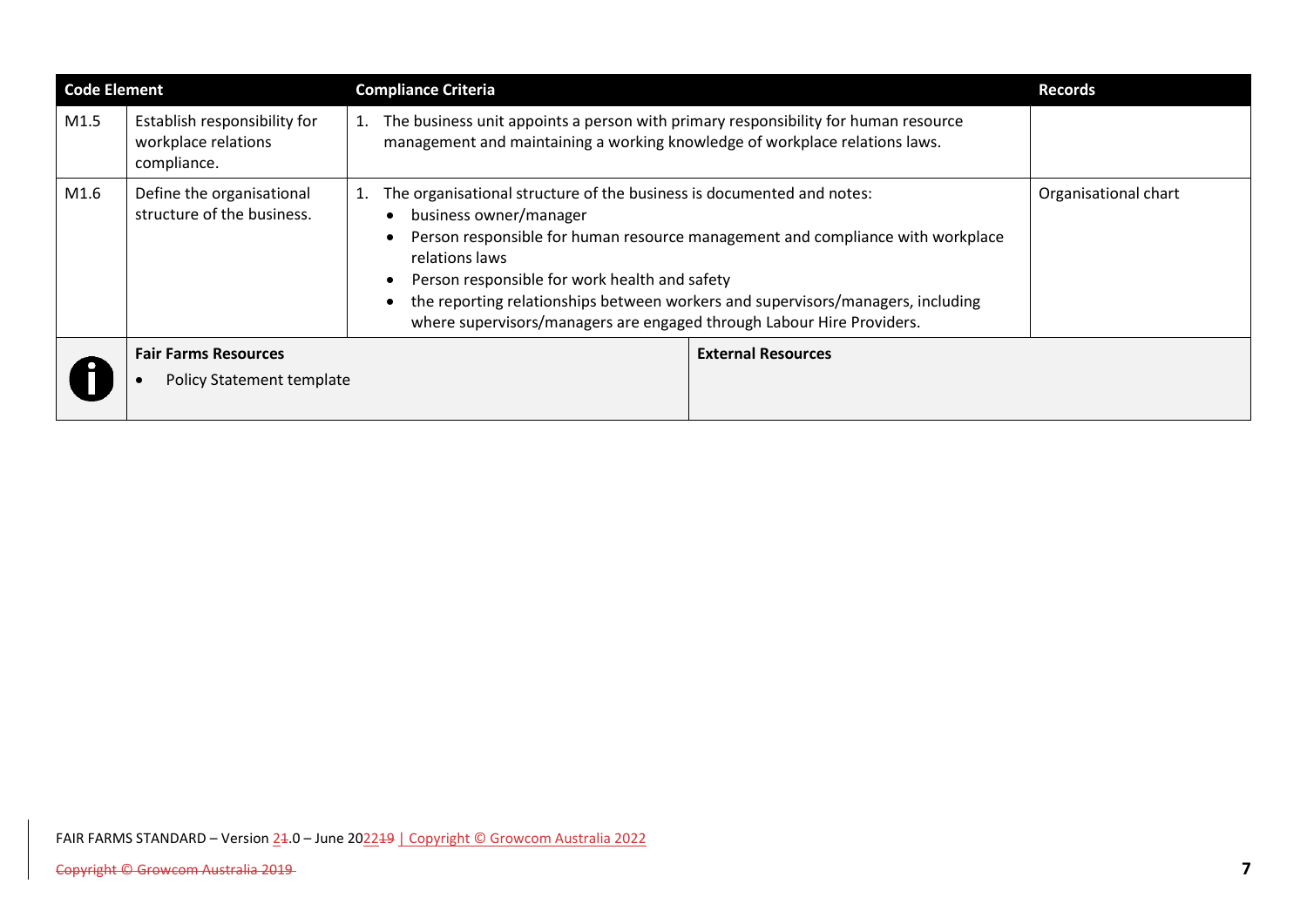<span id="page-7-0"></span>

| <b>Code Element</b> |                                                                                                 | <b>Compliance Criteria</b>                                                                                                                                                                                                                                                                                                                                                                                                                              |                           | <b>Records</b>                                        |
|---------------------|-------------------------------------------------------------------------------------------------|---------------------------------------------------------------------------------------------------------------------------------------------------------------------------------------------------------------------------------------------------------------------------------------------------------------------------------------------------------------------------------------------------------------------------------------------------------|---------------------------|-------------------------------------------------------|
| M <sub>2</sub>      | <b>Documentation</b>                                                                            |                                                                                                                                                                                                                                                                                                                                                                                                                                                         |                           |                                                       |
| M2.1                | Verify compliance with the<br>Fair Farms Standard through<br>relevant documents and<br>records. | The business unit has access to current editions of the Fair Farms Standard and the Fair<br><b>Farms Rules</b><br>All records and documents required to verify compliance to the Fair Farms Standard are<br>legible and must include:<br>title<br>$\bullet$<br>date of issue or version number<br>business name<br>name of person completing record and date of completion<br>As documents and records change, out of date versions are replaced.<br>3. |                           | <b>Fair Farms Standard</b><br><b>Fair Farms Rules</b> |
|                     | <b>Fair Farms Resources</b>                                                                     |                                                                                                                                                                                                                                                                                                                                                                                                                                                         | <b>External Resources</b> |                                                       |
|                     | Fair Farms Standard                                                                             |                                                                                                                                                                                                                                                                                                                                                                                                                                                         |                           |                                                       |
|                     | <b>Fair Farms Rules</b>                                                                         |                                                                                                                                                                                                                                                                                                                                                                                                                                                         |                           |                                                       |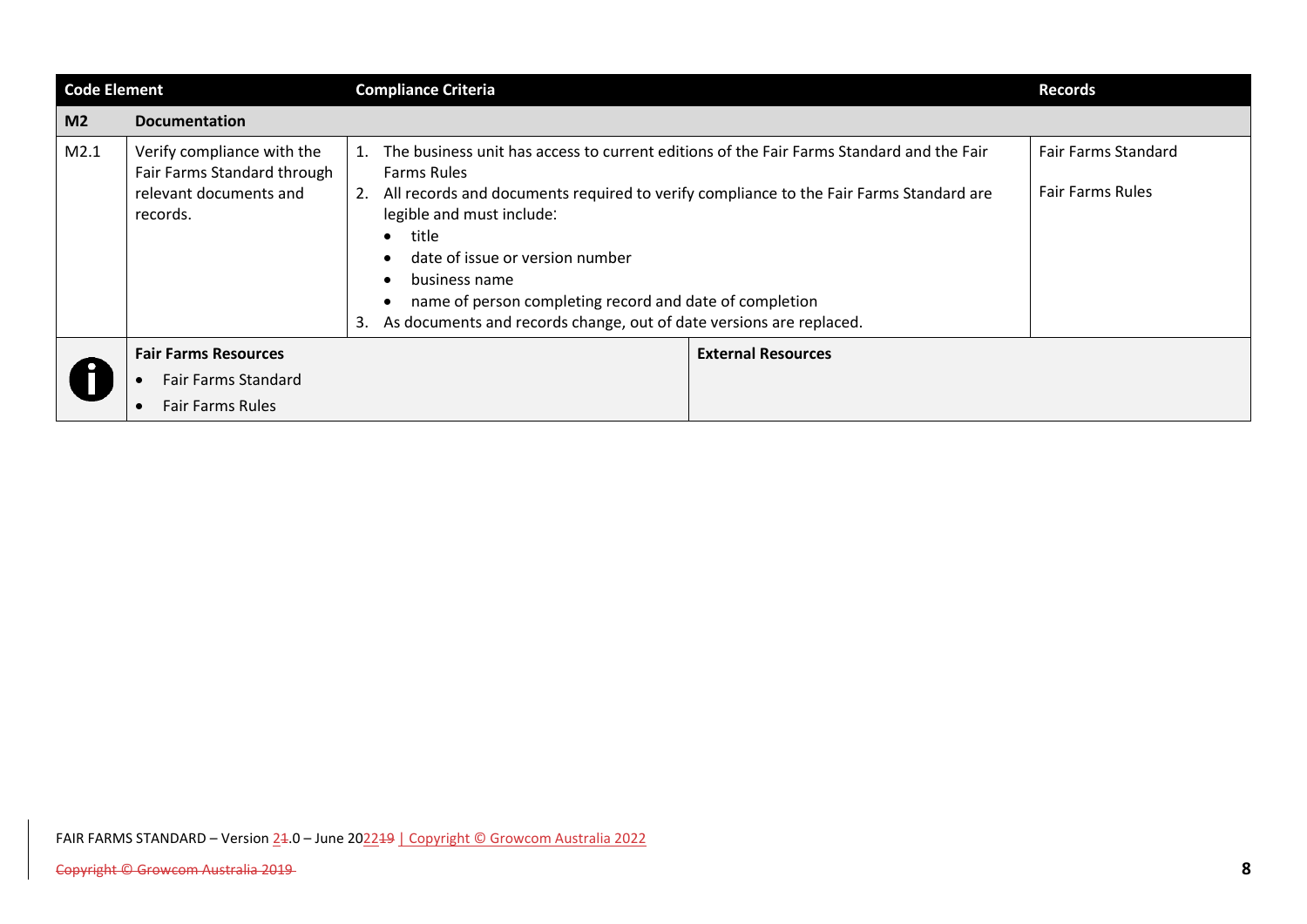<span id="page-8-0"></span>

| <b>Code Element</b> |                                                                                     | <b>Compliance Criteria</b>                                                                                                                                                                                                                            |                                                                                                                                                                                   | <b>Records</b>                         |
|---------------------|-------------------------------------------------------------------------------------|-------------------------------------------------------------------------------------------------------------------------------------------------------------------------------------------------------------------------------------------------------|-----------------------------------------------------------------------------------------------------------------------------------------------------------------------------------|----------------------------------------|
| M <sub>3</sub>      | <b>Training</b>                                                                     |                                                                                                                                                                                                                                                       |                                                                                                                                                                                   |                                        |
| M3.1                | Complete self-assessment of<br>workplace relations<br>compliance.                   | 1.<br>Farms Standard and to identify any associated training needs.                                                                                                                                                                                   | The business owner or appropriate management representative completes the Fair Farms<br>Online Self-Assessment (OSA) to establish the business' level of compliance with the Fair | Online Self-Assessment<br>(OSA) Report |
| M3.2                | Complete training, where<br>required.                                               | The business owner or appropriate management representative completes approved Fair<br>1.<br>Farms training (where required) to address matters of non-compliance identified through<br>the OSA. Evidence of completion of training is kept.<br>$\pm$ |                                                                                                                                                                                   | Training completion records            |
|                     | <b>Fair Farms Resources</b><br>Online Self-Assessment<br><b>Fair Farms Training</b> |                                                                                                                                                                                                                                                       | <b>External Resources</b>                                                                                                                                                         |                                        |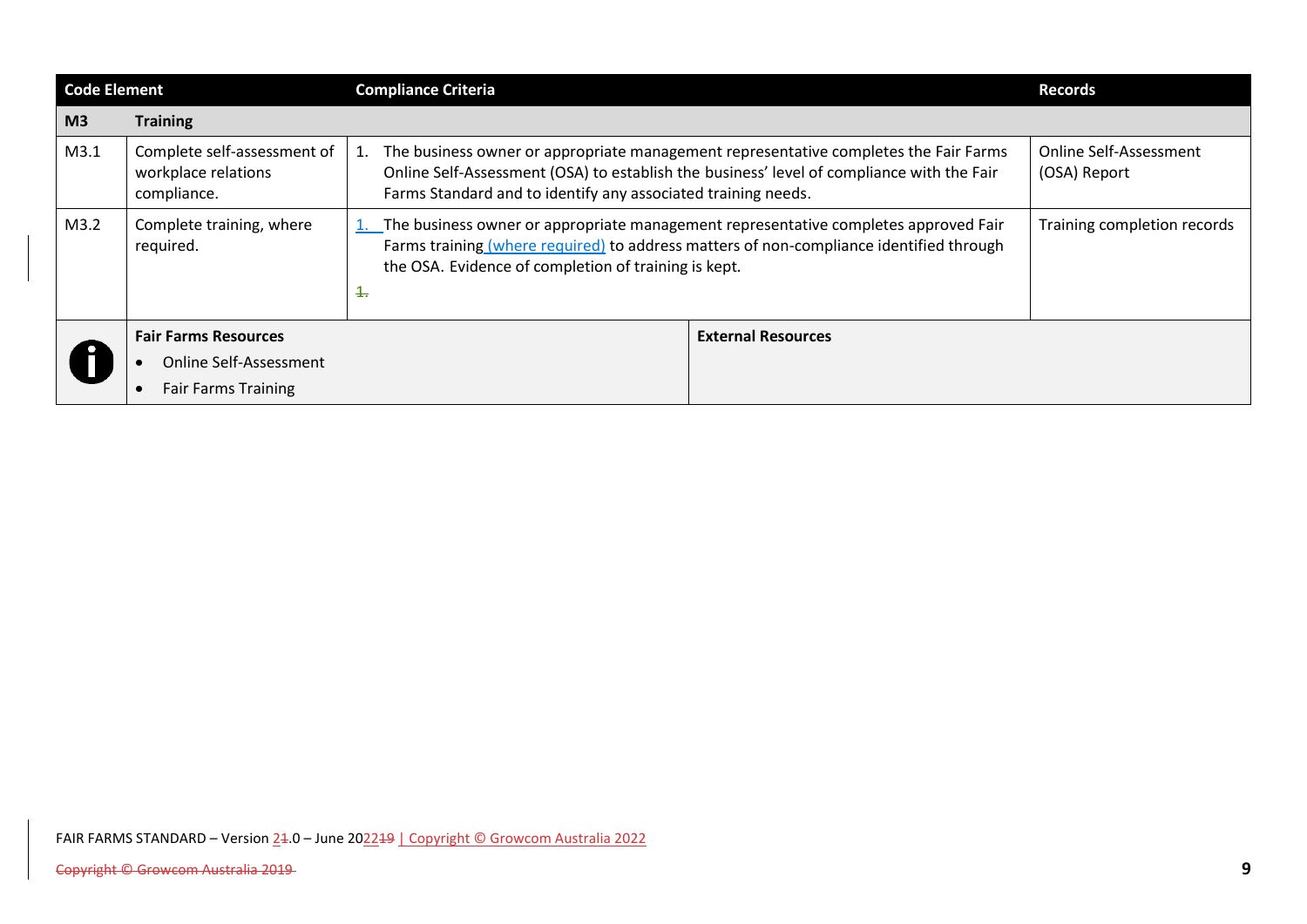<span id="page-9-0"></span>

| <b>Code Element</b> |                                                                                           | <b>Compliance Criteria</b>                                                                                                                                                                                                                                                                                                                                                                                                                                                                                                                                                                                                                                                                                                  |                                                                                                                                                                                                                                                                   | <b>Records</b>                                 |
|---------------------|-------------------------------------------------------------------------------------------|-----------------------------------------------------------------------------------------------------------------------------------------------------------------------------------------------------------------------------------------------------------------------------------------------------------------------------------------------------------------------------------------------------------------------------------------------------------------------------------------------------------------------------------------------------------------------------------------------------------------------------------------------------------------------------------------------------------------------------|-------------------------------------------------------------------------------------------------------------------------------------------------------------------------------------------------------------------------------------------------------------------|------------------------------------------------|
| M <sub>4</sub>      | Internal audit and corrective action                                                      |                                                                                                                                                                                                                                                                                                                                                                                                                                                                                                                                                                                                                                                                                                                             |                                                                                                                                                                                                                                                                   |                                                |
| M4.1                | Conduct Online Self-<br>Assessment to verify ongoing<br>compliance with this<br>Standard. | 1.<br>kept.                                                                                                                                                                                                                                                                                                                                                                                                                                                                                                                                                                                                                                                                                                                 | The business unit completes the Online Self-Assessment (OSA) at least annually. A record is                                                                                                                                                                       | <b>Online Self-Assessment</b><br>(OSA) Report  |
| M4.2                | Complete corrective actions<br>for any non-compliance.                                    | 1.<br>Farms Standard, Fair Farms Rules or legislation are not being met, as identified by:<br>routine activities<br>annual OSA as prescribed by the Fair Farms Rules<br>internal audits (where applicable)<br>external audits (where applicable)<br>a valid complaint received<br>A Corrective Action Record must include:<br>2.<br>description of the problem<br>cause of the problem<br>whether or not the problem has occurred before<br>short term fix (action taken to fix the problem)<br>long term fix (action taken to prevent the problem recurring)<br>name and signature of person completing the review<br>date of the review<br>3.<br>manager to ensure risks are assessed and actions taken to address risks. | A Corrective Action Record (CAR) must be completed when the requirements of the Fair<br>confirmation that short term and long term actions are completed and effective<br>Non-conformances and corrective actions are reviewed by the owner or appropriate senior | FF Form - M4 Corrective<br>action record (CAR) |
|                     | <b>Fair Farms Resources</b><br>1FF Form - M4 Corrective action record (CAR)               |                                                                                                                                                                                                                                                                                                                                                                                                                                                                                                                                                                                                                                                                                                                             | <b>External Resources</b>                                                                                                                                                                                                                                         |                                                |

FAIR FARMS STANDARD – Version  $\underline{24.0}$  – June 2022 $\underline{49}$   $\underline{L}$  Copyright  $\odot$  Growcom Australia 2022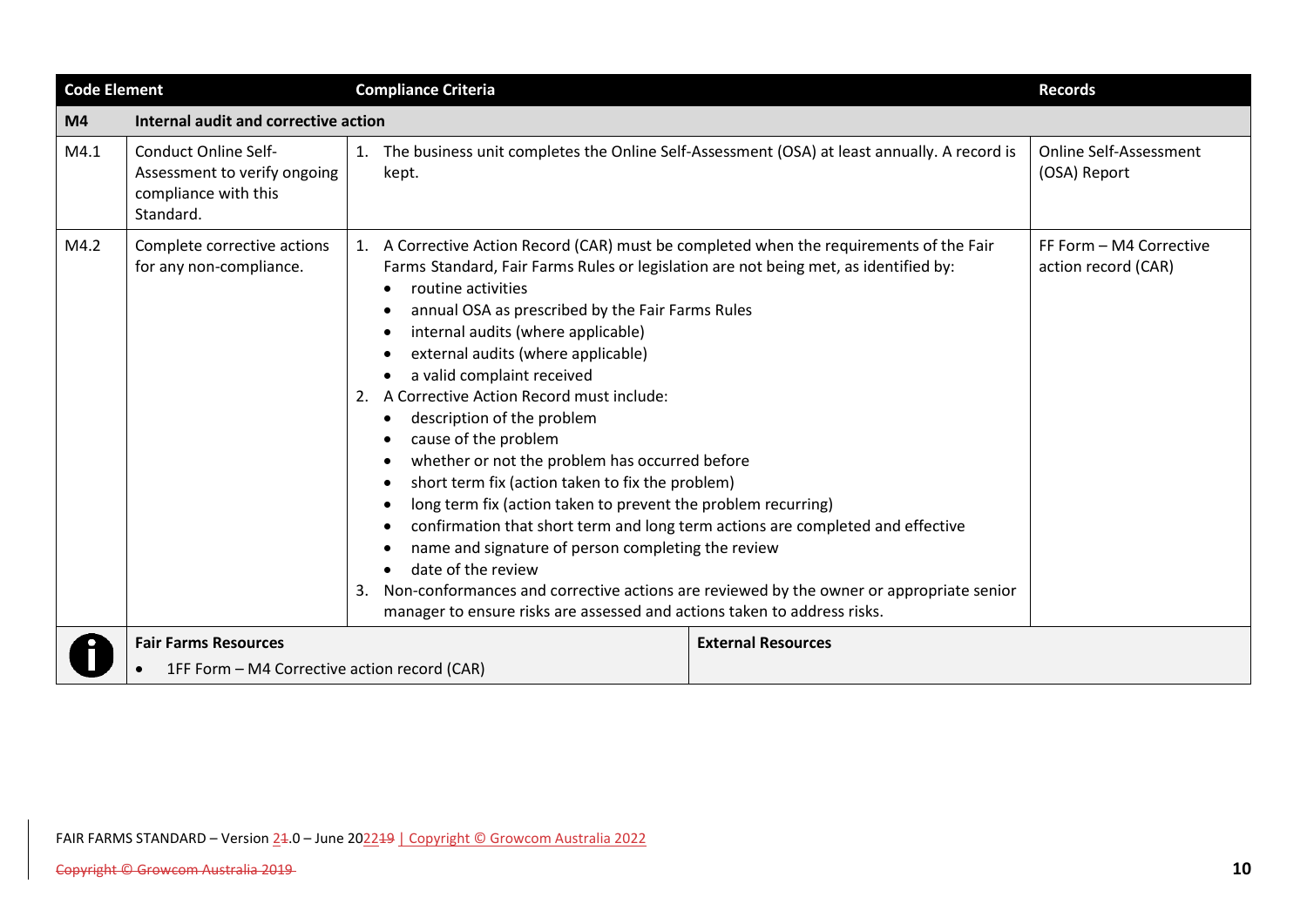## <span id="page-10-0"></span>**Fair and responsible employment**

<span id="page-10-1"></span>

| <b>Code Element</b> |                                                                           | <b>Compliance Criteria</b>                                                                                                                                                                                                                                                                                                                                                                                                                                                                                                                                                                                                                                            | <b>Records</b>                                                                                        |
|---------------------|---------------------------------------------------------------------------|-----------------------------------------------------------------------------------------------------------------------------------------------------------------------------------------------------------------------------------------------------------------------------------------------------------------------------------------------------------------------------------------------------------------------------------------------------------------------------------------------------------------------------------------------------------------------------------------------------------------------------------------------------------------------|-------------------------------------------------------------------------------------------------------|
| F1                  | <b>Employment policies and procedures</b>                                 |                                                                                                                                                                                                                                                                                                                                                                                                                                                                                                                                                                                                                                                                       |                                                                                                       |
| F1.1                | Maintain relevant<br>employment policies and<br>procedures.               | The business unit has and makes accessible relevant employment policies and procedures<br>1.<br>to ensure:<br>the business unit complies with legislative and/or applicable standards<br>$\bullet$<br>workers understand their pay, entitlements, terms and conditions and know what is<br>expected of them in the workplace<br>corrective action is taken when policies and procedures are not followed.<br>$\bullet$                                                                                                                                                                                                                                                | Employment policies and<br>procedures                                                                 |
| F1.2                | Provide a workplace of free<br>and voluntary employment.                  | The business unit has policies and procedures to ensure all workers, including those<br>1.<br>provided through a Labour Hire Provider:<br>have freely chosen the employment<br>$\bullet$<br>are not forced, bonded or involuntary workers<br>do not have to lodge deposits or identity papers with the business or its service<br>providers<br>have not paid recruitment fees<br>are free to resign quit after they have given reasonable notice (as specified in the<br>relevant industrial instrument and not more than 1 month)<br>The business unit takes action to address any evidence that any aspects of F1.2.1 are not<br>2.<br>being met. A record is kept. | Policy and procedure<br>documents regarding free<br>and voluntary employment<br>Labour Hire Agreement |
| F1.3                | Provide a workplace free<br>from abuse, harassment and<br>discrimination. | The business unit has policies and procedures to provide a workplace that is free from all<br>1.<br>forms of bullying, harassment, abuse or discrimination, including sexual harassment<br>The policy is communicated to workers<br>2.<br>All staff in a management or supervisory role are trained in the policy and its<br>implementation. A record is kept.                                                                                                                                                                                                                                                                                                        | Policy statement regarding<br>abuse, harassment and<br>discrimination<br>Records of training          |
| F1.4                | Provide a process to manage<br>disputes and grievances.                   | The business unit has a policy and procedure outlining how disputes and grievances in the<br>1.<br>workplace are managed and resolved. The policy and procedure ensures that no adverse<br>action will be taken against a worker for making a complaint ('no retaliation')<br>The disputes policy outlines:<br>2.<br>workers' right to know about any disciplinary action taken against them<br>workers' right to participate in a disputes process                                                                                                                                                                                                                   | Policy and procedure<br>documents regarding dispute<br>and grievance management                       |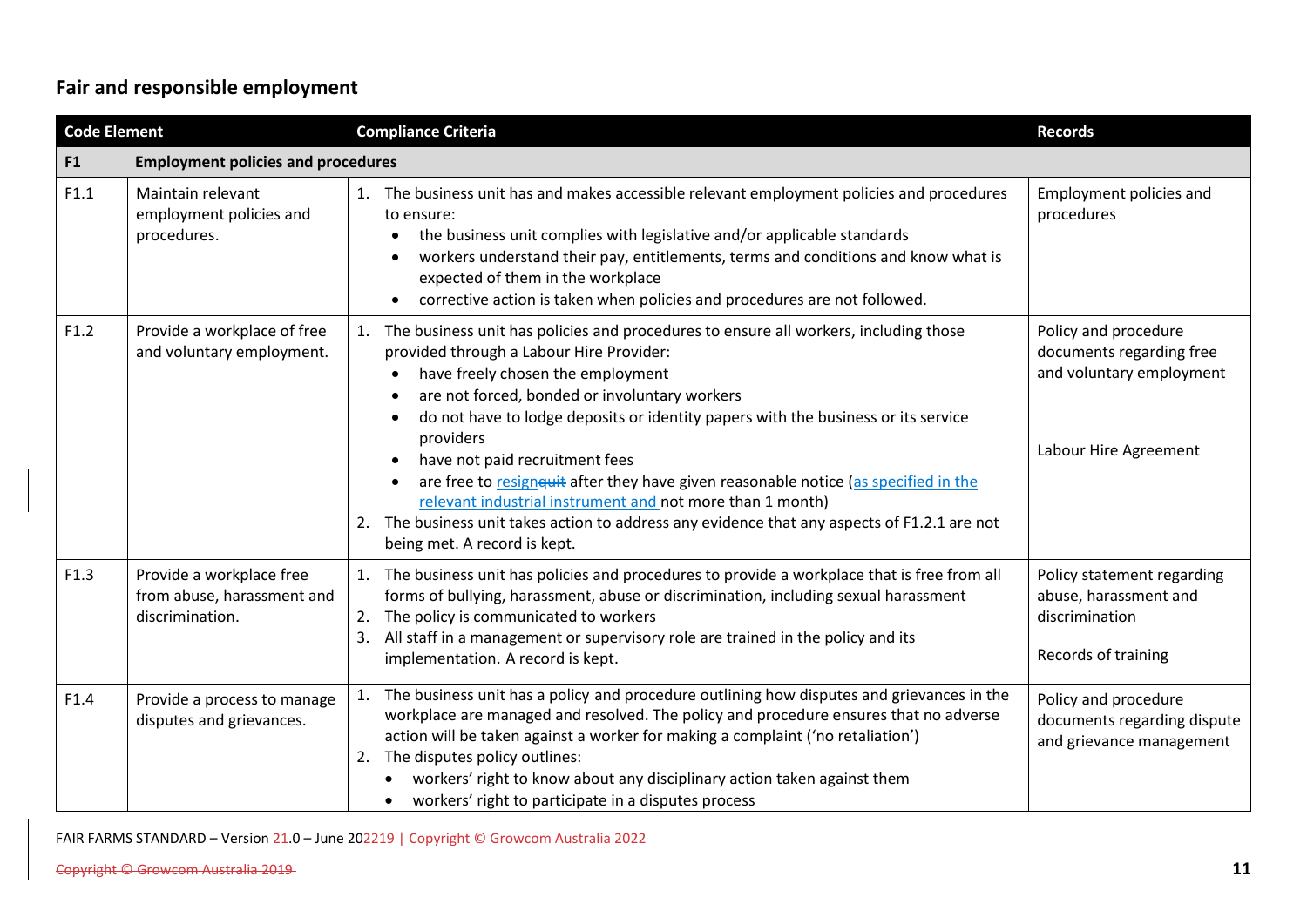| <b>Code Element</b> |                             | <b>Compliance Criteria</b>                                                                                                                                                                                                                                                                                                                                                                         |                                                                                                                                                                                                                                                                      | Records |
|---------------------|-----------------------------|----------------------------------------------------------------------------------------------------------------------------------------------------------------------------------------------------------------------------------------------------------------------------------------------------------------------------------------------------------------------------------------------------|----------------------------------------------------------------------------------------------------------------------------------------------------------------------------------------------------------------------------------------------------------------------|---------|
|                     |                             | workers' right to appeal a disciplinary action without fear of reprisal<br>$\bullet$<br>The policy is applied in a reasonable, equitable and fair manner to make sure disputes and<br>grievances are managed in a timely way<br>Workers are aware of, and have access to, the disputes and grievances policy, and<br>4.<br>mechanisms<br>Workers have a way of anonymously reporting issues.<br>5. |                                                                                                                                                                                                                                                                      |         |
|                     | <b>Fair Farms Resources</b> |                                                                                                                                                                                                                                                                                                                                                                                                    | <b>External Resources</b><br>https://www.fairwork.gov.au/employee-entitlements<br>Workplace discrimination and harassment policy template<br>https://www.fairwork.gov.au/how-we-will-help/templates-and-<br>guides/best-practice-guides/effective-dispute-resolution |         |

FAIR FARMS STANDARD – Version  $\underline{24.0}$  – June 2022 $\underline{19}$   $\underline{L}$  Copyright  $\odot$  Growcom Australia 2022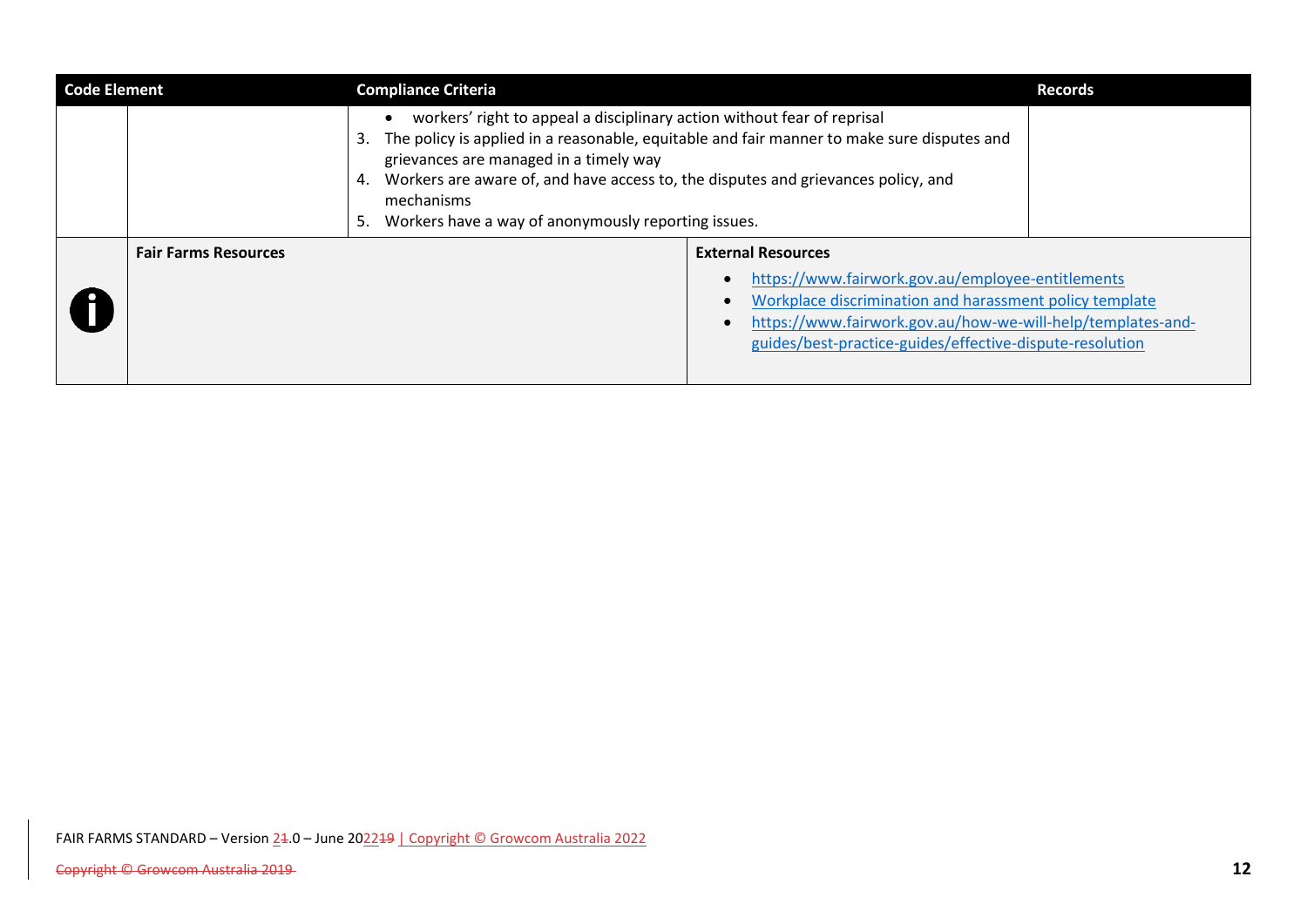<span id="page-12-0"></span>

| <b>Code Element</b> |                                                                                                                                                                                                     | <b>Compliance Criteria</b>                                                                                                                                                                                                                                                                                                   | <b>Records</b>                                                                                                                                       |
|---------------------|-----------------------------------------------------------------------------------------------------------------------------------------------------------------------------------------------------|------------------------------------------------------------------------------------------------------------------------------------------------------------------------------------------------------------------------------------------------------------------------------------------------------------------------------|------------------------------------------------------------------------------------------------------------------------------------------------------|
| F <sub>2</sub>      | <b>Fair Work System</b>                                                                                                                                                                             |                                                                                                                                                                                                                                                                                                                              |                                                                                                                                                      |
| F2.1                | Identify and apply the<br>Industrial Instrument(s)<br>applicable to the business.                                                                                                                   | The business unit demonstrates a working knowledge of the contents and application of<br>1.<br>Industrial Instruments that apply to all workers, including those provided through Labour<br>Hire Providers.                                                                                                                  | Access to relevant Awards,<br>Enterprise Agreements,<br>Individual Flexibility<br>Agreements, piecework<br>agreements that apply to<br>business unit |
| F2.2                | Ensure applicable Industrial<br>Instruments are available to<br>employees.                                                                                                                          | The business unit has copies of all relevant Industrial Instruments and:<br>keeps them at the workplace<br>updates them when new versions are released<br>makes them accessible and available to all employees.                                                                                                              | Copies of current relevant<br><b>Industrial Instruments</b>                                                                                          |
| F2.3                | Maintain knowledge of the<br>National Employment<br>Standards (NES) or State<br>equivalent.                                                                                                         | The business unit demonstrates access to, and knowledge of, the 110 National Employment<br>1.<br>Standards (NES) or the WA employment standards (WAES) for WA State System employers.                                                                                                                                        | <b>Access to National</b><br><b>Employment Standards or</b><br><b>WAES</b>                                                                           |
| F2.4                | <b>Ensure the Fair Work</b><br><b>Information Statement</b><br>(FWSIS) is provided to<br>employees and the Casual<br><b>Employment Information</b><br>Statement is provided to<br>casual employees- | Where required, t <sub>T</sub> he business unit gives the Fair Work Information Statement (FWIS) to all<br>1.<br>employees. A record is kept<br>Where required, t <sub>T</sub> he business unit gives the Casual Employment Information Statement<br>2.<br>(CEIS) Fair Work My Employment Checklist to all casual employees. | Induction records                                                                                                                                    |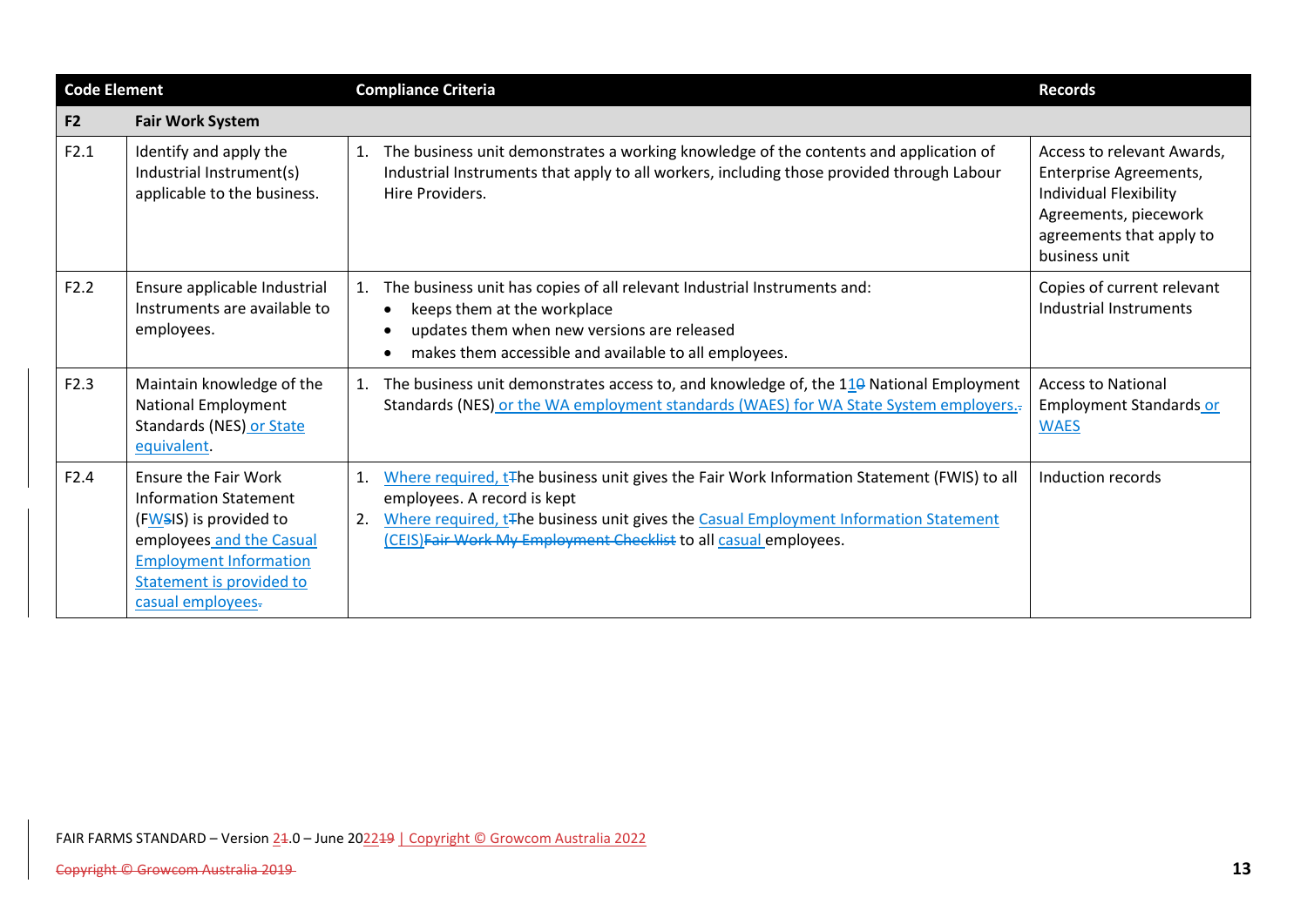| <b>Fair Farms Resources</b> | <b>External Resources</b>                                                                                                                                                                                                                                                                                                                   |
|-----------------------------|---------------------------------------------------------------------------------------------------------------------------------------------------------------------------------------------------------------------------------------------------------------------------------------------------------------------------------------------|
|                             | https://www.fairwork.gov.au/awards-and-agreements                                                                                                                                                                                                                                                                                           |
|                             | https://www.fwc.gov.au/                                                                                                                                                                                                                                                                                                                     |
|                             | https://www.fairwork.gov.au/how-we-will-help/templates-and-guides                                                                                                                                                                                                                                                                           |
|                             | https://www.fairwork.gov.au/employee-entitlements/national-employment-<br>standards                                                                                                                                                                                                                                                         |
|                             | https://www.fairwork.gov.au/employee-entitlements/national-employment-<br>standards/fair-work-information-statement<br>https://www.fairwork.gov.au/employment-conditions/national-employment-<br>standards/casual-employment-information-statement<br>https://www.fairwork.gov.au/ArticleDocuments/715/My-employment-<br>checklist.pdf.aspx |
|                             |                                                                                                                                                                                                                                                                                                                                             |

<span id="page-13-0"></span>

| <b>Code Element</b> |                                                                                                                                | <b>Compliance Criteria</b>                                                                                                                                                                                                                                                                                                                                                                                                                                                                                                                                                                    | <b>Records</b>                                                                                                                                                                   |
|---------------------|--------------------------------------------------------------------------------------------------------------------------------|-----------------------------------------------------------------------------------------------------------------------------------------------------------------------------------------------------------------------------------------------------------------------------------------------------------------------------------------------------------------------------------------------------------------------------------------------------------------------------------------------------------------------------------------------------------------------------------------------|----------------------------------------------------------------------------------------------------------------------------------------------------------------------------------|
| <b>F3</b>           | <b>Employment of overseas workers</b>                                                                                          |                                                                                                                                                                                                                                                                                                                                                                                                                                                                                                                                                                                               |                                                                                                                                                                                  |
| F3.1                | Maintain appropriate<br>policies and procedures to<br>ensure correct employment<br>of overseas workers.                        | If overseas workers are employed (either directly or through Labour Hire Providers), the<br>1.<br>business unit:<br>has knowledge of visa types and compliance with visa rules/conditions<br>uses VEVO checks to verify the legal entitlement of all workers on site to work in<br>Australia<br>The business unit demonstrates that overseas workers are properly employed under the<br>relevant Industrial Instrument.<br>When necessary, the business is registered with the ATO as an employer of overseas<br>3.<br>workers and workers are taxed in accordance with the ATO requirements. | Policies and procedures<br>regarding overseas workers<br>Labour Hire Agreement<br>Record of registration with<br><b>VEVO</b><br>VEVO check records<br>ATO registration documents |
| F3.2                | Meet key requirements<br>under the Seasonal Workers<br>Programme and/or-Pacific<br><b>Australia Labour Mobility</b><br>Scheme- | If workers are employed under the Pacific Australia Labour Mobility Scheme (PALM -<br>1.<br>incorporating the Seasonal Worker Programme and the Pacific Labour Scheme)Seasonal<br>Workers Programme, the business unit demonstrates:<br>access to current information relating to the PALM SchemeSeasonal Workers<br>Programme                                                                                                                                                                                                                                                                | Documentation of 'Approved<br>Employer'_-status                                                                                                                                  |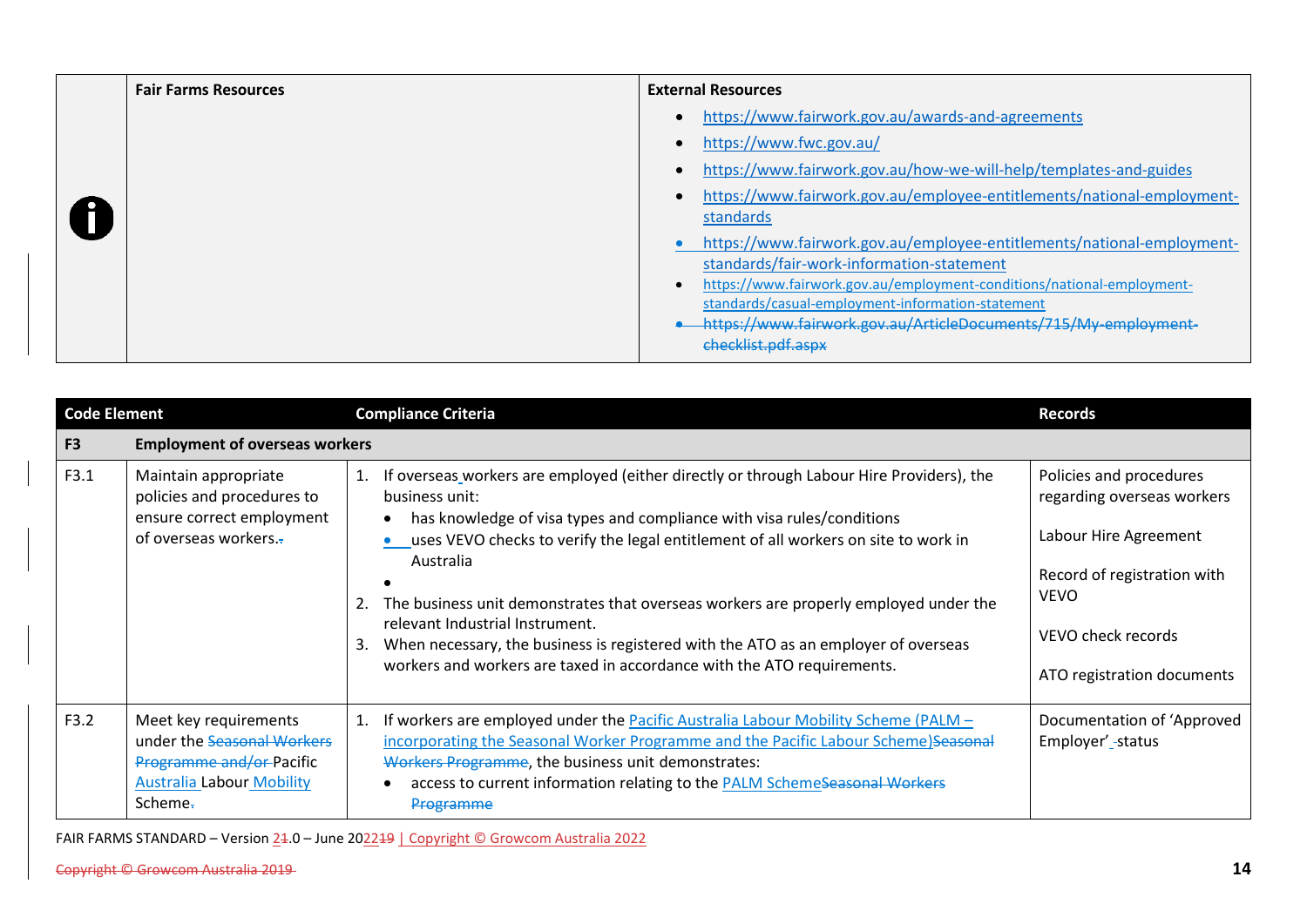| <b>Code Element</b> | <b>Compliance Criteria</b>                                                                       |                                                                                                                                                                                                                                                                                                                                                                                                                                                                                                                                                                                                                                                                                                                                                                                    | <b>Records</b>                                                                                                                                                                                                                                                                            |
|---------------------|--------------------------------------------------------------------------------------------------|------------------------------------------------------------------------------------------------------------------------------------------------------------------------------------------------------------------------------------------------------------------------------------------------------------------------------------------------------------------------------------------------------------------------------------------------------------------------------------------------------------------------------------------------------------------------------------------------------------------------------------------------------------------------------------------------------------------------------------------------------------------------------------|-------------------------------------------------------------------------------------------------------------------------------------------------------------------------------------------------------------------------------------------------------------------------------------------|
|                     | SchemeProgramme<br>implemented for all workers employed under the Program<br><b>Home Affairs</b> | the business unit (or its Labour Hire Provider) is an 'Approved Employer' under the<br>Letters of Offer and acceptances <del>Seasonal Worker agreements a</del> re in place and being<br>an understanding of the scheme requirements for worker welfare, accommodation and<br>insurance.concept of "pastoral care" and its effective application<br>If workers are employed under the Pacific Labour Scheme, the business unit demonstrates:<br>access to current information relating to the Pacific Labour Scheme<br>the business unit (or its Labour Hire Provider) is an 'Approved Employer' under the<br>Scheme and registered as 'Temporary Activities Sponsors' with the Department of<br>an understanding of the concept of "pastoral care" and its effective application. | Seasonal worker<br>agreements Letters of Offer<br>and acceptances<br>Separate checklist for SWP<br>employers against DOE<br>contacts/agreements<br>Evidence of application of<br>scheme requirements for<br>worker welfare,<br>accommodation and<br>insurancepastoral care<br>obligations |
|                     | <b>Fair Farms Resources</b>                                                                      | <b>External Resources</b><br>https://www.homeaffairs.gov.au/busi/visas-and-migration/visa-entitlement-<br>verification-online-(vevo)<br>https://www.ato.gov.au/Business<br>https://www.jobs.gov.au/seasonal-worker-programme<br>https://dfat.gov.au/geo/pacific/engagement/pacific-labour-<br>mobility/Pages/default.aspx<br>https://www.palmscheme.gov.au/                                                                                                                                                                                                                                                                                                                                                                                                                        |                                                                                                                                                                                                                                                                                           |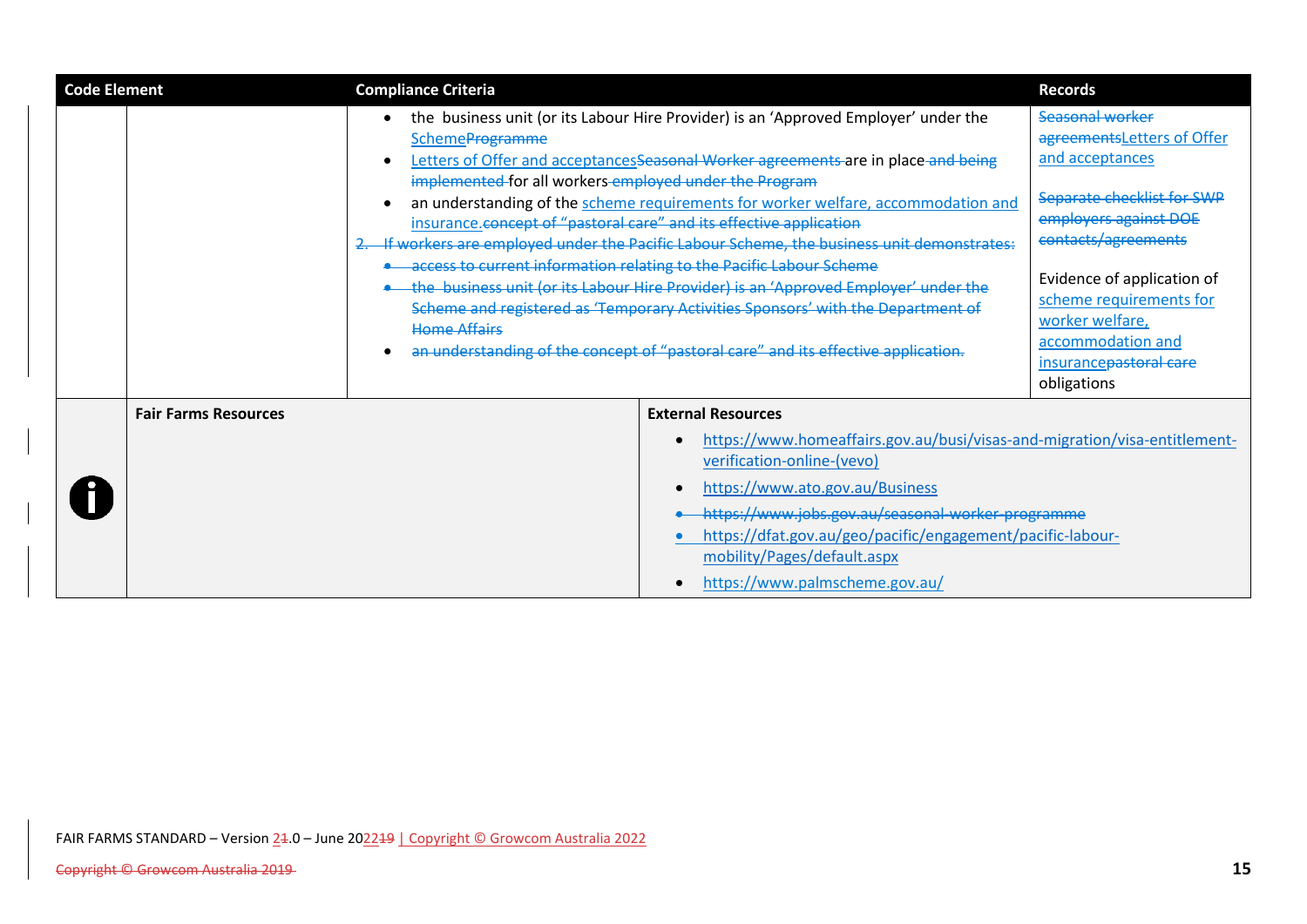<span id="page-15-0"></span>

| <b>Code Element</b> |                                                                                                              | <b>Compliance Criteria</b>                                                                                                                                                                                                                                                                                                                                                                                                                                                                                                                                                                                                                                                                                                                                                                                                                                                                                                                                                                                                                                                                                                                                                                                                         | <b>Records</b>                                                                                        |
|---------------------|--------------------------------------------------------------------------------------------------------------|------------------------------------------------------------------------------------------------------------------------------------------------------------------------------------------------------------------------------------------------------------------------------------------------------------------------------------------------------------------------------------------------------------------------------------------------------------------------------------------------------------------------------------------------------------------------------------------------------------------------------------------------------------------------------------------------------------------------------------------------------------------------------------------------------------------------------------------------------------------------------------------------------------------------------------------------------------------------------------------------------------------------------------------------------------------------------------------------------------------------------------------------------------------------------------------------------------------------------------|-------------------------------------------------------------------------------------------------------|
| F4                  | <b>Employment of minors</b>                                                                                  |                                                                                                                                                                                                                                                                                                                                                                                                                                                                                                                                                                                                                                                                                                                                                                                                                                                                                                                                                                                                                                                                                                                                                                                                                                    |                                                                                                       |
| F4.1                | Ensure no child labour is<br>used.                                                                           | No child under the age of 13 is employed.<br>1.<br>The business unit uses age verification procedures to ensure no child labour is used.<br>2.                                                                                                                                                                                                                                                                                                                                                                                                                                                                                                                                                                                                                                                                                                                                                                                                                                                                                                                                                                                                                                                                                     | Age verification records                                                                              |
| F4.2                | Ensure employment of<br>minors meets all legislative<br>requirements.                                        | If minors (aged between 13 and $1\overline{18}$ ) are employed, the business unit demonstrates:<br>1.<br>proof of age of minors<br>$\bullet$<br>access to, and knowledge of, relevant State/Territory laws that apply to the<br>employment of minors<br>legal requirements for minors are properly applied<br>correct wages and entitlements are given to workers in line with Award/Agreement<br>provisions                                                                                                                                                                                                                                                                                                                                                                                                                                                                                                                                                                                                                                                                                                                                                                                                                       | Employment contracts for<br>minors<br>Pay slips<br>Wage records<br>Age verification records           |
| F4.3                | Ensure employment of<br>minors does not interfere<br>with their education, health,<br>development or safety. | If minors (aged between 13 and 178) are employed, the business unit demonstrates:<br>1.<br>duties and responsibilities are appropriate for the employee's age and capabilities<br>minors do not perform work that is likely to harm their health, safety or development.<br>$\bullet$<br>This includes making considerations for hours of work. Examples of harmful work<br>include, but are not limited to:<br>working with or around harmful chemicals<br>$\circ$<br>using or operating machinery<br>$\circ$<br>working without supervision<br>$\circ$<br>very loud environments<br>$\circ$<br>minors are given appropriate training regarding roles and safe work practices<br>minors are appropriately supervised<br>2. If minors of compulsory school age are employed, the business unit demonstrates:<br>• work does not interfere with their learning, including, but not limited to, the attendance<br>of compulsory education<br>If minors are employed, procedures are in place to ensure the working environment is<br>3.<br>appropriate for minors. This includes, but is not limited to, limiting exposure to:<br>vulgar language<br>alcohol<br>non-prescription drugs<br>images or conversations of a sexual nature | <b>Employment contracts</b><br><b>WHS policies</b><br><b>Briefing records</b><br>Working time records |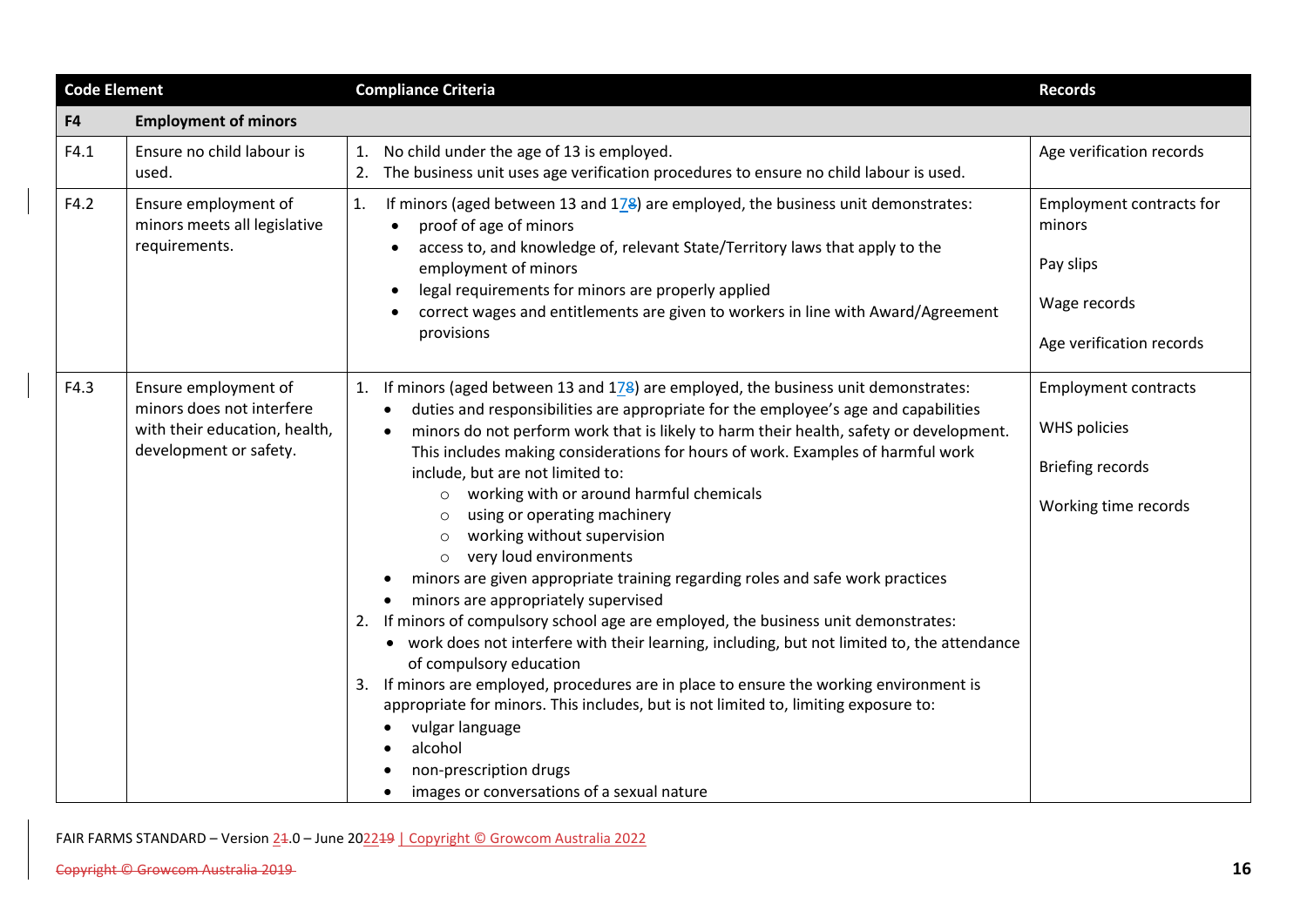| <b>Code Element</b> |                             | <b>Compliance Criteria</b>                                                                          |                   |                                                                                                                | <b>Records</b> |
|---------------------|-----------------------------|-----------------------------------------------------------------------------------------------------|-------------------|----------------------------------------------------------------------------------------------------------------|----------------|
|                     |                             | 4. If minors are employed, other workers are briefed regarding the requirements outlined in<br>4.3. |                   |                                                                                                                |                |
|                     | <b>Fair Farms Resources</b> | <b>External Resources</b>                                                                           |                   |                                                                                                                |                |
|                     |                             |                                                                                                     | child employment) | (Note that NSW, South Australia and Tasmania do not have specific legislation governing                        |                |
|                     |                             |                                                                                                     |                   | https://www.business.qld.gov.au/running-business/employing/taking-on-<br>staff/employing-children/restrictions |                |
|                     |                             |                                                                                                     |                   | https://www.business.vic.gov.au/hiring-and-managing-staff/employing-children                                   |                |
|                     |                             |                                                                                                     |                   | https://www.communityservices.act.gov.au/youth/young_workers                                                   |                |
|                     |                             |                                                                                                     |                   | https://www.commerce.wa.gov.au/labour-relations/when-children-can-work-<br>western-australia                   |                |
|                     |                             |                                                                                                     |                   | https://nt.gov.au/learning/primary-and-secondary-students/age-your-child-<br>attends-school                    |                |
|                     |                             |                                                                                                     |                   | https://www.kidsguardian.nsw.gov.au/childrens-employment                                                       |                |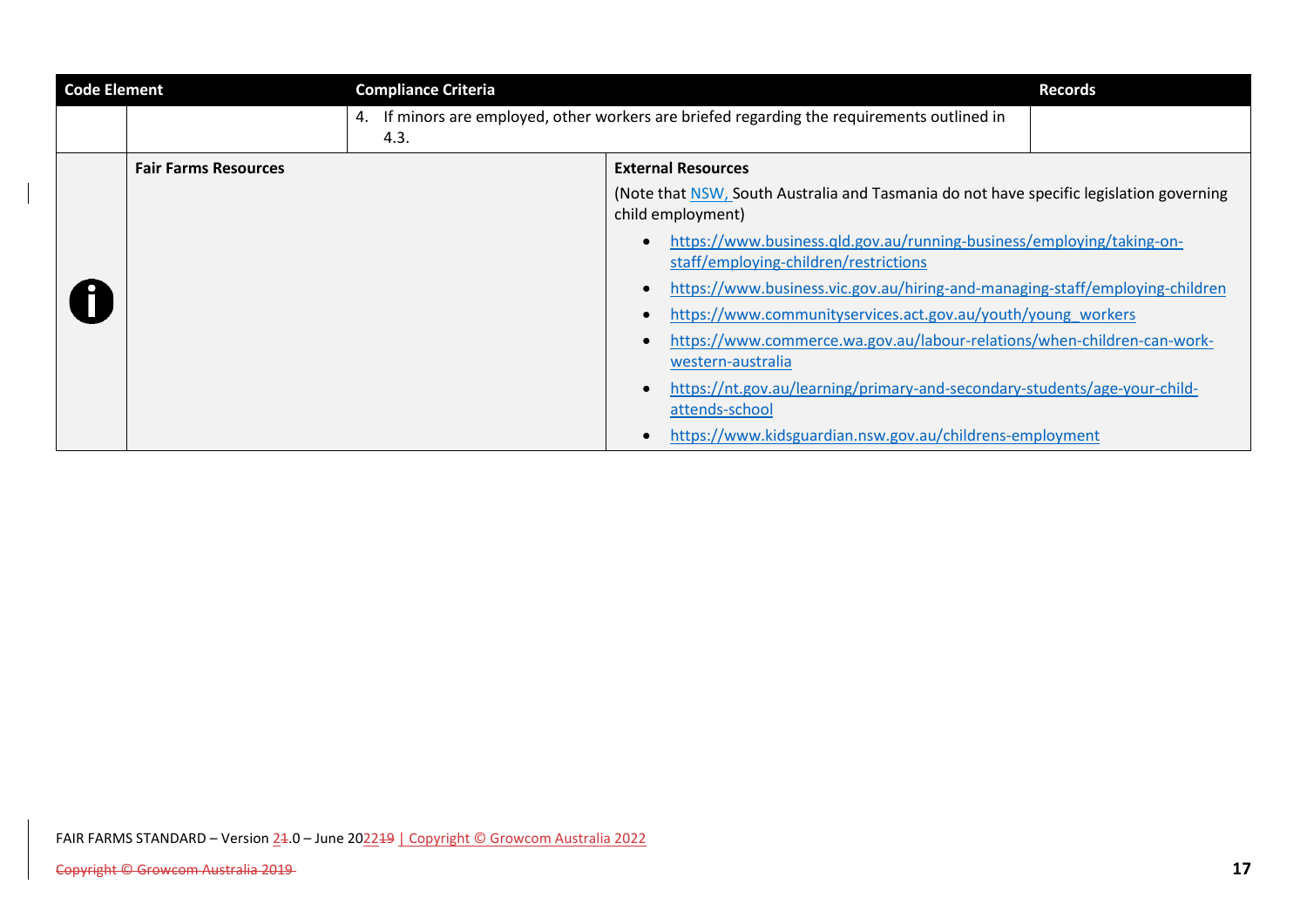<span id="page-17-0"></span>

| <b>Code Element</b> |                                                                                                     | <b>Compliance Criteria</b>                                                                                                                                                                                                                                                                                                                                                                                                                                                                                                                                                                                                                                                                                                                                                                                                                                                                                                                                                                                                                                                                                                                                                                                                                                                                                                                                                   | <b>Records</b>                                                                                                                                          |
|---------------------|-----------------------------------------------------------------------------------------------------|------------------------------------------------------------------------------------------------------------------------------------------------------------------------------------------------------------------------------------------------------------------------------------------------------------------------------------------------------------------------------------------------------------------------------------------------------------------------------------------------------------------------------------------------------------------------------------------------------------------------------------------------------------------------------------------------------------------------------------------------------------------------------------------------------------------------------------------------------------------------------------------------------------------------------------------------------------------------------------------------------------------------------------------------------------------------------------------------------------------------------------------------------------------------------------------------------------------------------------------------------------------------------------------------------------------------------------------------------------------------------|---------------------------------------------------------------------------------------------------------------------------------------------------------|
| F5                  | <b>Labour Hire Providers (LHP)</b>                                                                  |                                                                                                                                                                                                                                                                                                                                                                                                                                                                                                                                                                                                                                                                                                                                                                                                                                                                                                                                                                                                                                                                                                                                                                                                                                                                                                                                                                              |                                                                                                                                                         |
| F5.1                | Apply due diligence prior to<br>selecting a Labour Hire<br>Provider.                                | If workers are employed through a Labour Hire Provider (LHP), the business unit<br>1.<br>demonstrates:<br>knowledge of legal requirements and liability (as the host) under the applicable labour<br>hire licensing laws (where in existence), work health & safety laws, workers<br>compensation laws, immigration laws, Fair Work laws and common law<br>understanding of the legal concept "accessorial liability", meaning the business (host)<br>$\bullet$<br>may be liable for the LHP's breaches of the Fair Work Act (2009). Examples can include<br>labour hire workers being underpaid or not receiving their entitlements. The business'<br>(host's) liability may arise if it knew, or ought to have known, about the breaches by the<br>LHP and did not take reasonable steps to prevent them<br>applying due diligence processes and reference checks before selecting a LHP to<br>$\bullet$<br>confirm existence of business, history and operational integrity (refer to section F3 of<br>this Standard for further requirements if LHP provides overseas workers)<br>LHP workers are employed in line with provisions of relevant Industrial Instruments<br>$\bullet$<br>the health and safety of workers is managed as required by work health and safety laws<br>payment to LHPs are adequate to reasonably ensure workers receive their<br>entitlements. | Demonstrate access to<br>information regarding<br>accessorial liability provisions<br>regarding use of Labour Hire<br>Providers<br>Due diligence checks |
| F5.2                | Use licensed or certified<br>Labour Hire Providers, where<br>required.                              | If workers are employed through a LHP in a State/Territory where laws require licensing of<br>1.<br>LHPs, only licensed providers are engaged. A record is kept that shows a check confirming<br>the license to operate was undertaken<br>The business unit should make reasonable effort to engage LHPs that are certified through<br>2.<br>StaffSure (https://www.staffsure.org/). A record is kept.                                                                                                                                                                                                                                                                                                                                                                                                                                                                                                                                                                                                                                                                                                                                                                                                                                                                                                                                                                       | LHP license check records<br>LHP StaffSure certification<br>records/records of research<br><b>LHP Agreements</b><br>Evidence of sourcing<br>attempts.   |
| F5.3                | Maintain written<br>agreements with Labour Hire<br>Providers who supply<br>workers to the business. | The business unit has a written legal agreement in place with the LHP for the provision of<br>1.<br>workers, which clearly outlines each party's responsibilities and obligations to LHP workers,<br>including but not limited to:<br>• the LHP does not make workers lodge any money related to their employment                                                                                                                                                                                                                                                                                                                                                                                                                                                                                                                                                                                                                                                                                                                                                                                                                                                                                                                                                                                                                                                            | LHP agreements<br>Details of sub-contracting<br>arrangements, if any                                                                                    |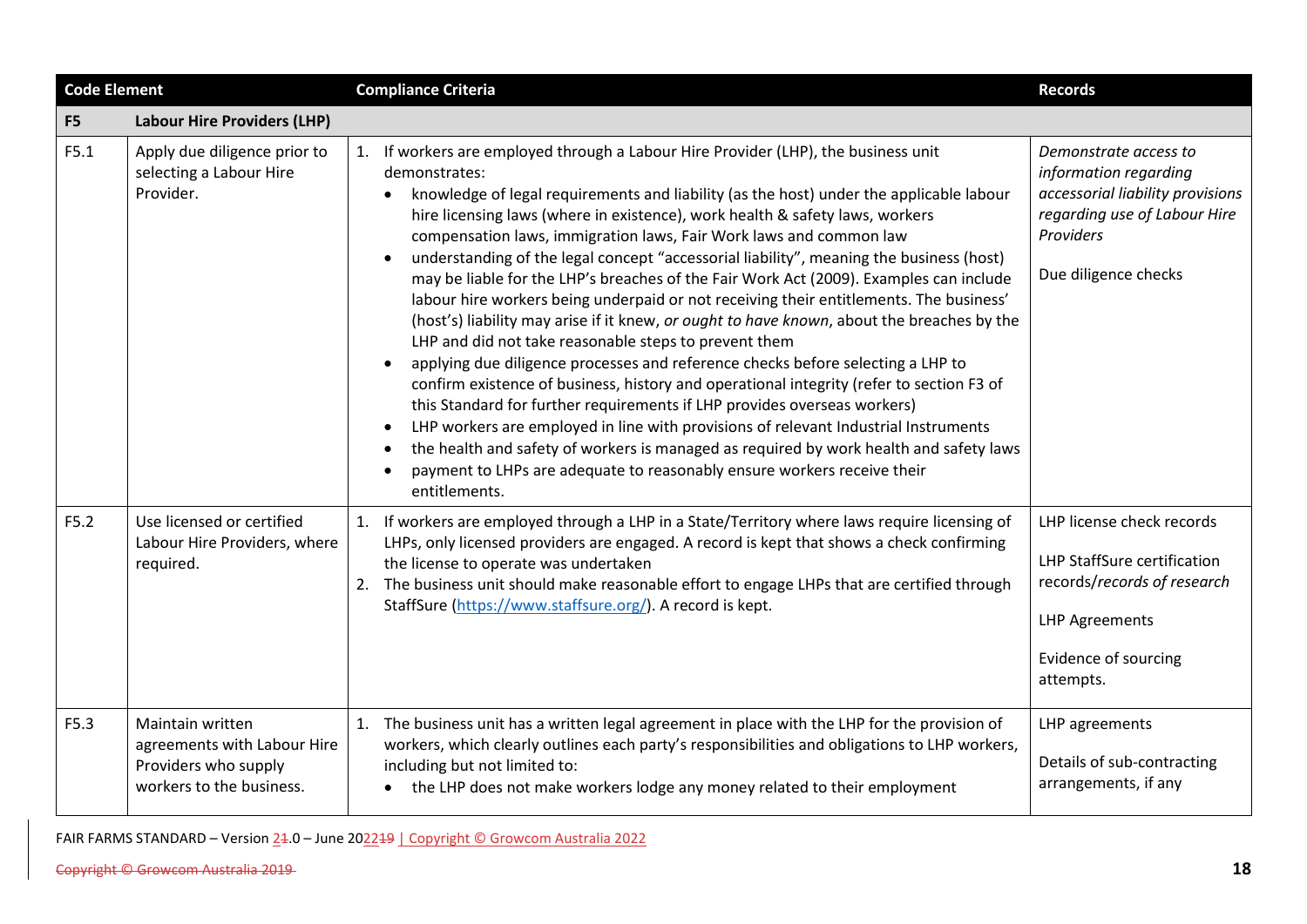| <b>Code Element</b> |                                                               | <b>Compliance Criteria</b>                                                                                                                                                                                                                                                                                                                                                                                                                                                                                                                                                                                                                                                                                                                                                                                                                                                                                                                                                                                                                                                                                                                                                                                                                                                                                                                                                                                                                                                                                                                                                                                                                                                                                                  | <b>Records</b>                                                        |
|---------------------|---------------------------------------------------------------|-----------------------------------------------------------------------------------------------------------------------------------------------------------------------------------------------------------------------------------------------------------------------------------------------------------------------------------------------------------------------------------------------------------------------------------------------------------------------------------------------------------------------------------------------------------------------------------------------------------------------------------------------------------------------------------------------------------------------------------------------------------------------------------------------------------------------------------------------------------------------------------------------------------------------------------------------------------------------------------------------------------------------------------------------------------------------------------------------------------------------------------------------------------------------------------------------------------------------------------------------------------------------------------------------------------------------------------------------------------------------------------------------------------------------------------------------------------------------------------------------------------------------------------------------------------------------------------------------------------------------------------------------------------------------------------------------------------------------------|-----------------------------------------------------------------------|
|                     |                                                               | the LHP ensures all workers have the appropriate citizenship, visas or working rights to<br>work at the host business. The LHP provides ongoing evidence of this to the host<br>the LHP does not place any restrictions on the freedom of movement of their workers<br>$\bullet$<br>If piecework rates are used, the LHP has legal written agreements with each worker<br>$\bullet$<br>that meet Award/Agreement rules. The LHP gives ongoing evidence of this to the host<br>the LHP does not keep any valuable items belonging to workers, including identity<br>papers<br>the LHP provides all entitlements to workers, in line with the relevant<br>Award/Agreement and the Fair Work Act<br>where required, the LHP provides workers with the Fair Work Information Statement<br>and the Casual Employment Information Statement Fair Work My Employment Checklist<br>the LHP does not use child labour and uses age verification procedures to ensure this.<br>The LHP gives ongoing evidence of this to the host.<br>the LHP gives adequate induction and training to workers when required. The LHP gives<br>$\bullet$<br>evidence of this to the host.<br>The LHP must provide upon request documents and records relating to the<br>employment of its workers to the host for the purpose of a Fair Farms audit.<br>The business unit requires the LHP to not subcontract the supply of workers to other LHPs<br>2.<br>without the prior authority of the business unit. The business unit ensures the various<br>requirements and checks of Fair Farms Standard section F5 are met and completed in<br>relation to the subcontracted LHP before workers are provided, as far as this is reasonably<br>practical. |                                                                       |
| F5.4                | Monitor workers provided<br>through Labour Hire<br>Providers. | The business unit demonstrates they have ongoing procedures in place to ensure LHP<br>1.<br>workers' rights, entitlements, and work health and safety is managed by both parties and<br>that LHPs are meeting all of their responsibilities and obligations outlined in the Labour Hire<br>Agreement. Examples of procedures may include but are not limited to:<br>the LHP giving regular wage records<br>interviewing workers<br>educating workers about their rights<br>providing workers with a grievance process                                                                                                                                                                                                                                                                                                                                                                                                                                                                                                                                                                                                                                                                                                                                                                                                                                                                                                                                                                                                                                                                                                                                                                                                       | Record of procedures<br>Record of corrective actions<br>and close out |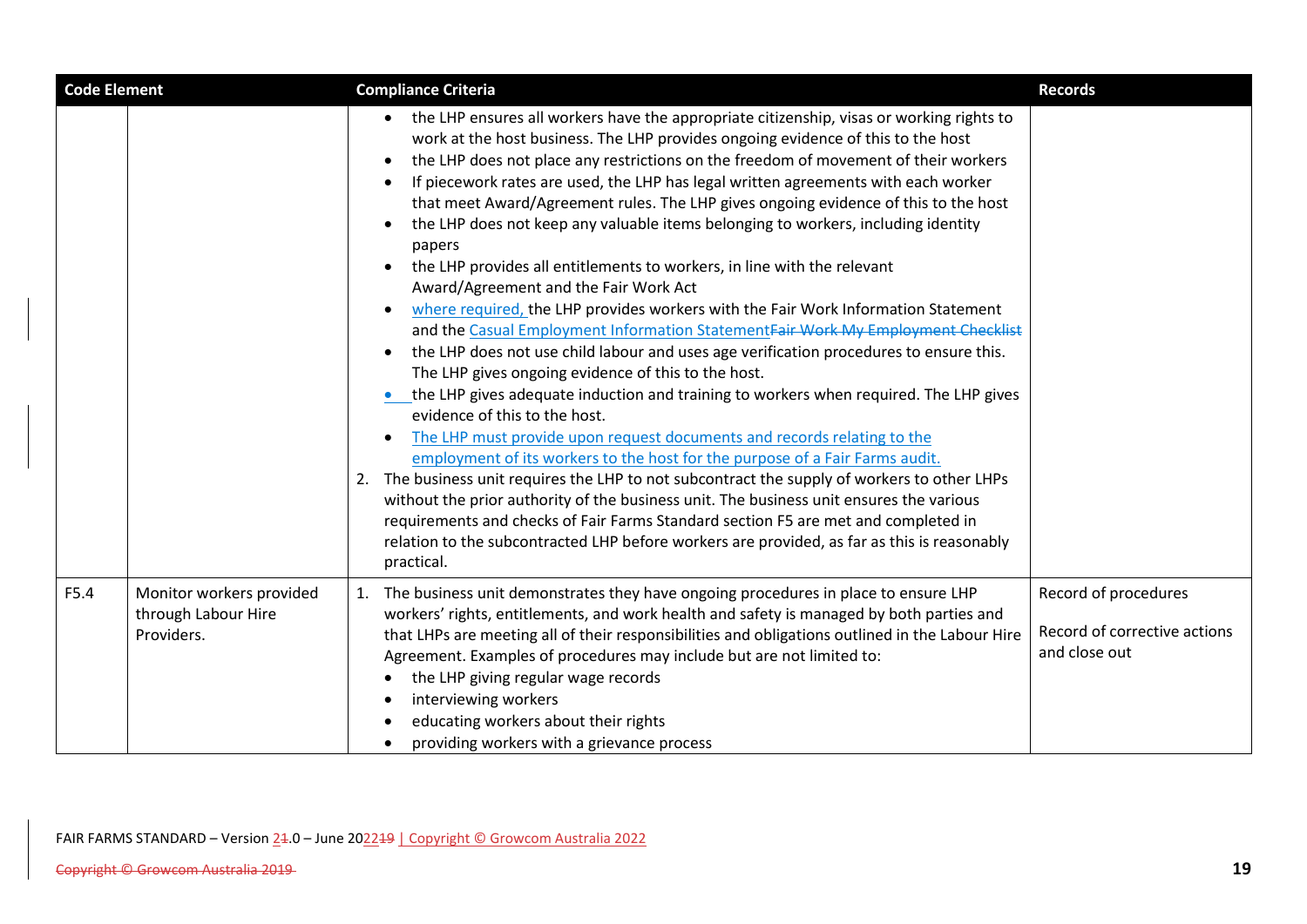| <b>Code Element</b> |                             | <b>Compliance Criteria</b>                                                                                         |                                                                                                                                                 | <b>Records</b> |
|---------------------|-----------------------------|--------------------------------------------------------------------------------------------------------------------|-------------------------------------------------------------------------------------------------------------------------------------------------|----------------|
|                     |                             | If evidence is found that workers supplied by LHP are not receiving their rights and<br>actions. A record is kept. | entitlements under workplace laws, the business unit and LHP take appropriate corrective                                                        |                |
|                     | <b>Fair Farms Resources</b> |                                                                                                                    | <b>External Resources</b>                                                                                                                       |                |
|                     |                             | Labour Hire Provider Agreement Template + Checklist                                                                | https://www.labourhire.qld.gov.au/                                                                                                              |                |
|                     |                             |                                                                                                                    | https://www.staffsure.org/                                                                                                                      |                |
|                     |                             |                                                                                                                    | https://labourhireauthority.vic.gov.au/                                                                                                         |                |
|                     |                             |                                                                                                                    | https://www.fairwork.gov.au/about-us/our-role/enforcing-the-<br>legislation/litigation/accessorial-franchisor-and-holding-company-<br>liability |                |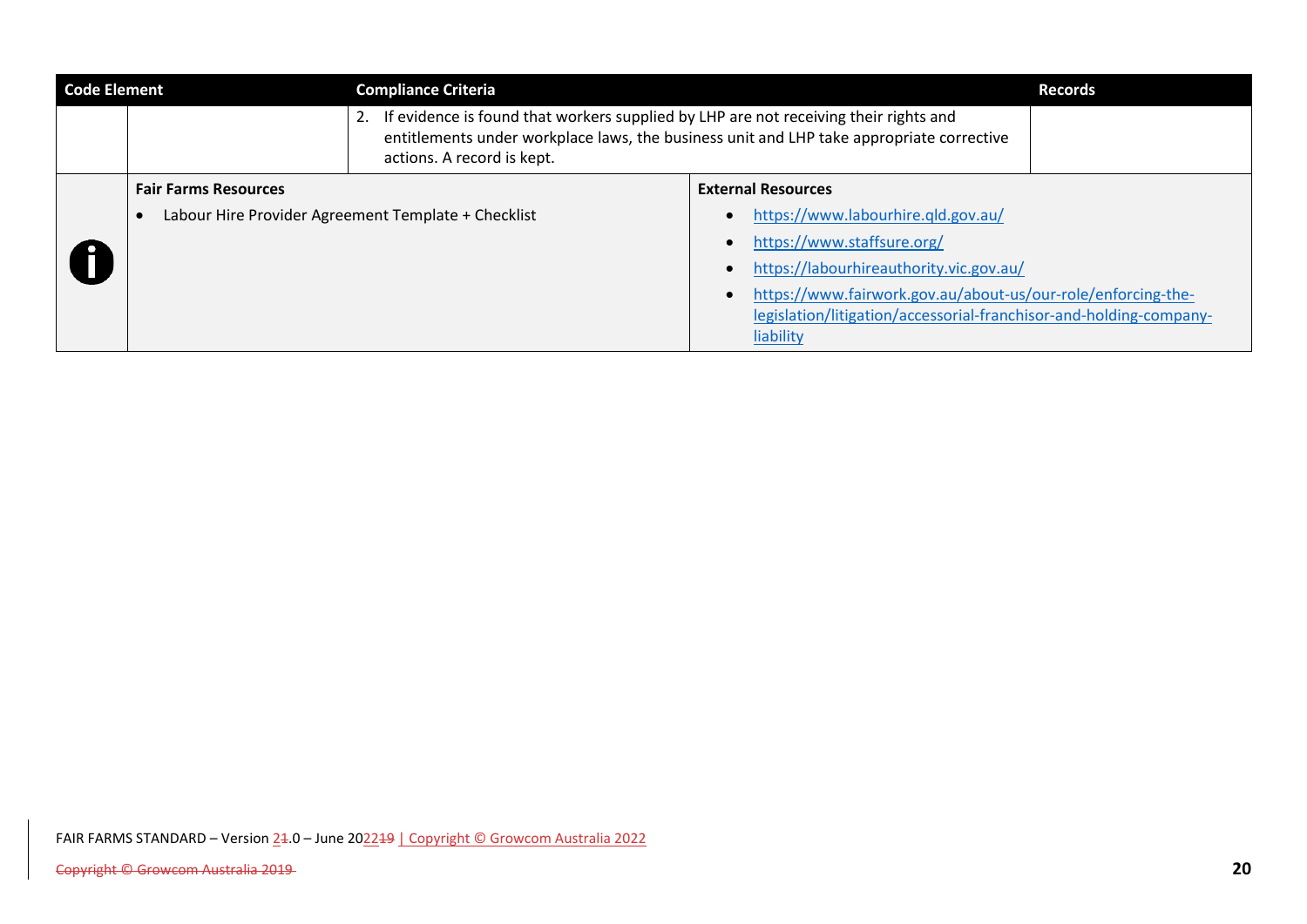<span id="page-20-0"></span>

| <b>Code Element</b> |                                                                                                                                                     | <b>Compliance Criteria</b>                                                                                                                                                                                                                                                                                                                                                                                                                                                                                                                                                                                                                                                                                                                   | <b>Records</b>                                                                                                                                                                                                                                   |
|---------------------|-----------------------------------------------------------------------------------------------------------------------------------------------------|----------------------------------------------------------------------------------------------------------------------------------------------------------------------------------------------------------------------------------------------------------------------------------------------------------------------------------------------------------------------------------------------------------------------------------------------------------------------------------------------------------------------------------------------------------------------------------------------------------------------------------------------------------------------------------------------------------------------------------------------|--------------------------------------------------------------------------------------------------------------------------------------------------------------------------------------------------------------------------------------------------|
| F <sub>6</sub>      | <b>Conditions of employment</b>                                                                                                                     |                                                                                                                                                                                                                                                                                                                                                                                                                                                                                                                                                                                                                                                                                                                                              |                                                                                                                                                                                                                                                  |
| F6.1                | Provide employees with a<br>written form of engagement<br>or contract.                                                                              | The business unit gives all employees a written form of engagement or contract of<br>employment which includes:<br>status of employment (e.g. full-time/part-time/casual)<br>Award/Agreement employees are employed under<br>classification within Award/Agreement<br>wages, key terms and conditions<br>2. For casual employees only, the business unit may use an induction (or other) document<br>that outlines the information in F6.1.1<br>2.3. For eligible casual employees only, the business unit demonstrates compliance with its<br>obligations to offer casual conversion and/or respond to requests for casual conversion<br>3.4. The form of engagement or contract has to be legible and in English<br>4.5. A record is kept. | <b>Employment documentation</b><br>for full time/part time<br>employees<br>Induction checklist<br>documents for casual<br>employees, signed by<br>employees<br>Offers of casual conversion<br>and responses to requests<br>for casual conversion |
| F6.2                | Apply employment<br>classification schedules and<br>wage rates correctly.                                                                           | 1. The business unit demonstrates how:<br>employee jobs are classified according to Classification Schedules in the relevant<br>Awards/Agreements (e.g. Horticulture Award Levels 1 to 5)<br>wage rates are calculated/formulated for different types of employees<br>disputes are managed and documented.                                                                                                                                                                                                                                                                                                                                                                                                                                   | Document how classification<br>schedules are used to classify<br>positions<br>Document how wage rates<br>are calculated for different<br>classifications of employees                                                                            |
| F6.3                | Provide employment<br>contracts for salaried<br>employees and where<br>applicable meet Award<br>requirements for annualised<br>salary arrangements- | 1. The business unit gives a formal employment contract to all employees on a salary<br>4.2. Where annualised salary is paid pursuant to an Award the business unit conducts<br>reconciliations at required intervals<br>2.3. Contracts:<br>identify all the elements the salary is intended to cover<br>$\bullet$<br>set out key duties and responsibilities<br>include key Award/Agreement provisions or alternativesmeet Award requirements<br>where applicable-                                                                                                                                                                                                                                                                          | Employment contracts and<br>documentation for salaried<br>employees<br><b>Annualised wage</b><br>reconciliations                                                                                                                                 |
| F6.4                | Clearly communicate<br>probationary periods and<br>conditions.                                                                                      | If probationary periods are applied, the contract of employment or the process/policy<br>1.<br>clearly communicates:<br>• a reasonable period of probation in line with skill level of position                                                                                                                                                                                                                                                                                                                                                                                                                                                                                                                                              | Records of probationary<br>terms and conditions in                                                                                                                                                                                               |

FAIR FARMS STANDARD – Version  $\underline{24.0}$  – June 20 $\underline{2249}$   $\underline{!}$  Copyright  $\odot$  Growcom Australia 2022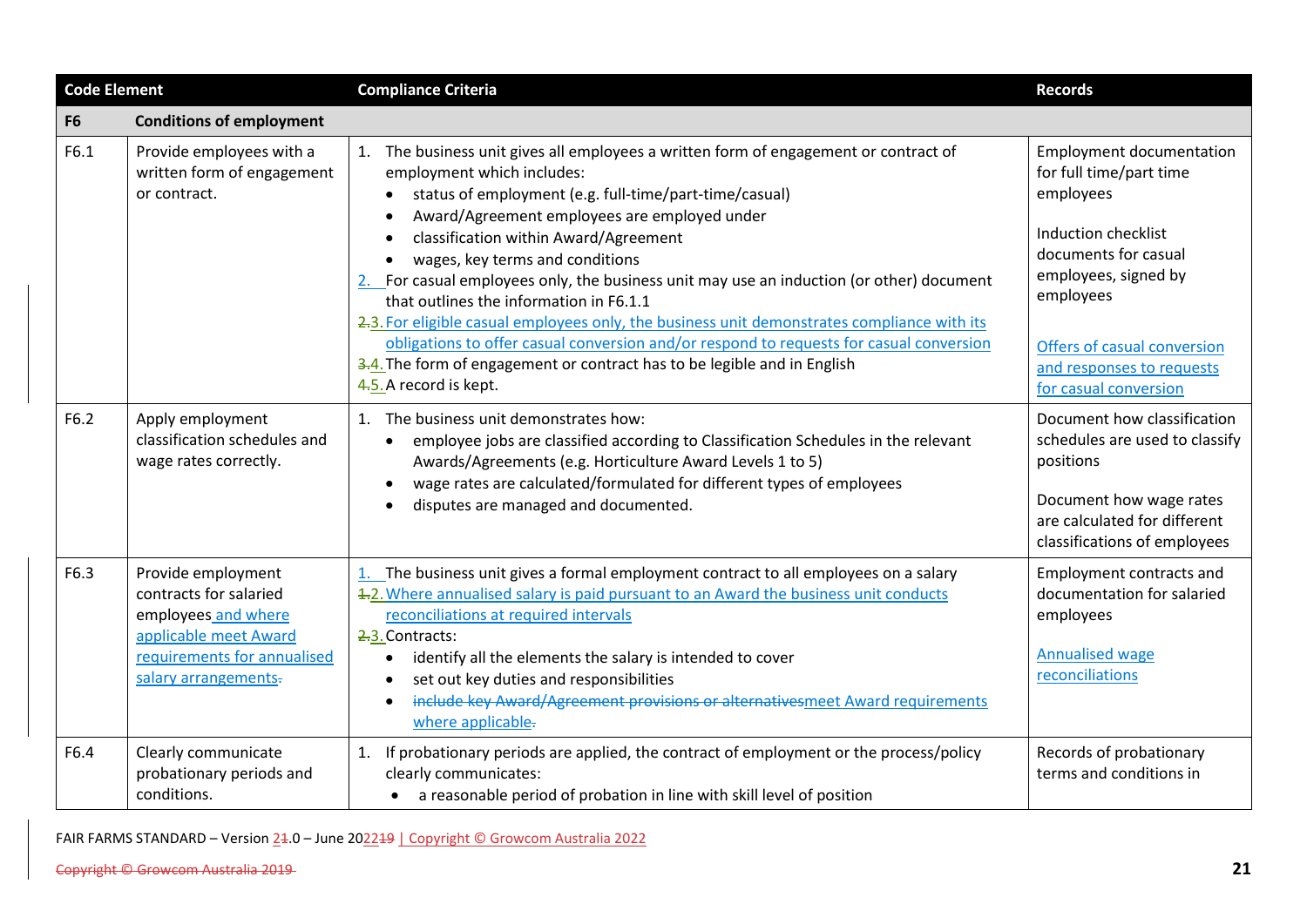| <b>Code Element</b> |                                                                                                | <b>Compliance Criteria</b>                                                                                                                                                                                                                                                                                                                                                                                                                                                                                                                                                                                                                                                                                                                                                                                                                                                                                                                   | <b>Records</b>                                                                                                                                                                                                                                             |
|---------------------|------------------------------------------------------------------------------------------------|----------------------------------------------------------------------------------------------------------------------------------------------------------------------------------------------------------------------------------------------------------------------------------------------------------------------------------------------------------------------------------------------------------------------------------------------------------------------------------------------------------------------------------------------------------------------------------------------------------------------------------------------------------------------------------------------------------------------------------------------------------------------------------------------------------------------------------------------------------------------------------------------------------------------------------------------|------------------------------------------------------------------------------------------------------------------------------------------------------------------------------------------------------------------------------------------------------------|
|                     |                                                                                                | terms and conditions of probation<br>$\bullet$<br>review/s undertaken, issues identified, remedies agreed/applied<br>$\bullet$<br>clear outcomes - that is, confirmation of employment, extension of probation or<br>$\bullet$<br>termination.<br>All probation periods are paid.<br>2.                                                                                                                                                                                                                                                                                                                                                                                                                                                                                                                                                                                                                                                      | employment contracts or<br>induction documents<br>Records of induction/training                                                                                                                                                                            |
| F6.5                | Ensure correct wages are<br>paid to all employees.                                             | The business unit demonstrates that all employees are paid in line with the classification<br>level and type of work under the relevant Award/Agreement<br>Wage rates are checked annually (1 July) to make sure they are in line with any changes<br>2.<br>made by the Fair Work Commission.                                                                                                                                                                                                                                                                                                                                                                                                                                                                                                                                                                                                                                                | Wage records<br>Pay slips                                                                                                                                                                                                                                  |
| F6.6                | Ensure casual and part-time<br>employees are engaged<br>correctly.                             | If casual and part-time employees are engaged, the business unit demonstrates:<br>1.<br>employees are rostered and paid for the minimum engagement period<br>employees are paid according to the Award/Agreement, plus applicable loading/s<br>leave and other entitlements are applied.                                                                                                                                                                                                                                                                                                                                                                                                                                                                                                                                                                                                                                                     | Wage records<br>Pay slips<br>Written piecework<br>agreements, if applied                                                                                                                                                                                   |
| F6.7                | Ensure piecework<br>arrangements comply with<br>provisions under the Award<br>or Agreement.    | If piecework arrangements are used, the business unit demonstrates knowledge of current<br>1.<br>relevant provisions regarding piece work<br>Piecework rates are made in line with the relevant Award/Agreement formulas<br>2.<br>The business unit demonstrates how piecework rates are applied across relevant variable<br>3.<br>situations that alter productivity.<br>4. The business unit collects time and productivity records to regularly check the piecework<br>rate is in line with the Award/Agreement requirements, including any changes to wage<br>rates<br>5. A genuine, written piecework recordagreement or agreement is made with every<br>employee as required by the relevant Award/Agreement.<br>5-6. Where required by the relevant Award or Agreement, pieceworkers are paid no less than<br>the amount they would have received if paid for each hour worked at their hourly rate<br>(including any casual loading) | Demonstrate access to<br>information regarding<br>piecework provisions under<br>the Award/Agreement<br>Records of how rates have<br>been formulated in line with<br>Award/Agreement<br>provisions.<br>Written piecework records or<br>agreementsagreements |
| F6.8                | Manage overtime and<br>penalty rates in accordance<br>with the relevant Award or<br>Agreement. | The business unit demonstrates that overtime, evening, weekend and public holiday work<br>a.<br>is managed in line with the relevant Award/Agreement and to ensure health and safety of<br>employees<br>b. The business unit keeps records that include:                                                                                                                                                                                                                                                                                                                                                                                                                                                                                                                                                                                                                                                                                     | Time records<br>Wage records                                                                                                                                                                                                                               |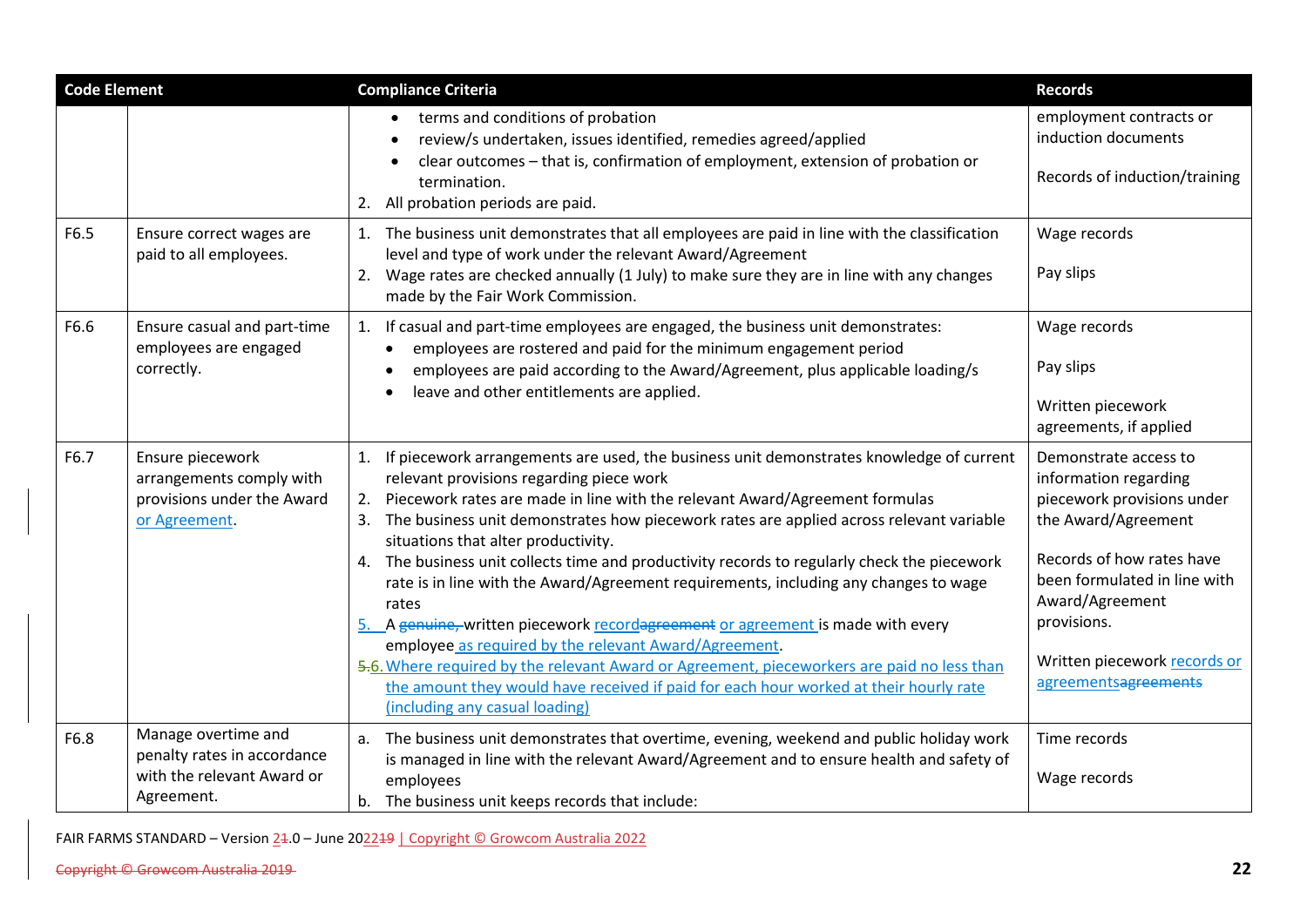| <b>Code Element</b> |                                                                                                                                                        | <b>Compliance Criteria</b>                                                                                                                                                                                                                                                                                                                                                                                                                                                                                                                                                                                                                                | <b>Records</b>                                                                                                                                  |
|---------------------|--------------------------------------------------------------------------------------------------------------------------------------------------------|-----------------------------------------------------------------------------------------------------------------------------------------------------------------------------------------------------------------------------------------------------------------------------------------------------------------------------------------------------------------------------------------------------------------------------------------------------------------------------------------------------------------------------------------------------------------------------------------------------------------------------------------------------------|-------------------------------------------------------------------------------------------------------------------------------------------------|
|                     |                                                                                                                                                        | appropriate overtime rates<br>penalty rates for Saturday, Sunday, outside span of hours and Public Holidays<br>c. Where there is an agreement for employees to take time off in lieu (TOIL) of overtime or<br>banked hours arrangements:<br>there is a written agreement<br>it meets the requirements of the relevant Award/Agreement and Fair Work Act<br>d. Overtime provisions are met under the relevant Award/Agreement, and the business unit<br>demonstrates a clear understanding of their obligations and workers' rights<br>e. The business unit communicates to employees and labour hire workers that overtime work<br>is voluntary.<br>$e -$ | Pay slips                                                                                                                                       |
| F6.9                | Pay applicable allowances in<br>accordance with relevant<br>Awards/Agreements.                                                                         | The business unit demonstrates that allowances (e.g. First Aid, Leading Hand, wet work)<br>1.<br>are paid where applicable and in line with the relevant Award/Agreement.                                                                                                                                                                                                                                                                                                                                                                                                                                                                                 | Wage records<br>Pay slips                                                                                                                       |
| F6.10               | Manage rest and meal break<br>allowances in accordance<br>with relevant<br>Awards/Agreements and<br>with consideration of worker<br>health and safety. | The business unit demonstrates that worker meal and rest breaks are managed in line with<br>the relevant Award/Agreement<br>2. The business unit ensures that workers on rest breaks have access to shade and water to<br>manage risk of fatigue and heat stress.                                                                                                                                                                                                                                                                                                                                                                                         | Written agreements with<br>employees                                                                                                            |
| F6.11               | Provide leave in accordance<br>with the National<br><b>Employment Standards (NES)</b><br>and/or other relevant<br>legislation.                         | 1.<br>The business unit demonstrates:<br>an understanding of their obligations in line with Fair Work and/or relevant<br>$\bullet$<br>State/Territory laws regarding leave<br>access to current information about provisions for annual leave, long service leave,<br>parental Leave, carer's leave, unpaid carer's leave, compassionate leave, family and<br>domestic violence leave, community service leave and jury duty information<br>knowledge of the relevant provisions and their application (including how to calculate<br>paid leave for all types of employees).                                                                             | Demonstrate access to<br>information regarding<br>various forms of leave and<br>how they are applied<br>HR records<br>Wage records<br>Pay slips |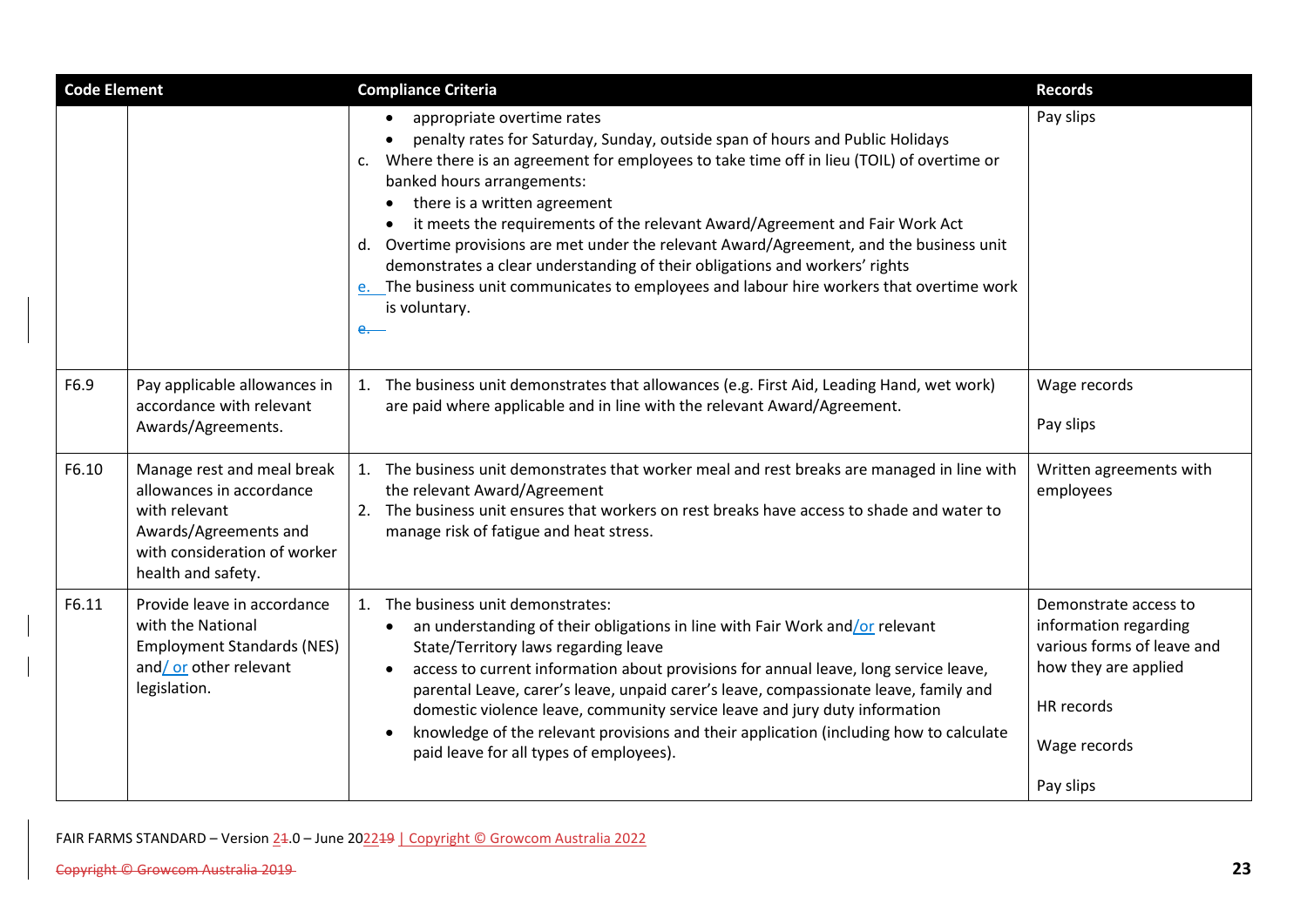| <b>Code Element</b> |                                                                                                              | <b>Compliance Criteria</b>                                                                                                                                                                                                                                                                                                                                                                                                                                                                                                                                                                                                                                                                                                                                                                                                                                  |                                                                                                                                                                                                                                                                                                                                                                                                                             | <b>Records</b>                                                |
|---------------------|--------------------------------------------------------------------------------------------------------------|-------------------------------------------------------------------------------------------------------------------------------------------------------------------------------------------------------------------------------------------------------------------------------------------------------------------------------------------------------------------------------------------------------------------------------------------------------------------------------------------------------------------------------------------------------------------------------------------------------------------------------------------------------------------------------------------------------------------------------------------------------------------------------------------------------------------------------------------------------------|-----------------------------------------------------------------------------------------------------------------------------------------------------------------------------------------------------------------------------------------------------------------------------------------------------------------------------------------------------------------------------------------------------------------------------|---------------------------------------------------------------|
| F6.12               | Ensure any Individual<br><b>Flexibility Agreements (IFAs)</b><br>in place meet relevant Award<br>provisions. | If Individual Flexibility Agreements (IFA) are used, the business unit demonstrates these<br>1.<br>meet the requirements of the relevant Award/Agreement provisions including the Fair<br>Work Australia 'Better Off Overall Test' (BOOT)<br>IFAs are in writing.<br>2.                                                                                                                                                                                                                                                                                                                                                                                                                                                                                                                                                                                     |                                                                                                                                                                                                                                                                                                                                                                                                                             | Individual Flexibility<br>Agreements                          |
| F6.13               | Ensure working hours meet<br>reasonable limits.                                                              | The business unit demonstrates:<br>workers do not work more than 18 hours in a single day<br>ordinary working hours, excluding overtime, do not exceed 38 hours per week<br>in the case of voluntary overtime or additional hours, working hours do not exceed 60<br>hours in any 7 day period<br>only in cases of exceptional circumstances (including unexpected production peaks,<br>accidents or emergencies), working hours do not exceed 80 hours per week<br>2. The business unit demonstrates:<br>additional hours worked by workers are voluntarily undertaken - i.e. not forced<br>$\bullet$<br>appropriate safeguards are put in place to protect workers' health and safety and<br>manage fatigue<br>The business unit demonstrates that workers receive at least one day off in every 7 day<br>period, or two days off in every 14 day period. |                                                                                                                                                                                                                                                                                                                                                                                                                             | Pay slips<br>Wage records<br><b>Fatigue Management Policy</b> |
|                     | <b>Fair Farms Resources</b>                                                                                  | <b>External Resources</b><br>$\bullet$                                                                                                                                                                                                                                                                                                                                                                                                                                                                                                                                                                                                                                                                                                                                                                                                                      | https://www.fairwork.gov.au/how-we-will-help/templates-and-guides<br>https://www.fairwork.gov.au/pay/minimum-wages/piece-rates-and-<br>commission-payments#1607-1623<br>https://horticulture.fairwork.gov.au/how-to-use-piece-rates<br>https://www.fairwork.gov.au/employee-entitlements<br>https://calculate.fairwork.gov.au/<br>https://www.fairwork.gov.au/leave<br>https://www.fairwork.gov.au/leave/long-service-leave |                                                               |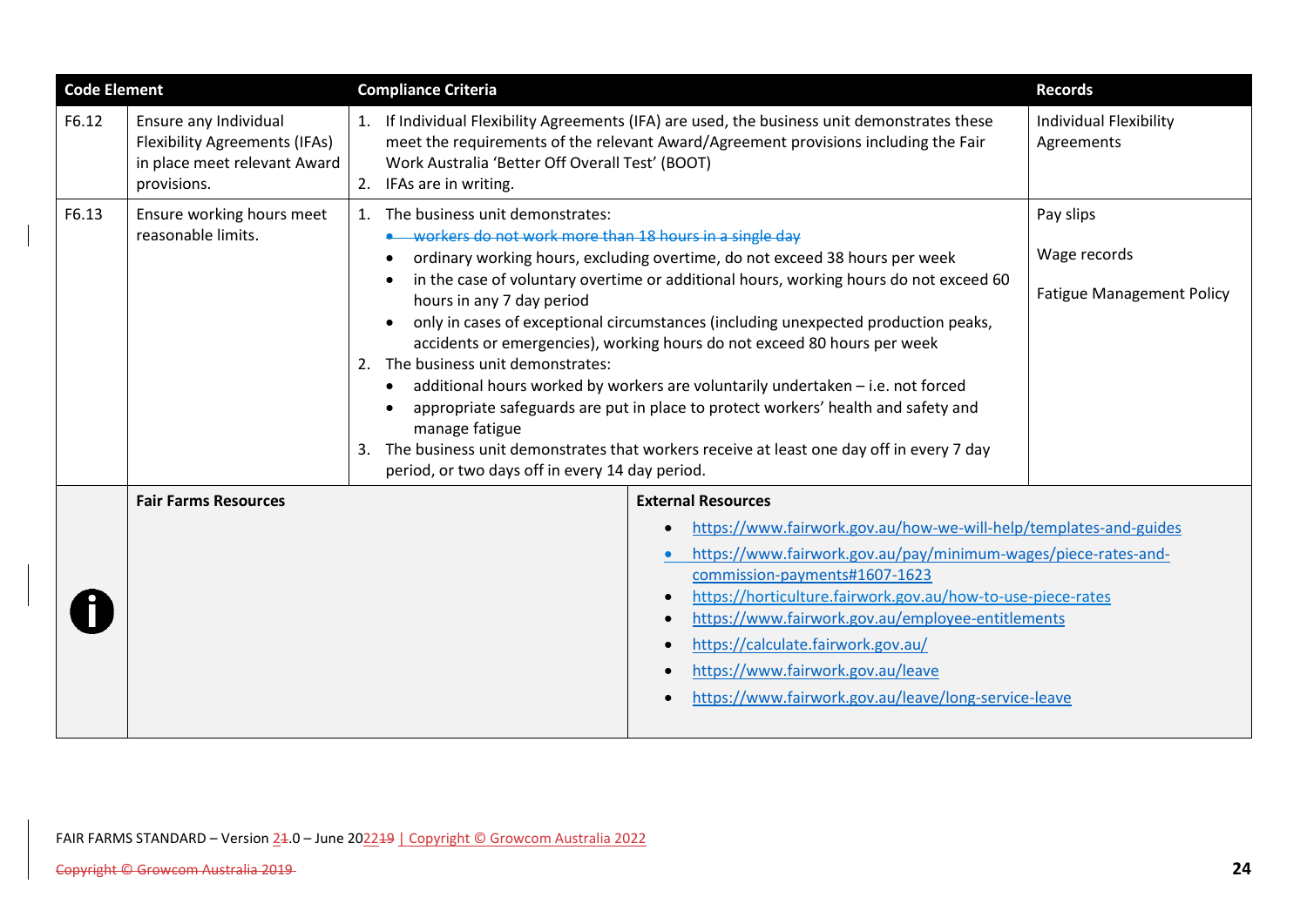<span id="page-24-0"></span>

| <b>Code Element</b> |                                                                                  | <b>Compliance Criteria</b>                                                                                                                                                                                                                                                                                                                                                                                                                                                                                                                                                                  | <b>Records</b>                                                       |
|---------------------|----------------------------------------------------------------------------------|---------------------------------------------------------------------------------------------------------------------------------------------------------------------------------------------------------------------------------------------------------------------------------------------------------------------------------------------------------------------------------------------------------------------------------------------------------------------------------------------------------------------------------------------------------------------------------------------|----------------------------------------------------------------------|
| F7                  | <b>Record keeping</b>                                                            |                                                                                                                                                                                                                                                                                                                                                                                                                                                                                                                                                                                             |                                                                      |
| F7.1                | Maintain required<br>employment, time and wage<br>records.                       | The business unit demonstrates that employment, time and wage records are maintained<br>1.<br>in line with the requirements of the Fair Work Act for all employees.                                                                                                                                                                                                                                                                                                                                                                                                                         | <b>Employment records</b><br>Time records<br>Wage records, pay slips |
| F7.2                | Maintain or have access to<br>appropriate employment<br>documentation templates. | The business unit demonstrates that relevant employment documentation templates are<br>1.<br>available. These may include, but are not restricted to:<br>employee details, including date of birth and contact details<br>contracts of employment<br>$\bullet$<br><b>Individual Flexibility Arrangements</b><br>piece work arrangements<br>medical declarations<br>leave applications<br>new employee form<br>change of details<br>super selection<br>TFN declaration form<br>timesheets<br>written authorities<br>banked hours or voluntary additional hours agreements<br>LHP agreements. | HR documentation or<br>templates                                     |
| F7.2                | Ensure accurate and timely<br>payment of wages and<br>provision of pay slips.    | The business unit:<br>1.<br>pays accurate wages in line with Fair Work requirements<br>meets all legally required withholdings, such as tax and superannuation<br>$\bullet$<br>The business unit gives employees pay slips within 1 day of payment<br>2.<br>Pay slips include all information in line with the Fair Work requirements.<br>3.                                                                                                                                                                                                                                                | Wage records<br>Pay slips                                            |
| F7.3                | Ensure deductions from<br>wages are managed in                                   | The business unit demonstrates that deductions from wages are only taken in line with Fair<br>1.<br>Work guidelines                                                                                                                                                                                                                                                                                                                                                                                                                                                                         | Wage records<br>Pay slips                                            |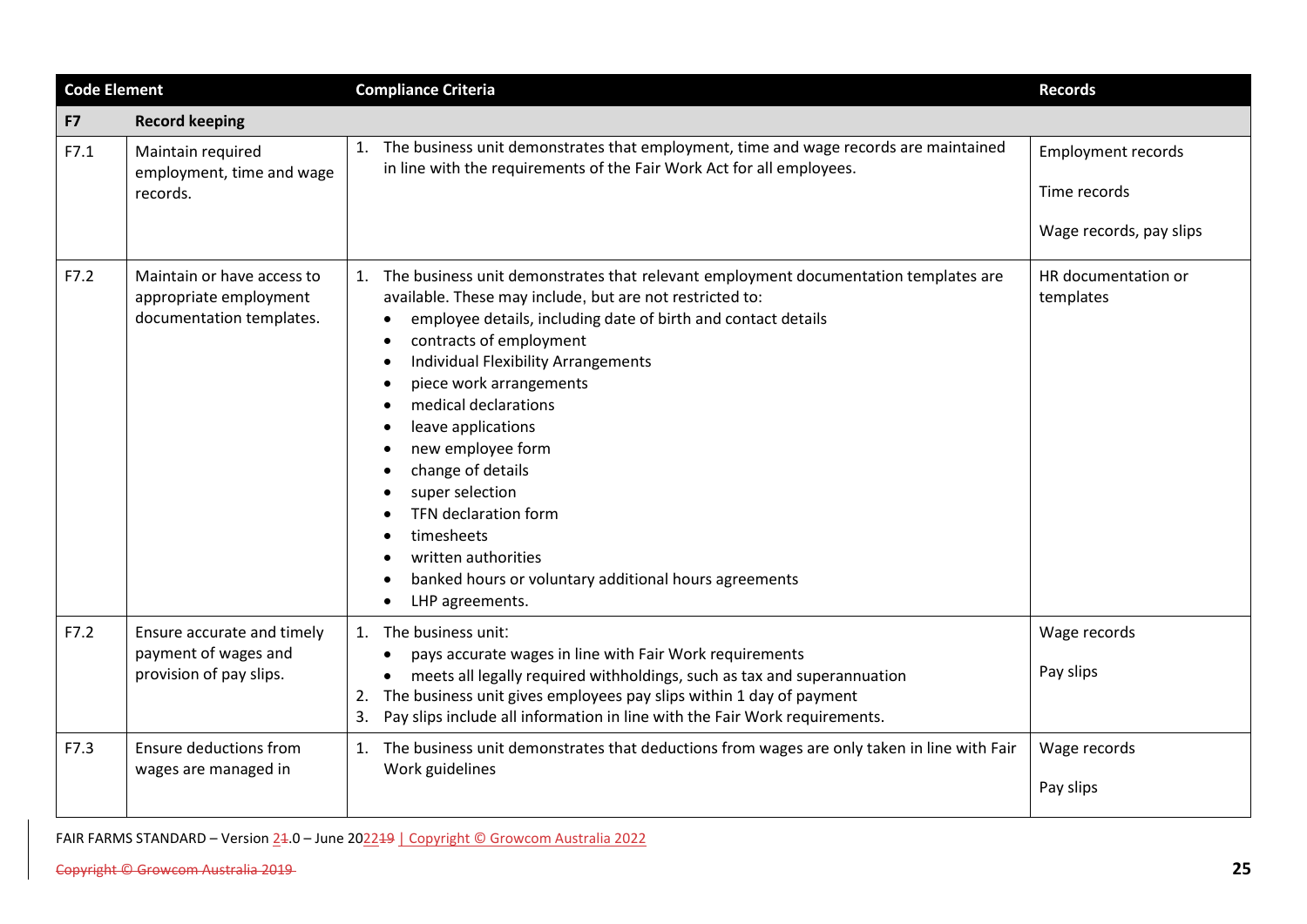| <b>Code Element</b> |                                                            | <b>Compliance Criteria</b>                                                                                                                                                                                                                                                                                                                                                                                                                                                           |                                                                                                                              | <b>Records</b>                                        |
|---------------------|------------------------------------------------------------|--------------------------------------------------------------------------------------------------------------------------------------------------------------------------------------------------------------------------------------------------------------------------------------------------------------------------------------------------------------------------------------------------------------------------------------------------------------------------------------|------------------------------------------------------------------------------------------------------------------------------|-------------------------------------------------------|
|                     | accordance with Fair Work<br>requirements.                 | writing, and it is mainly for the employee's benefit.                                                                                                                                                                                                                                                                                                                                                                                                                                | 2. The business unit only deducts wages from employees when the employee authorises it in                                    | Documents or templates for<br>authorised deductions   |
| F7.4                | Maintain working hours<br>records.                         | The business unit keeps accurate records of hours of work for all workers<br>1.<br>2.<br>leave hours.                                                                                                                                                                                                                                                                                                                                                                                | Records distinguish between ordinary hours, overtime hours, public holiday hours and                                         | Time records                                          |
| F7.5                | Maintain piece rate records.                               | 1. The business unit keeps accurate harvest/picking/packing volumes for workers on<br>piecework rates.<br>2. The business unit keeps piecework records or piecework agreements as required by the<br>relevant Award or Agreement.<br>4.3. Where required by the relevant Award or Agreement, the business unit keeps a record of<br>all hours worked by pieceworkers and the applicable piece rate at the time those hours<br>were worked.                                           |                                                                                                                              | Harvest records<br>Piecework records or<br>agreements |
| F7.6                | Maintain leave records.                                    | The business unit keeps employee leave entitlement records, including:<br>1.<br>accrued leave, leave history and unused leave entitlements<br>leave payment rate and date of payments<br>details of leave employee chooses to cash out, including rate of pay, date of payment<br>$\bullet$<br>and copy of decision.                                                                                                                                                                 |                                                                                                                              | Leave records                                         |
| F7.7                | Retain records in accordance<br>with relevant legislation. | 1. The business unit keeps all employment records for at least seven years (or longer if<br>required by law)<br>The business unit keeps employment records private and confidential, with access limited<br>2.<br>to:<br>the employee (including former employee) or their legal representative<br>$\bullet$<br>the employer<br>$\bullet$<br>relevant human resources staff<br>Fair Work Inspectors (where duly authorised)<br>union officials (where duly authorised).<br>$\bullet$ |                                                                                                                              | Employment record history                             |
|                     | <b>Fair Farms Resources</b>                                |                                                                                                                                                                                                                                                                                                                                                                                                                                                                                      | <b>External Resources</b><br>https://www.fairwork.gov.au/pay/minimum-wages/piece-rates-and-<br>commission-payments#1607-1623 |                                                       |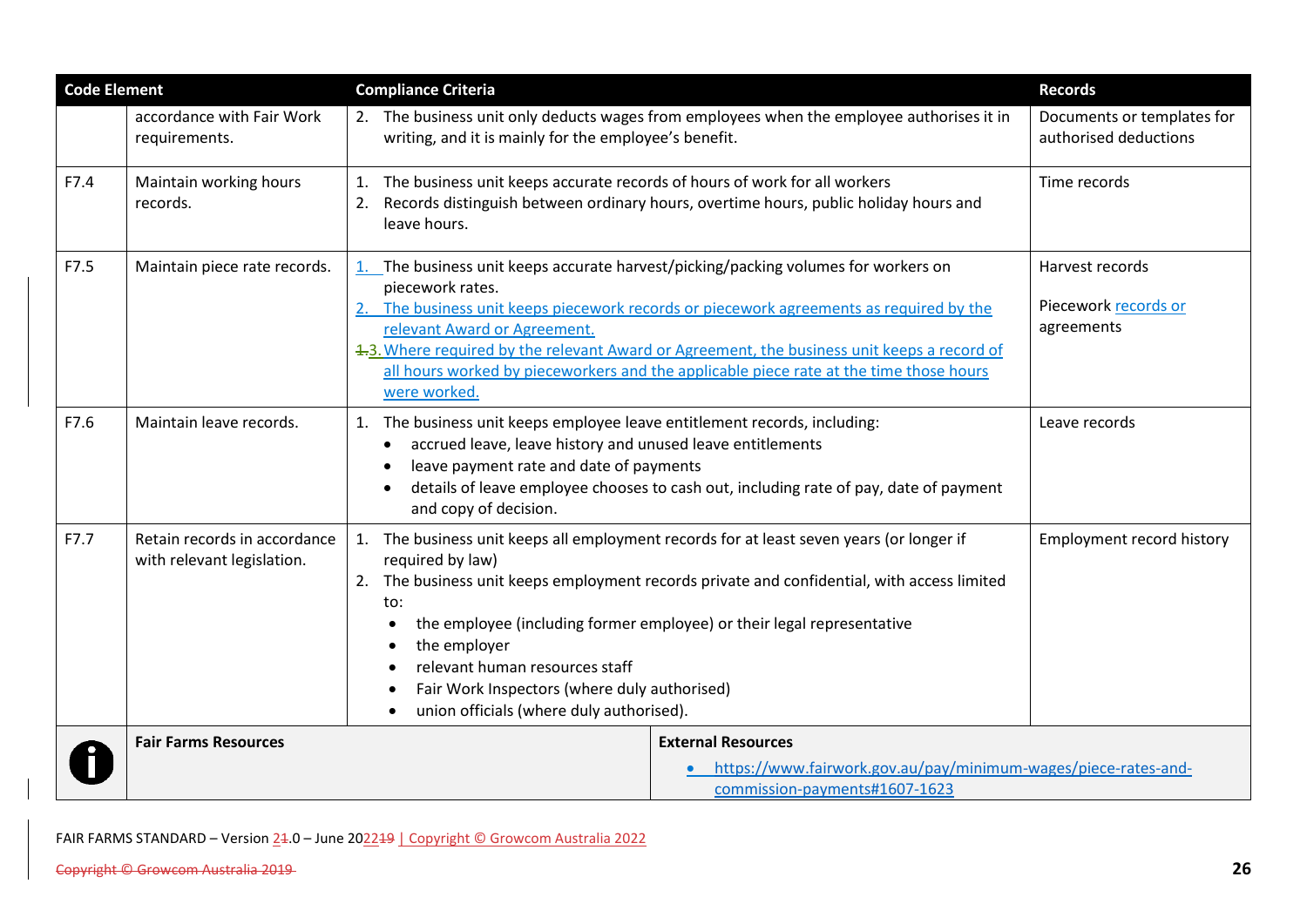| <b>Code Element</b> | <b>Compliance Criteria</b> | <b>Records</b>                                                                                                                                                           |
|---------------------|----------------------------|--------------------------------------------------------------------------------------------------------------------------------------------------------------------------|
|                     |                            | https://horticulture.fairwork.gov.au/how-to-use-piece-rates<br>https://www.fairwork.gov.au/leave/annual-leave#1779-1795<br>https://www.ato.gov.au/Forms/TFN-declaration/ |

<span id="page-26-0"></span>

| <b>Code Element</b> |                                                       | <b>Compliance Criteria</b>                                                                                                                                                                                                                                                                                                                                                                                                                                                                                                                                                                                                                                                                                                                                                                                                                                                                                                                                                                                                                                                                                                                                                                                                                                       | <b>Records</b>                                  |
|---------------------|-------------------------------------------------------|------------------------------------------------------------------------------------------------------------------------------------------------------------------------------------------------------------------------------------------------------------------------------------------------------------------------------------------------------------------------------------------------------------------------------------------------------------------------------------------------------------------------------------------------------------------------------------------------------------------------------------------------------------------------------------------------------------------------------------------------------------------------------------------------------------------------------------------------------------------------------------------------------------------------------------------------------------------------------------------------------------------------------------------------------------------------------------------------------------------------------------------------------------------------------------------------------------------------------------------------------------------|-------------------------------------------------|
| F8                  | Induction, communication, training and qualifications |                                                                                                                                                                                                                                                                                                                                                                                                                                                                                                                                                                                                                                                                                                                                                                                                                                                                                                                                                                                                                                                                                                                                                                                                                                                                  |                                                 |
| F8.1                | Provide workplace induction<br>for all workers.       | The business unit has a documented induction procedure, covering:<br>1.<br>workplace information<br>worker role (job descriptions and inherent requirements)<br>٠<br>employment terms and conditions, including probationary periods and piecework<br>٠<br>arrangements (where relevant)<br>workers' rights, including a copy of the Fair Work Information Statement (FWIS) and the<br>$\bullet$<br>Fair Work My Employment Checklist<br>work health and safety<br>$\bullet$<br>relevant policies and procedures<br>reporting structure<br>consultation process and dispute/grievance management<br>workplace policies including<br>commitment to comply with all legal requirements for fair and safe employment<br>general protection rights including Freedom of Association, workplace rights<br>commitment to a workplace free of bullying and harassment<br>training, managing performance and conduct<br>others, as relevant to the business<br>2. The business unit effectively communicates induction information to workers of non-<br>English speaking backgrounds<br>Workers sign the induction process to demonstrate they understand it<br>3.<br>The business unit keeps records of the induction process<br>4.<br>All induction periods are paid. | Induction documentation<br>and sign-off records |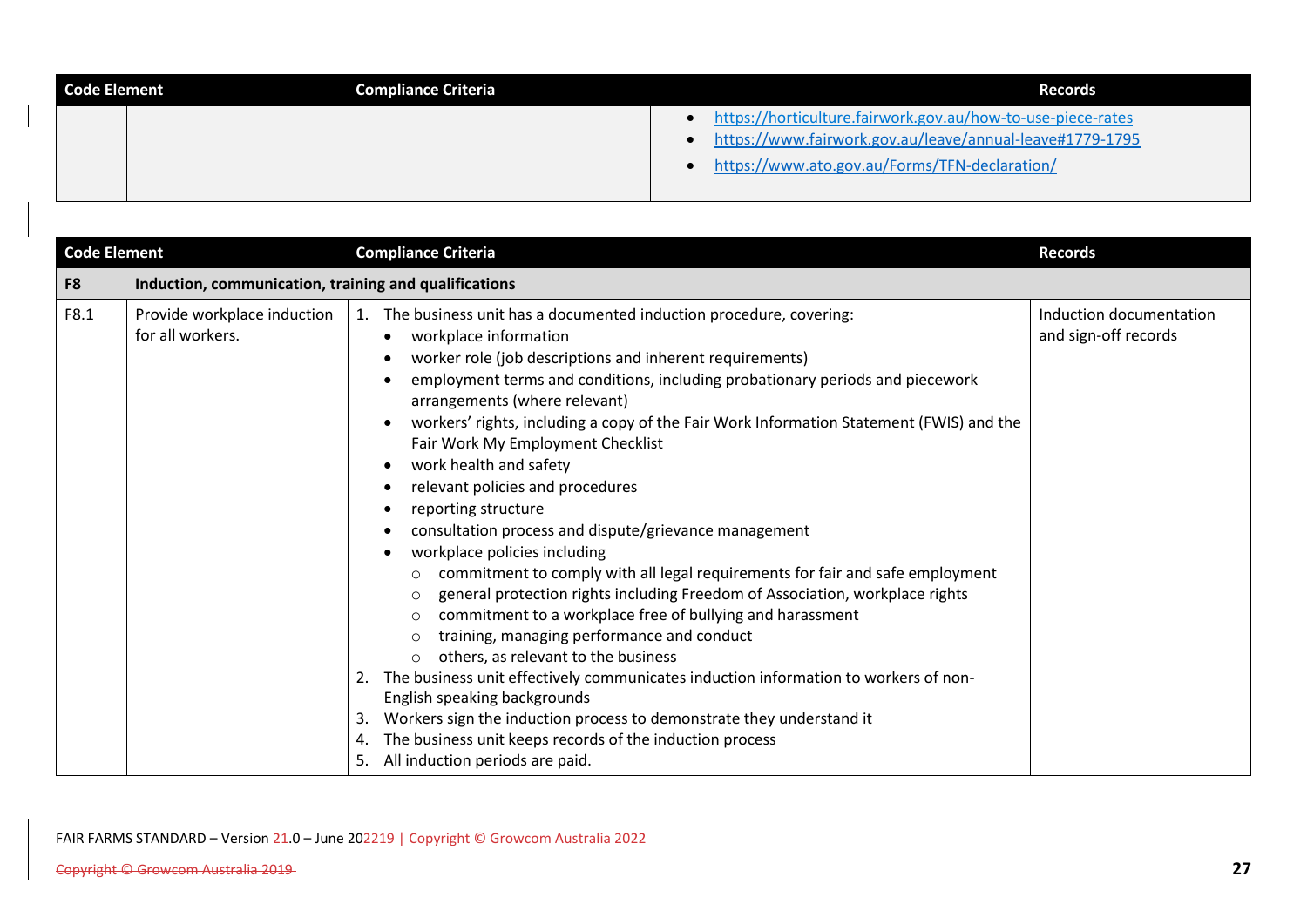| <b>Code Element</b> |                                                                                                                 | <b>Compliance Criteria</b>                                                                                                                                                                                                                                                                                  |                                                                                                                                                                                                                                                                                                                                                                                                                                                                                                                                                        | <b>Records</b>                                                        |
|---------------------|-----------------------------------------------------------------------------------------------------------------|-------------------------------------------------------------------------------------------------------------------------------------------------------------------------------------------------------------------------------------------------------------------------------------------------------------|--------------------------------------------------------------------------------------------------------------------------------------------------------------------------------------------------------------------------------------------------------------------------------------------------------------------------------------------------------------------------------------------------------------------------------------------------------------------------------------------------------------------------------------------------------|-----------------------------------------------------------------------|
| F8.2                | Maintain procedures to<br>communicate effectively<br>with workers from non-<br>English speaking<br>backgrounds. | 1.<br>communication with those workers.                                                                                                                                                                                                                                                                     | If workers from non-English speaking backgrounds are employed (either directly or through<br>Labour Hire Providers), the business unit has procedures to ensure effective                                                                                                                                                                                                                                                                                                                                                                              | Procedures for<br>communication with non-<br>English speaking workers |
| F8.3                | Provide training for workers.                                                                                   | 1.<br>including work health and safety training<br>2.<br>required conditions<br>3.<br>non-English speaking backgrounds.<br>name and signature of trainee<br>name of trainer or training provider<br>topic of training<br>date of training<br>5.<br>workers change<br>All on the job training is paid.<br>6. | The business unit gives all workers on the job training when they commence work,<br>The business unit gives workers training relevant to the workers' tasks. The training ensures<br>workers on probation or piecework rates have a reasonable opportunity to meet the<br>The business unit gives training an accessible format for all workers, especially those of<br>4. The business unit keeps a record of internal and external training, and includes:<br>The business unit conducts a review of training at least annually or when tasks and/or | <b>Training records</b>                                               |
| F8.4                | Ensure workers are qualified<br>or licensed, as required.                                                       | 1.<br>that needs those qualifications.                                                                                                                                                                                                                                                                      | Only workers who hold the required license, certificates or qualifications performs work                                                                                                                                                                                                                                                                                                                                                                                                                                                               | Licenses, certificates,<br>qualifications, as relevant                |
|                     | <b>Fair Farms Resources</b>                                                                                     |                                                                                                                                                                                                                                                                                                             | <b>External Resources</b>                                                                                                                                                                                                                                                                                                                                                                                                                                                                                                                              |                                                                       |
|                     |                                                                                                                 |                                                                                                                                                                                                                                                                                                             | https://www.fairwork.gov.au/ArticleDocuments/715/Template-induction-<br>checklist.docx.aspx<br>https://www.farmsafe.org.au/Farmsafe-Induction-App<br>https://farmsafe.org.au/induction-tool<br>https://www.fairwork.gov.au/tools-and-resources/templates#employ                                                                                                                                                                                                                                                                                        |                                                                       |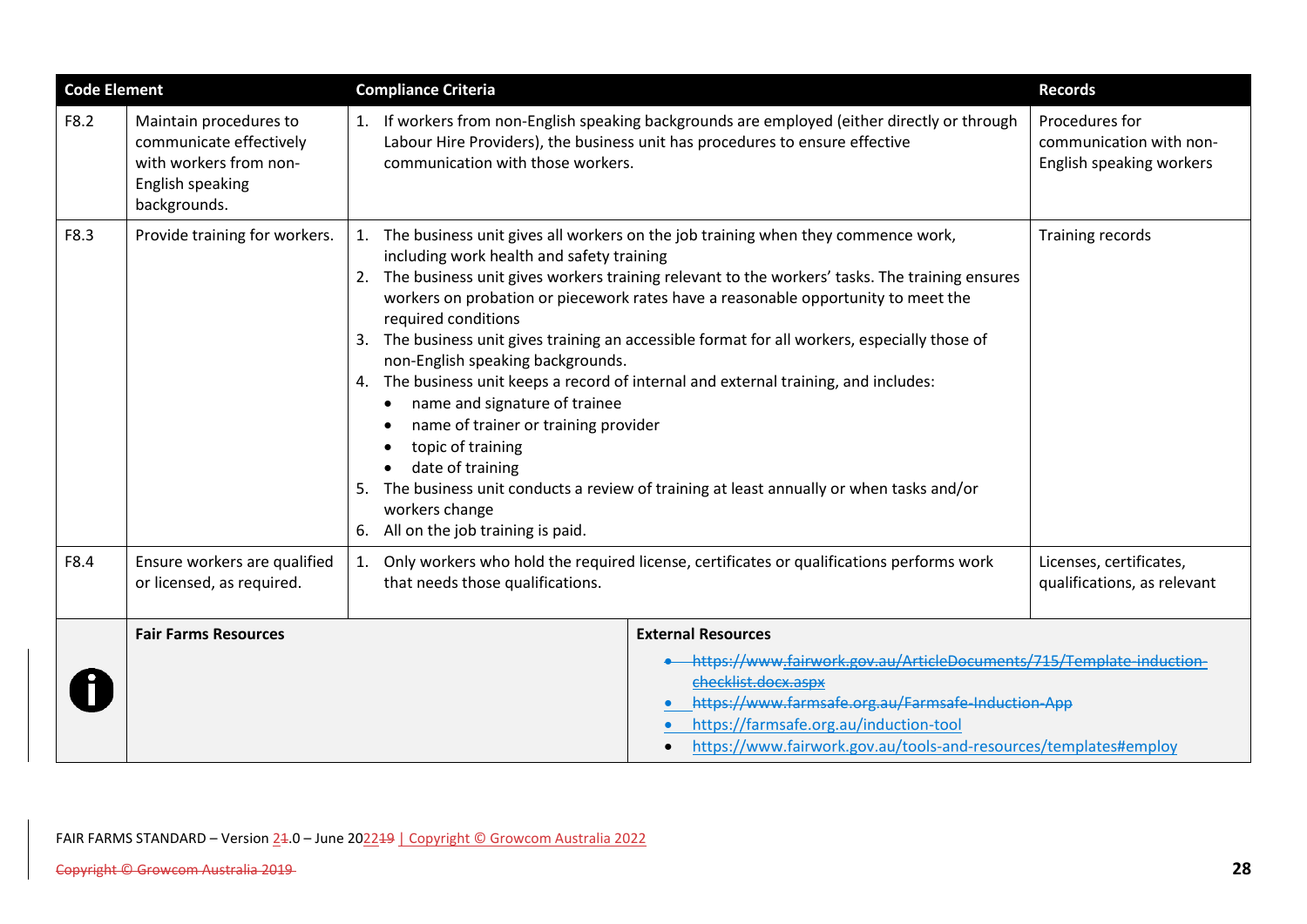<span id="page-28-0"></span>

| <b>Code Element</b> |                                                                                        | <b>Compliance Criteria</b>                                                                                     |                                                                                                                                                                                  | <b>Records</b>                                                                                                          |
|---------------------|----------------------------------------------------------------------------------------|----------------------------------------------------------------------------------------------------------------|----------------------------------------------------------------------------------------------------------------------------------------------------------------------------------|-------------------------------------------------------------------------------------------------------------------------|
| F <sub>9</sub>      | Supervision and performance management                                                 |                                                                                                                |                                                                                                                                                                                  |                                                                                                                         |
| F9.1                | Document and communicate<br>roles and responsibilities of<br>managers and supervisors. |                                                                                                                | Workers in management and supervisory roles have clear position descriptions, which<br>outline their roles, responsibilities, levels of authority and legal obligations, if any. | Manager/supervisor position<br>descriptions                                                                             |
| F9.2                | Manage worker<br>performance.                                                          | The business unit implements policies and procedures to ensure:<br>Records are kept and accessible by workers. | workers understand the performance and conduct requirements of employment<br>appropriate management of issues relating to poor performance or conduct                            | <b>Employment performance</b><br>policies/procedures<br>Records of induction,<br>training and performance<br>management |
|                     | <b>Fair Farms Resources</b>                                                            |                                                                                                                | <b>External Resources</b>                                                                                                                                                        |                                                                                                                         |
|                     |                                                                                        |                                                                                                                | https://www.fairwork.gov.au/ArticleDocuments/766/Job-description-<br>$\bullet$<br>template.docx.aspx                                                                             |                                                                                                                         |
|                     |                                                                                        |                                                                                                                | https://www.fairwork.gov.au/employee-entitlements/managing-performance-<br>$\bullet$<br>and-warnings                                                                             |                                                                                                                         |
|                     |                                                                                        |                                                                                                                | https://www.fairwork.gov.au/how-we-will-help/templates-and-guides/best-<br>$\bullet$<br>practice-guides/managing-underperformance                                                |                                                                                                                         |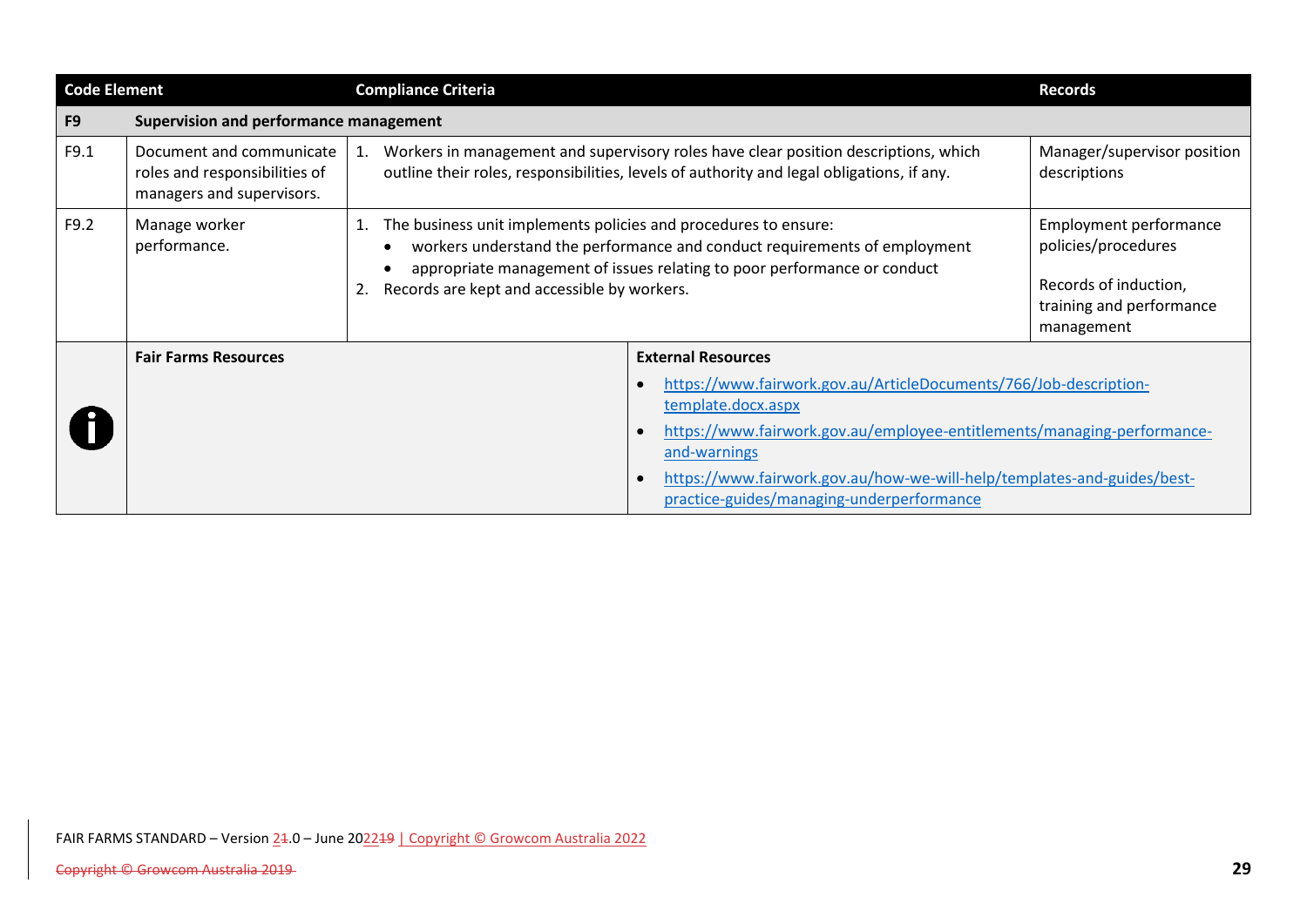<span id="page-29-0"></span>

| <b>Code Element</b> |                                                                                                          | <b>Compliance Criteria</b>                                                                                                                                                                                                                                                                                                 |                                                                                                                                                                                                                                                                                                                     | <b>Records</b>                                                                                                                                                                                         |
|---------------------|----------------------------------------------------------------------------------------------------------|----------------------------------------------------------------------------------------------------------------------------------------------------------------------------------------------------------------------------------------------------------------------------------------------------------------------------|---------------------------------------------------------------------------------------------------------------------------------------------------------------------------------------------------------------------------------------------------------------------------------------------------------------------|--------------------------------------------------------------------------------------------------------------------------------------------------------------------------------------------------------|
| <b>F10</b>          | <b>Termination and redundancy</b>                                                                        |                                                                                                                                                                                                                                                                                                                            |                                                                                                                                                                                                                                                                                                                     |                                                                                                                                                                                                        |
| F10.1               | Follow appropriate process<br>for termination of<br>employment, in accordance<br>with the Fair Work Act. | Business Fair Dismissal Code (if applicable)<br>2.                                                                                                                                                                                                                                                                         | The business unit demonstrates knowledge of the appropriate process to follow when<br>terminating employment to ensure compliance with the Fair Work Act and/or the Small<br>The business unit keeps records of employment terminations.                                                                            | Demonstrate access to<br>information regarding<br>correct employment<br>termination process and<br>unfair dismissal.<br>Records of employment<br>termination.<br>Records of unfair dismissal<br>claims |
| F10.2               | Follow appropriate<br>redundancy process, in<br>accordance with the Fair<br>Work Act.                    | The business unit demonstrates:<br>$\mathbf{1}$ .<br>access to the rules for redundancy in the National Employment Standards (NES)<br>$\circ$<br>applying the NES rules for redundancy including employee consultation, notice<br>$\circ$<br>periods and severance payments<br>The business unit keeps redundancy records. |                                                                                                                                                                                                                                                                                                                     | Demonstrate access to<br>information regarding<br>correct process for<br>redundancy.<br>Records of redundancy                                                                                          |
|                     | <b>Fair Farms Resources</b>                                                                              |                                                                                                                                                                                                                                                                                                                            | <b>External Resources</b>                                                                                                                                                                                                                                                                                           |                                                                                                                                                                                                        |
|                     |                                                                                                          |                                                                                                                                                                                                                                                                                                                            | https://www.fairwork.gov.au/ending-employment<br>https://www.fairwork.gov.au/how-we-will-help/templates-and-guides/fact-<br>sheets/minimum-workplace-entitlements/notice-of-termination-and-redundancy-pay<br>https://www.fairwork.gov.au/ArticleDocuments/715/Small-Business-Fair-Dismissal-<br>Code-2011.pdf.aspx |                                                                                                                                                                                                        |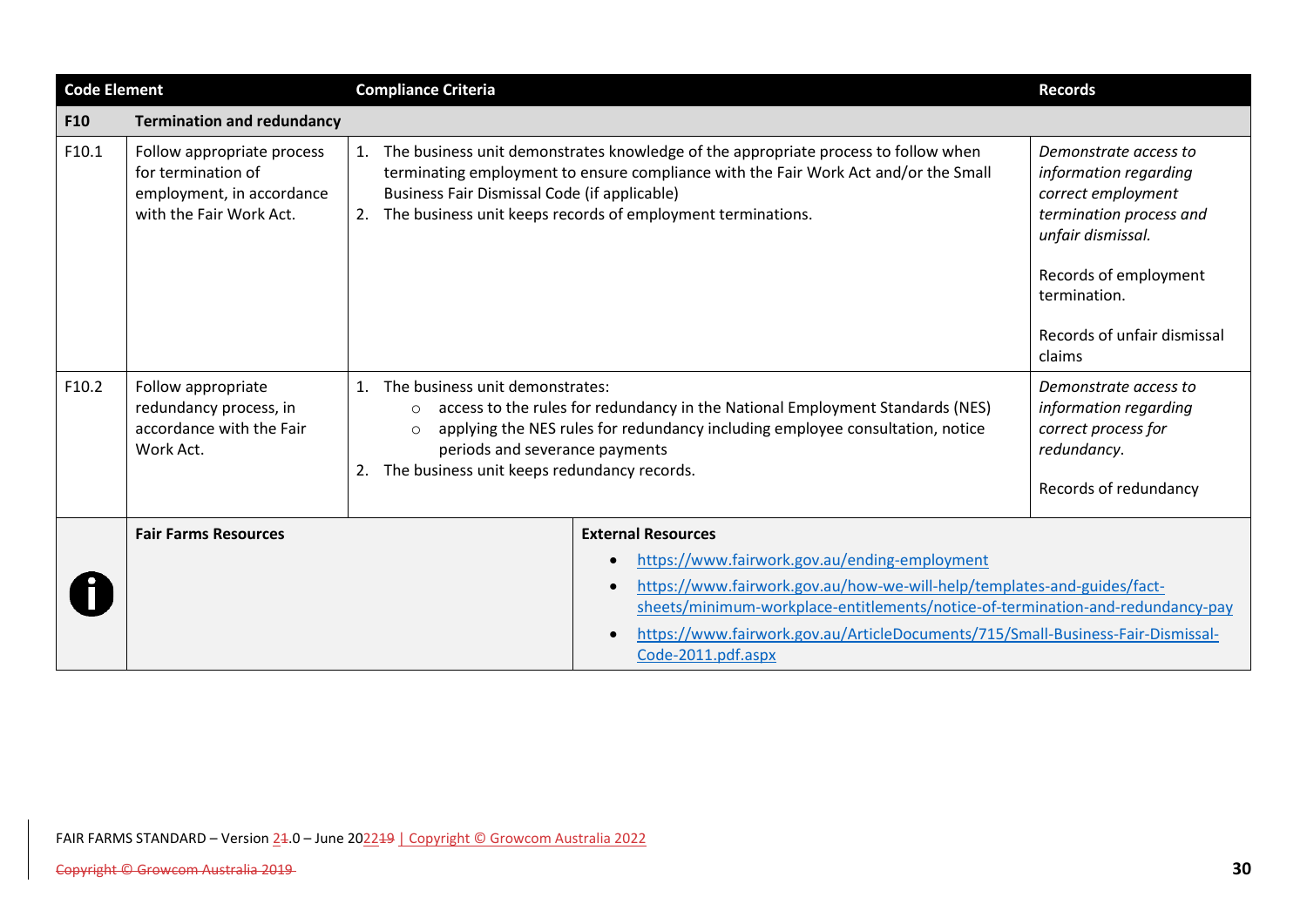<span id="page-30-0"></span>

| <b>Code Element</b> |                                                                                                        | <b>Compliance Criteria</b>                                                                                                                                                                                                                                              | <b>Records</b>                      |
|---------------------|--------------------------------------------------------------------------------------------------------|-------------------------------------------------------------------------------------------------------------------------------------------------------------------------------------------------------------------------------------------------------------------------|-------------------------------------|
| F11                 | <b>Safe working conditions</b>                                                                         |                                                                                                                                                                                                                                                                         |                                     |
| F11.1               | Maintain and implement<br>appropriate Workplace<br>Health and Safety (WHS)<br>policies and procedures. | The business unit has a work health and safety (WHS) policy that addresses safe working<br>1.<br>environment. Elements of the policy may include:<br>building integrity<br>machine, electrical, chemical safety<br>fire safety<br>first aid<br>emergency and evacuation | WHS policy documents<br>WHS signage |
|                     |                                                                                                        | harassment and bullying<br><b>Risk management</b>                                                                                                                                                                                                                       |                                     |
|                     |                                                                                                        | The business unit has procedures addressing priority workplace hazards and managing risks<br>2.<br>including (but not limited to):                                                                                                                                      |                                     |
|                     |                                                                                                        | Risk management procedures consistent with the relevant Code of Practice<br>regular test and tag for electrical equipment to AS/NZS 3760:2010 or any relevant Code<br>of Practice for rural workplaces                                                                  |                                     |
|                     |                                                                                                        | Regular maintenance and testing of fire safety equipment to AS 1851-2012<br>$\bullet$<br>maintenance program and required safety checks for machinery<br>The management of on site traffic (e.g. cars, trucks and forklifts) and storage systems                        |                                     |
|                     |                                                                                                        | (e.g pallet racking to be inspected at least every 12 months in accordance with AS4084<br><b>Steel Storage Racking)</b>                                                                                                                                                 |                                     |
|                     |                                                                                                        | The provision of emergency eyewash and shower stations compliant with AS4775-2007<br>$\bullet$<br>Safe storage and handling of hazardous substances and dangerous goods                                                                                                 |                                     |
|                     |                                                                                                        | Competency, training, licencing and supervision of workers<br>Noise, facility lighting and ventilation<br>The business unit uses signage and documentation to communicate critical WHS<br>3.                                                                            |                                     |
|                     |                                                                                                        | information, particularly to communicate effectively with workers of non-English speaking<br>background                                                                                                                                                                 |                                     |
|                     |                                                                                                        | 4. The business unit has appropriate systems and exclusions to protect the safety of children<br>(if applicable)<br>The WHS policies and procedures are developed in line with relevant legislation and Codes<br>5.                                                     |                                     |
|                     |                                                                                                        | of Practice, in consultation with worker and health and safety representatives.                                                                                                                                                                                         |                                     |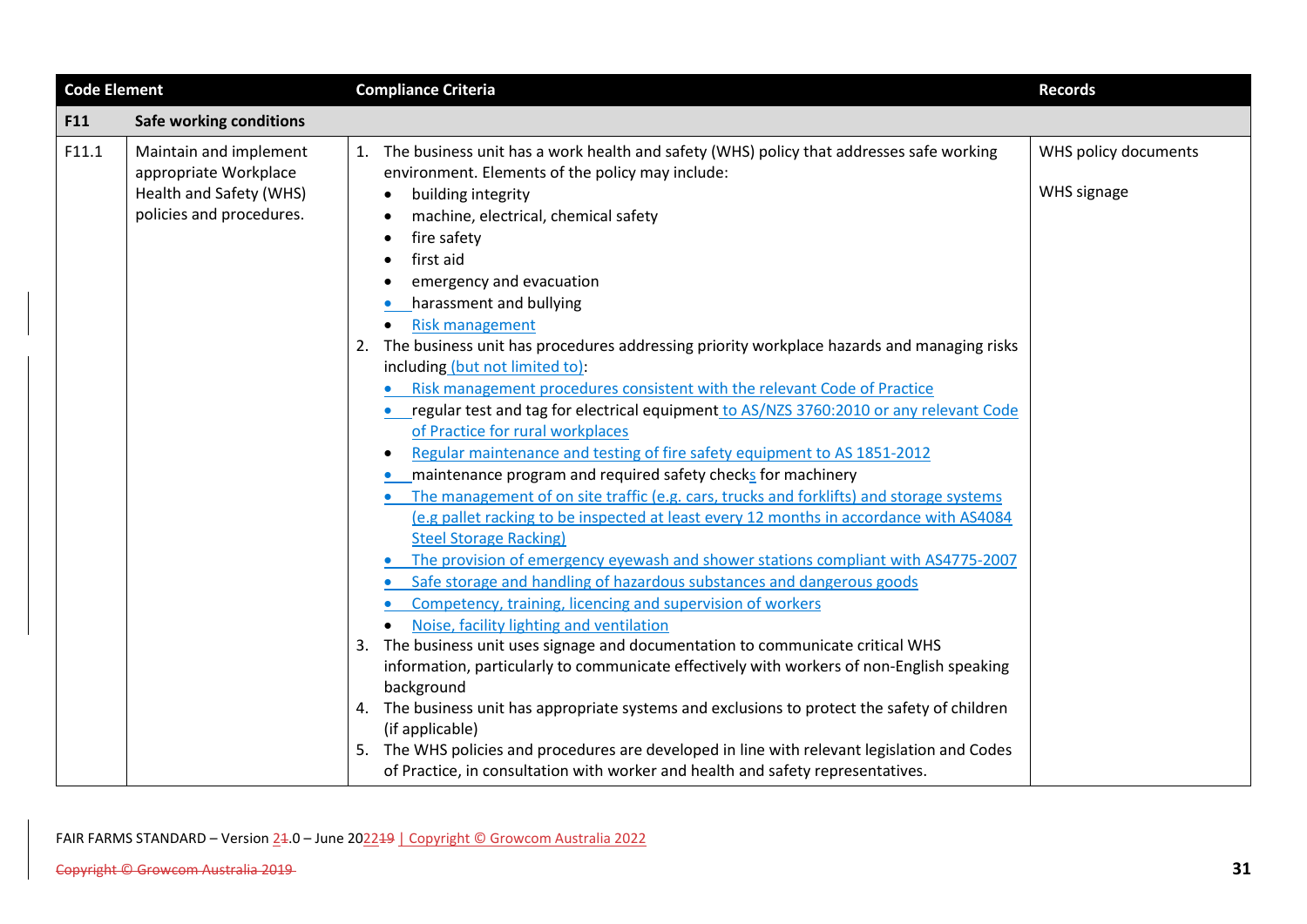| <b>Code Element</b> |                                                                                               | <b>Compliance Criteria</b>                                                                                                                                                                                                                                                                                                                                                                                                                                                                                                                                                                                                                                                                                                                                                                                  | <b>Records</b>                                                                                    |
|---------------------|-----------------------------------------------------------------------------------------------|-------------------------------------------------------------------------------------------------------------------------------------------------------------------------------------------------------------------------------------------------------------------------------------------------------------------------------------------------------------------------------------------------------------------------------------------------------------------------------------------------------------------------------------------------------------------------------------------------------------------------------------------------------------------------------------------------------------------------------------------------------------------------------------------------------------|---------------------------------------------------------------------------------------------------|
| F11.2               | Appoint a representative<br>with <i>primary</i> responsibility<br>for work health and safety. | 1. The Senior Manager/Owner demonstrates knowledge of WHS duties including the primary<br>duty of care<br>1.2. The business unit appoints a person who is responsible for maintaining and coordinating<br>the implementation of WHS<br>2.3. The appointed person is appropriately trained to perform their role<br>3.4. The appointed person uses a documented regular schedule to review hazards and risks, and<br>improve the business' risk mitigation and management procedures.                                                                                                                                                                                                                                                                                                                        | Organisational chart<br><b>Training records</b><br>WHS review schedule<br><b>Risk Assessments</b> |
| F11.3               | Provide and maintain<br>adequate amenities for<br>workers.                                    | 1. The business unit ensures worker amenities are adequate, safe and clean, including:<br>clean toilets sufficient for the number and gender of workers<br>free, clean drinking water<br>sanitary facilities for safefood storage and preparation of food<br>The business unit ensures amenities comply with relevant WHS laws.<br>2.                                                                                                                                                                                                                                                                                                                                                                                                                                                                       | <b>Cleaning Records</b>                                                                           |
| F11.4               | <b>Ensure Personal Protective</b><br>Equipment (PPE) is used as<br>required.                  | PPE is used as a control measure when exposure to risks cannot be minimised in other ways<br>1.<br>The business unit assesses using PPE against work conditions and task-specific<br>requirements, which may include hot, cold and wet weather, dust and sun exposure<br>PPE is well-maintained, appropriate for task requirements and freely available to all<br>3.<br>workers as required<br>The business unit trains workers in how to use and maintain PPE.<br>4.                                                                                                                                                                                                                                                                                                                                       | PPE policy<br>PPE maintenance records                                                             |
| F11.5               | Develop emergency<br>procedures and train<br>employees in them.                               | The business unit has documented emergency procedures that are included in induction<br>1.<br>Worksites meet legal requirements to ensure safe entry and exit of all people<br>2.<br>Emergency procedures include:<br>3.<br>an effective response to an emergency situation<br>evacuation procedures and evacuation maps compliant with AS3745 - "Planning for<br><b>Emergencies in Facilities"</b><br>notification of emergency services - who, how and location information<br>$\bullet$<br>medical treatment and assistance<br>effective communication to co-ordinate the emergency response and all persons at the<br>workplace<br>a trained and appointed fire warden<br>Emergency procedures are reviewed annually and updated when required<br>4.<br>Emergency procedures are tested annually.<br>5. | <b>Emergency Response Plan</b><br><b>Evacuation Maps</b>                                          |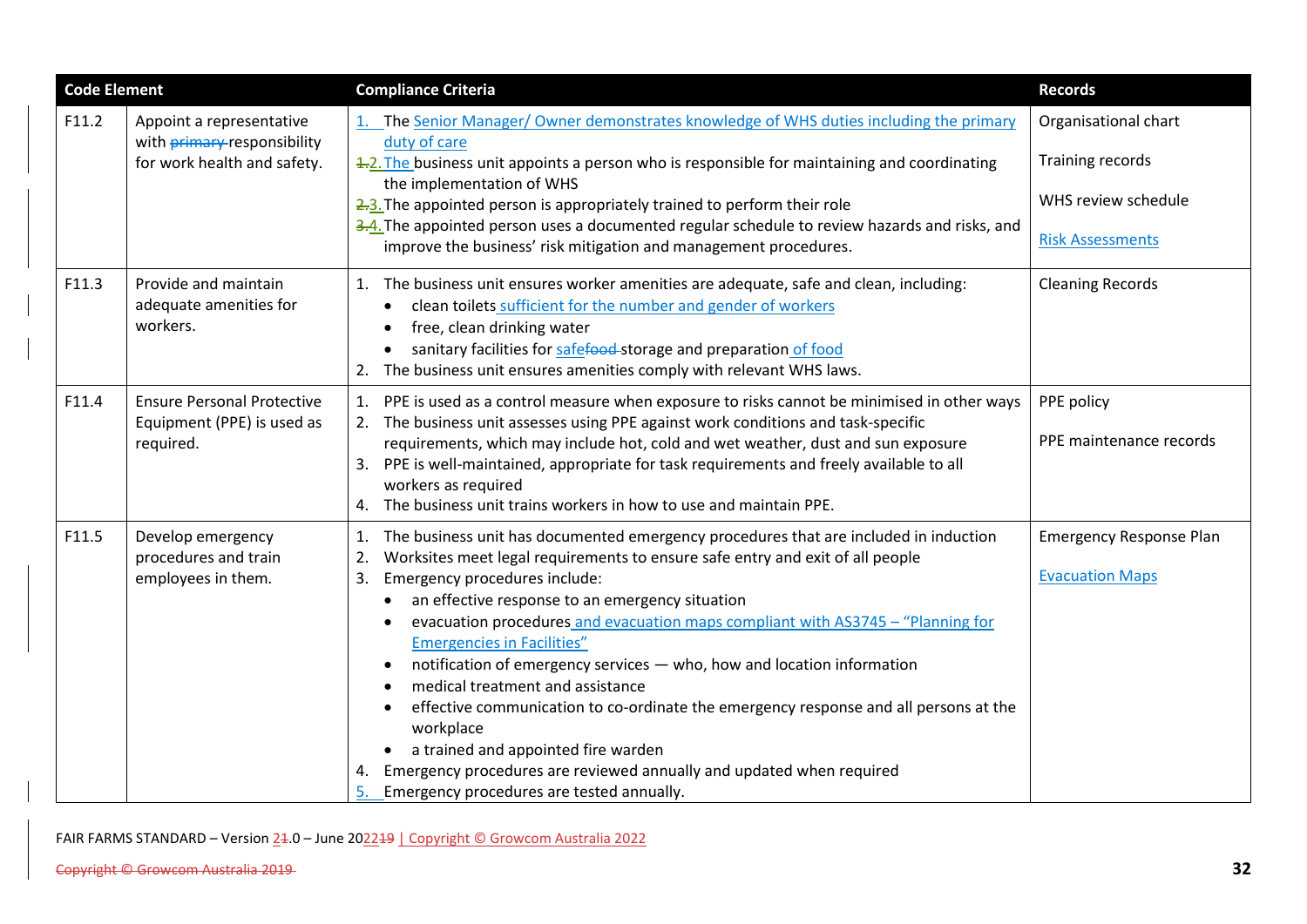| <b>Code Element</b> |                                                              | <b>Compliance Criteria</b>                                                                                                                                                                                                                                                                                                                                                                                                        |                                                                                                                                                                                                                                                                                                                                                                                                                                                                                                                                               | <b>Records</b>                                                  |
|---------------------|--------------------------------------------------------------|-----------------------------------------------------------------------------------------------------------------------------------------------------------------------------------------------------------------------------------------------------------------------------------------------------------------------------------------------------------------------------------------------------------------------------------|-----------------------------------------------------------------------------------------------------------------------------------------------------------------------------------------------------------------------------------------------------------------------------------------------------------------------------------------------------------------------------------------------------------------------------------------------------------------------------------------------------------------------------------------------|-----------------------------------------------------------------|
|                     |                                                              | 5.6. Emergency exits are kept clear at all times.                                                                                                                                                                                                                                                                                                                                                                                 |                                                                                                                                                                                                                                                                                                                                                                                                                                                                                                                                               |                                                                 |
| F11.6               | Develop and maintain first<br>aid procedures.                | The business unit has appropriate first aid procedures, equipment, facilities and training<br>1.<br>that have been developed against relevant workplace hazards<br>All workers have access to first aid equipment and facilities<br>The business unit has trained first aiders in line with legal requirements<br>3.<br>The business unit keeps records of all training, certification and any first aid treatments.<br>4.        |                                                                                                                                                                                                                                                                                                                                                                                                                                                                                                                                               | First Aid policies and<br>procedures                            |
| F11.7               | Manage environmental<br>hazards, fatigue and remote<br>work. | The business unit has effective procedures in place to<br>manage remote or isolated workers<br>$\bullet$<br>reduce the risk of injury or illness resulting from environmental hazards such as:<br>storms, dust, high or low temperatures, and sun exposure<br>reduce the risk of and manage fatigue. This may include managing breaks and job<br>$\bullet$<br>rotation.<br>These procedures are reviewed at least annually.<br>2. |                                                                                                                                                                                                                                                                                                                                                                                                                                                                                                                                               | Environmental hazards,<br>fatigue and remote work<br>procedures |
|                     | <b>Fair Farms Resources</b>                                  |                                                                                                                                                                                                                                                                                                                                                                                                                                   | <b>External Resources</b><br>https://www.worksafe.qld.gov.au/<br>$\bullet$<br>https://www.safework.nsw.gov.au/<br>$\bullet$<br>https://www.worksafe.vic.gov.au/<br>$\bullet$<br>https://www.worksafe.tas.gov.au/<br>$\bullet$<br>https://www.safework.sa.gov.au/<br>$\bullet$<br>http://www.worksafe.nt.gov.au/<br>$\bullet$<br>https://www.accesscanberra.act.gov.au/app/answers/detail/a_id/2198/~/worksafe-act<br>$\bullet$<br>https://www.commerce.wa.gov.au/worksafe/<br>$\bullet$<br>https://www.safeworkaustralia.gov.au/<br>$\bullet$ |                                                                 |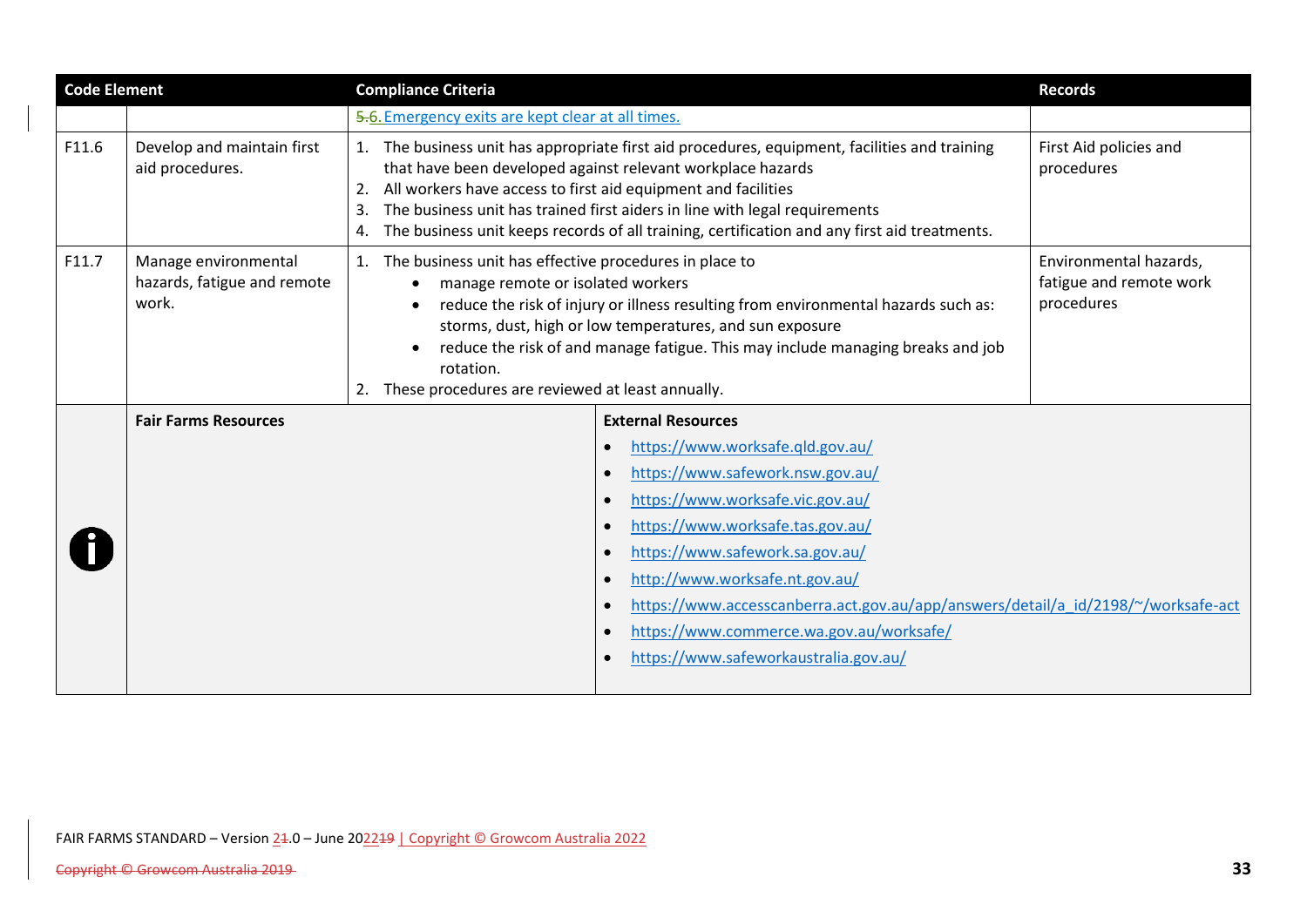<span id="page-33-0"></span>

| <b>Code Element</b> |                                                                           | <b>Compliance Criteria</b>                                                                                                                                                                                                                                                                                                                                                                                                                                                                                                                                                                                                                                                                                                                                                   | <b>Records</b>                                            |
|---------------------|---------------------------------------------------------------------------|------------------------------------------------------------------------------------------------------------------------------------------------------------------------------------------------------------------------------------------------------------------------------------------------------------------------------------------------------------------------------------------------------------------------------------------------------------------------------------------------------------------------------------------------------------------------------------------------------------------------------------------------------------------------------------------------------------------------------------------------------------------------------|-----------------------------------------------------------|
| F12                 | Safe accommodation and living conditions                                  |                                                                                                                                                                                                                                                                                                                                                                                                                                                                                                                                                                                                                                                                                                                                                                              |                                                           |
| F12.1               | Ensure accommodation for<br>workers is safe.                              | If the business unit provides accommodation to workers (whether on-site or off-site), the<br>1.<br>accommodation must meet occupants' basic needs and legal requirements for health and<br>safety. Requirements include but are not limited to:<br>structurally sound and in line with local council regulations                                                                                                                                                                                                                                                                                                                                                                                                                                                             | Accommodation<br>maintenance checks<br>Monitoring records |
|                     |                                                                           | lockable, with safe entry and exit<br>potable water, hot water and electricity provided and easily accessible<br>appropriate toilets, washing, laundry and dining facilities (including refrigerated food<br>storage)                                                                                                                                                                                                                                                                                                                                                                                                                                                                                                                                                        | <b>Educational materials</b>                              |
|                     |                                                                           | sanitary and reasonably free from rodents and insects<br>adequate lighting, heating, cooling and ventilation<br>fittings, appliances and equipment in good condition<br>appropriately located away from production buildings<br>appropriate alarms and safety equipment <i>(including smoke detectors in working</i><br>condition)<br>clearly marked emergency exits<br>not overcrowded, i.e.:<br>two people or less in each room; or<br>$\circ$<br>each occupant has at least 5.5m <sup>2</sup> of floor space in sleeping quarters; or<br>meets PALM requirements)<br>$\circ$<br>If worker accommodation is provided by a Labour Hire Provider or other accommodation<br>2.<br>provider, the business unit uses procedures to ensure the workers' rights regarding F12.1.1 |                                                           |
|                     |                                                                           | are met. Examples of procedures may include but are not limited to:<br>regular monitoring visits (where this is appropriate)<br>educate workers about their rights regarding F12.1.1.                                                                                                                                                                                                                                                                                                                                                                                                                                                                                                                                                                                        |                                                           |
| F12.2               | Ensure accommodation is<br>freely chosen and meets<br>legal requirements. | Workers freely choose to live in the provided accommodation and are not unduly<br>1.<br>influenced or coerced<br>2. The accommodation provider does not excessively interfere or place restrictions on<br>workers' freedom of movement beyond what is reasonable for personal safety<br>If workers are charged for accommodation:<br>3.                                                                                                                                                                                                                                                                                                                                                                                                                                      | <b>Tenancy Agreements</b><br>Monitoring records           |
|                     |                                                                           | • the cost must be at or below fair local market price                                                                                                                                                                                                                                                                                                                                                                                                                                                                                                                                                                                                                                                                                                                       | <b>Educational materials</b>                              |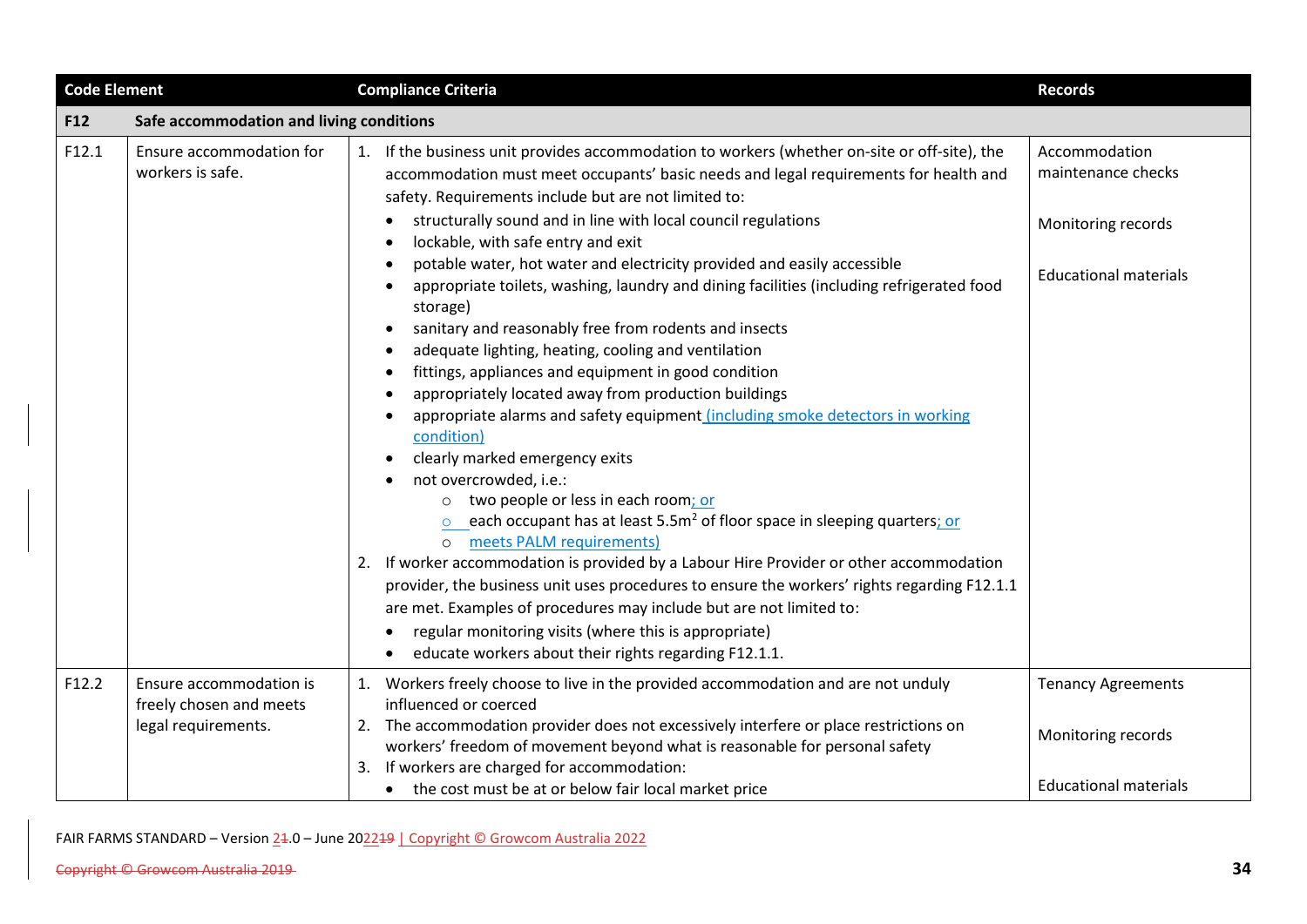| <b>Code Element</b> |                             | <b>Compliance Criteria</b>                                                                                                                                                                                                                                                                                                     |                                                                                                                                                                                                                                                                                                                                                                                                                                                                                                                                                                                                                                                                                                                                                                                                                                                                                                                                                                                                                                                                                                 | <b>Records</b> |
|---------------------|-----------------------------|--------------------------------------------------------------------------------------------------------------------------------------------------------------------------------------------------------------------------------------------------------------------------------------------------------------------------------|-------------------------------------------------------------------------------------------------------------------------------------------------------------------------------------------------------------------------------------------------------------------------------------------------------------------------------------------------------------------------------------------------------------------------------------------------------------------------------------------------------------------------------------------------------------------------------------------------------------------------------------------------------------------------------------------------------------------------------------------------------------------------------------------------------------------------------------------------------------------------------------------------------------------------------------------------------------------------------------------------------------------------------------------------------------------------------------------------|----------------|
|                     |                             | and documented on pay slips<br>4. Where accommodation falls under a tenancy authority:<br>there is a legal tenancy agreement<br>$\bullet$<br>signed by both parties and outlines the conditions of tenancy<br>Regular monitoring visits (where this is appropriate)<br>Educate workers about their rights regarding F12.2.1-6. | receipts are issued for payments or deductions from wages and are agreed to in writing<br>if bond is taken, it is lodged with the relevant tenancy authority<br>5. Where accommodation does not fall under a tenancy authority, a written agreement is<br>6. If accommodation is provided through a relationship with a labour hire provider or other<br>accommodation provider, the business unit uses procedures to ensure the workers' rights<br>regarding F12.2.1-6 are met. Examples of procedures may include but are not limited to:                                                                                                                                                                                                                                                                                                                                                                                                                                                                                                                                                     |                |
|                     | <b>Fair Farms Resources</b> |                                                                                                                                                                                                                                                                                                                                | <b>External Resources</b><br>https://www.safeworkaustralia.gov.au/system/files/documents/1901/code_of<br>$\bullet$<br>practice - managing the work environment and facilities.pdf<br>https://www.rta.qld.gov.au/<br>$\bullet$<br>https://www.fairtrading.nsw.gov.au/housing-and-property/renting<br>$\bullet$<br>https://www.safework.nsw.gov.au/ data/assets/pdf file/0006/52872/Accom<br>$\bullet$<br>modation-for-rural-agricultural-work-Code-of-practice.pdf<br>https://www.consumer.vic.gov.au/housing/renting<br>$\bullet$<br>https://www.accesscanberra.act.gov.au/app/answers/detail/a_id/77/~/reside<br>$\bullet$<br>ntial-tenancies<br>https://www.cbos.tas.gov.au/topics/housing/renting<br>$\bullet$<br>https://www.sa.gov.au/topics/housing/renting-and-letting<br>$\bullet$<br>http://www.consumeraffairs.nt.gov.au/ForConsumers/ResidentialTenancies/P<br>$\bullet$<br>ages/default.aspx<br>https://www.commerce.wa.gov.au/who-we-assist/landlord-lessor<br>$\bullet$<br>https://www.commerce.wa.gov.au/worksafe/employer-provided-<br>$\bullet$<br>accommodation-and-duty-care |                |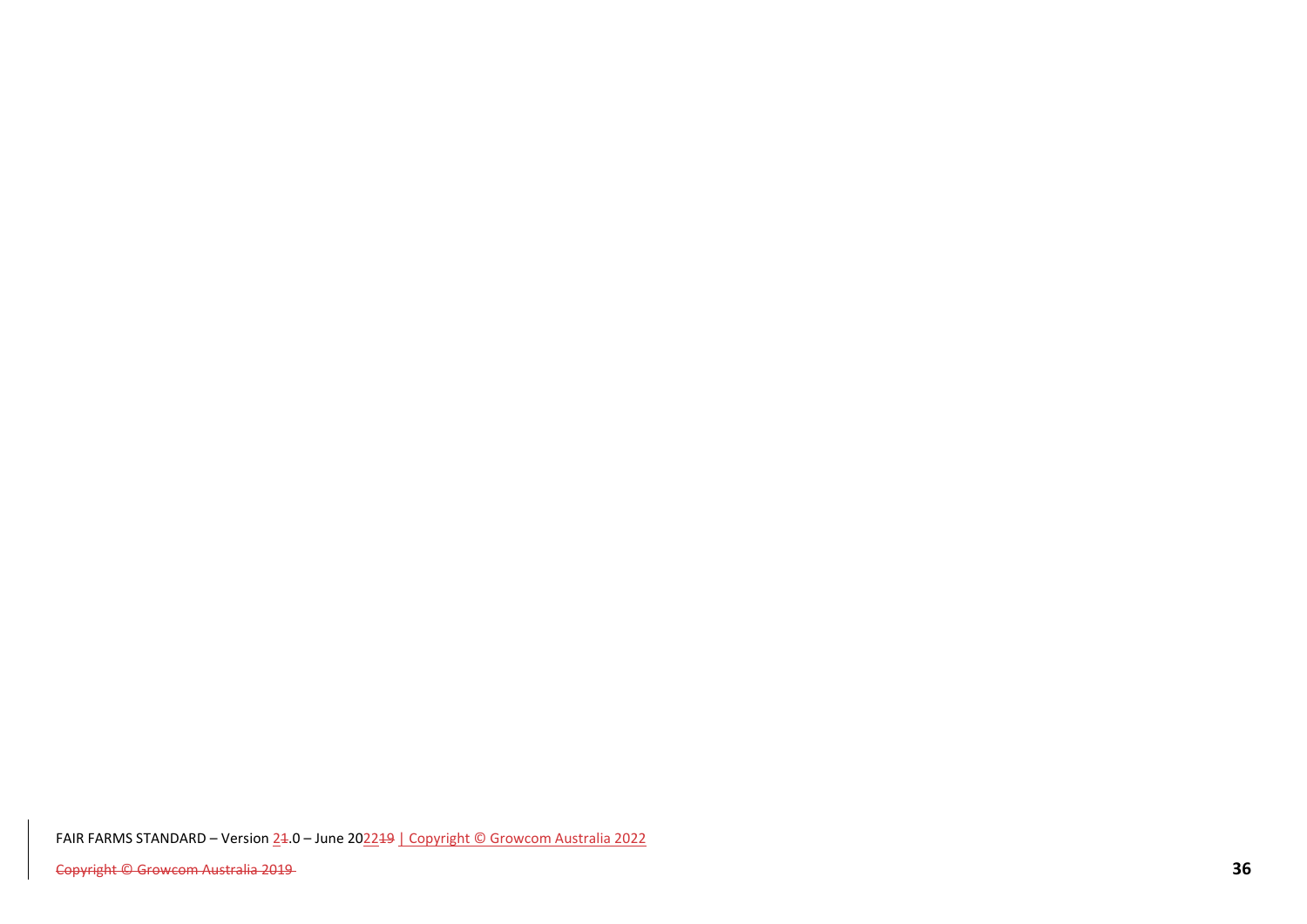### <span id="page-36-0"></span>**Glossary**

| <b>Term</b>                           | <b>Definition</b>                                                                                                                                                                                                                                                                                                                                                                              |  |  |
|---------------------------------------|------------------------------------------------------------------------------------------------------------------------------------------------------------------------------------------------------------------------------------------------------------------------------------------------------------------------------------------------------------------------------------------------|--|--|
| <b>Accessorial liability</b>          | Legal principle by which a host business of on-hired employees may be liable for the Labour Hire Provider's breaches of employment<br>laws.                                                                                                                                                                                                                                                    |  |  |
| <b>Additional Hours</b>               | Hours worked in excess of maximum weekly ordinary hours or work.                                                                                                                                                                                                                                                                                                                               |  |  |
| Agreement                             | Industrial instrument that is individual to one business or a group of businesses. When a workplace has registered the Agreement<br>with the Fair Work Commission, the relevant Award does not apply. Other terms that are used to refer to an Agreement include<br>Enterprise Agreement (EA), Enterprise Bargaining Agreement (EBA), Collective Agreement and Australian Workplace Agreement. |  |  |
| <b>Allowance</b>                      | Extra payments made to employees who:                                                                                                                                                                                                                                                                                                                                                          |  |  |
|                                       | do certain tasks or have a particular skill<br>use their own tools at work                                                                                                                                                                                                                                                                                                                     |  |  |
|                                       | work in unpleasant or dangerous conditions.                                                                                                                                                                                                                                                                                                                                                    |  |  |
| <b>ATO</b>                            | The Australian Tax Office.                                                                                                                                                                                                                                                                                                                                                                     |  |  |
| Award                                 | Industrial instruments that outline the minimum pay rates and conditions of employment for specific industries and occupations.                                                                                                                                                                                                                                                                |  |  |
| <b>Better Off Overall Test (BOOT)</b> | A test that requires an employee must be "better off overall" under an agreement than if they were covered by the relevant Award<br>and NES.                                                                                                                                                                                                                                                   |  |  |
| <b>Business unit</b>                  | The Participating Business Unit (PBU) as defined by the Fair Farms Rules.                                                                                                                                                                                                                                                                                                                      |  |  |
| <b>Casual Loading</b>                 | An additional loading casual employees receive in lieu of entitlements such as annual leave and personal leave.                                                                                                                                                                                                                                                                                |  |  |
| Code of conduct                       | A document that sets out and describes the standards of behaviour and conduct expected from workers in the workplace.                                                                                                                                                                                                                                                                          |  |  |
| <b>Compulsory school age</b>          | The age a minor must be enrolled in and attend school or an equivalent program, dependant on State/Territory laws.                                                                                                                                                                                                                                                                             |  |  |
| <b>Corrective Action Record</b>       | A written record of an issue, or issues, which must be addressed to demonstrate compliance with the Fair Farms Standard or Fair<br>Farms Rules. They may be documented during internal audits, external audits, or during routine business activities.                                                                                                                                         |  |  |
| <b>Dispute</b>                        | A disagreement concerning an employee's statutory or contractual rights or entitlements.                                                                                                                                                                                                                                                                                                       |  |  |
| <b>Employee</b>                       | A person employed directly by the business unit as either a full-time, part-time or casual staff member.                                                                                                                                                                                                                                                                                       |  |  |
| <b>Fair Farms Rules</b>               | A document released by Growcom, detailing the requirements of businesses participating in the Fair Farms Program.                                                                                                                                                                                                                                                                              |  |  |

FAIR FARMS STANDARD – Version  $\underline{24.0}$  – June 20 $\underline{2249}$   $\underline{!}$  Copyright  $\odot$  Growcom Australia 2022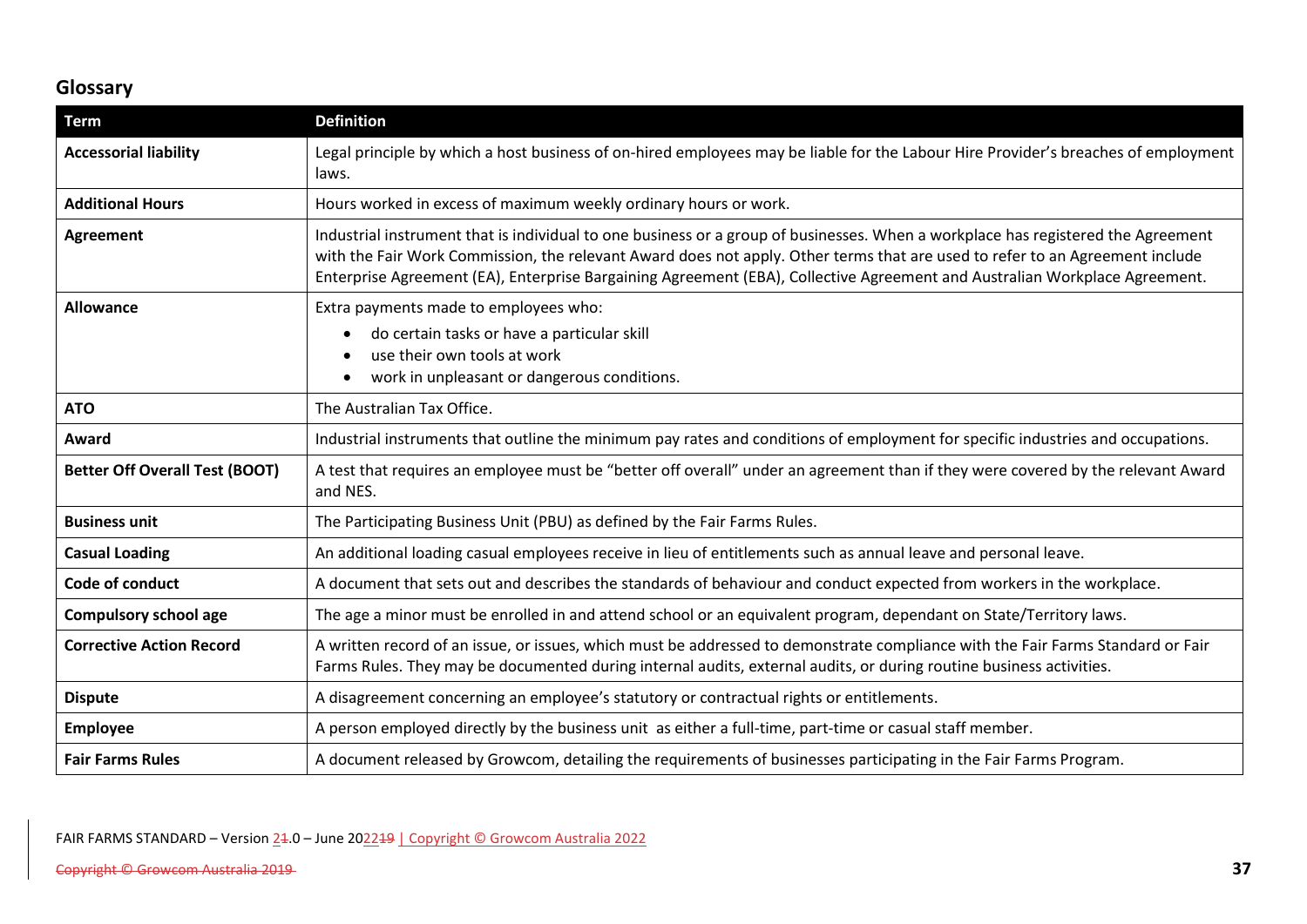| <b>Term</b>                                      | <b>Definition</b>                                                                                                                                                                                                             |
|--------------------------------------------------|-------------------------------------------------------------------------------------------------------------------------------------------------------------------------------------------------------------------------------|
| <b>Fair Work Ombudsman</b>                       | A government department that promotes compliance with the Fair Work Act through education, information, assistance and<br>undertaking enforcement action.                                                                     |
| <b>General Protections</b>                       | The Fair Work Act 2009 provides protection for workers in the following areas:                                                                                                                                                |
|                                                  | Workplace rights<br>$\bullet$                                                                                                                                                                                                 |
|                                                  | The right to engage in industrial activities<br>$\bullet$<br>The right to be free from unlawful discrimination<br>$\bullet$                                                                                                   |
|                                                  | The right to be free from undue influence or pressure in negotiating individual arrangements.                                                                                                                                 |
| Grievance                                        | A compliant raised by an employee about something they are unhappy with in the workplace.                                                                                                                                     |
| <b>Identity papers</b>                           | Documents that serve as official proof of the holder's identity. These might include passports, birth certificates or driver's licenses.                                                                                      |
| <b>Individual Flexibility Agreement</b><br>(IFA) | A written agreement used by an employer and an employee to change the effect of certain clauses in their Award or Agreement. It<br>is used to make alternative arrangements that suit the needs of the employer and employee. |
| <b>Induction</b>                                 | A process used by employers to introduce new workers to their job and the business.                                                                                                                                           |
| <b>Industrial instrument</b>                     | An instrument that has legal application with respect to minimum entitlements for employees covered within its scope.                                                                                                         |
| <b>Internal audit</b>                            | An audit conducted by the business to review its own processes and system management.                                                                                                                                         |
| <b>Labour Hire Provider (LHP)</b>                | Also known as a Labour Hire Company. LHPs enable businesses (the 'host') to source temporary labour without directly employing<br>the workers.                                                                                |
| Minimum engagement period                        | Minimum engagement periods are provided for by Awards and Agreements that require a minimum period of time an employee<br>can be engaged and paid for.                                                                        |
| <b>National Employment Standards</b><br>(NES)    | 11 minimum employment entitlements that have to be provided to all employees, regardless of their industrial instrument. These<br>are provided for by the Fair Work Act.                                                      |
| Non-compliance                                   | A failure to comply with the requirements of the Fair Farms Standard or Fair Farms Rules.                                                                                                                                     |
| <b>Ordinary Hours</b>                            | The ordinary hours worked by an employee are the specified number of hours they are employed to work per week. For full-time<br>employees, the maximum ordinary hours is 38 hours.                                            |
| <b>Organisational structure</b>                  | The chain of command or hierarchy of workers within an organisation or business.                                                                                                                                              |
| <b>Overtime</b>                                  | Hours worked in excess of ordinary daily working hours or average weekly hours.                                                                                                                                               |

FAIR FARMS STANDARD – Version  $\underline{24.0}$  – June 2022 $\underline{19}$   $\underline{L}$  Copyright  $\odot$  Growcom Australia 2022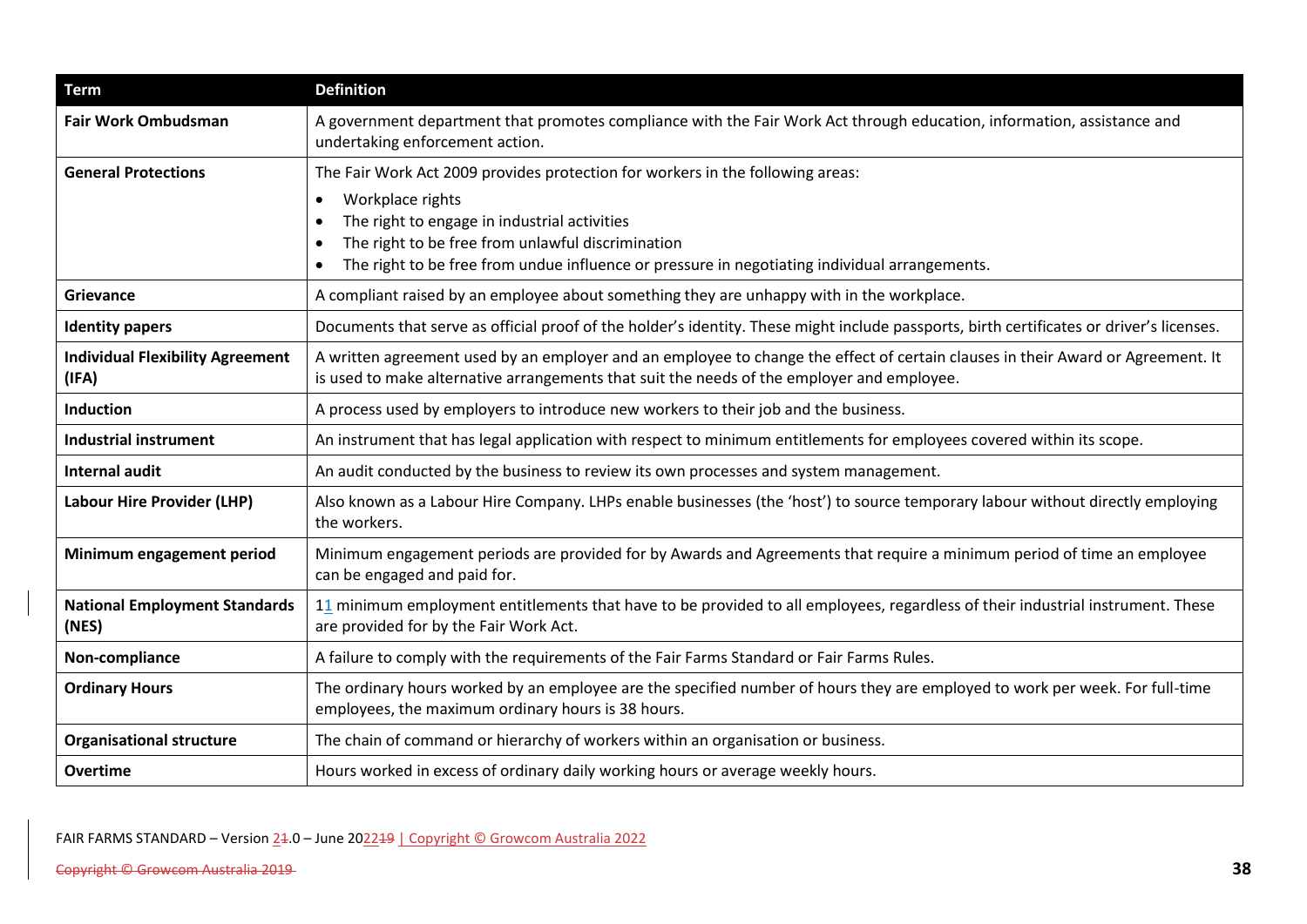| <b>Term</b>                                                      | <b>Definition</b>                                                                                                                                                                                                                                                                                                                                                                                                                                                                                                                                    |
|------------------------------------------------------------------|------------------------------------------------------------------------------------------------------------------------------------------------------------------------------------------------------------------------------------------------------------------------------------------------------------------------------------------------------------------------------------------------------------------------------------------------------------------------------------------------------------------------------------------------------|
| <b>Pacific Australia Labour Mobility</b><br><b>Scheme (PALM)</b> | The Australian Government Scheme incorporating the Seasonal Workers Programme and the Pacific Labour Scheme.                                                                                                                                                                                                                                                                                                                                                                                                                                         |
|                                                                  |                                                                                                                                                                                                                                                                                                                                                                                                                                                                                                                                                      |
| <b>Parental leave</b>                                            | An employee's entitlement to time off work to care for a child.                                                                                                                                                                                                                                                                                                                                                                                                                                                                                      |
| Pay Slip                                                         | A notice of payment that an employer gives to an employee.                                                                                                                                                                                                                                                                                                                                                                                                                                                                                           |
| <b>Performance Management</b>                                    | The process of evaluating and managing workers' performance to ensure it is consistent with the business's objectives and the<br>standards expected of workers.                                                                                                                                                                                                                                                                                                                                                                                      |
| <b>Piecework</b>                                                 | Piecework occurs when an employer pays a piece rate, i.e. a rate of pay calculated based on a quantifiable output or task, not a<br>period of time worked.                                                                                                                                                                                                                                                                                                                                                                                           |
| <b>Policy statement</b>                                          | A document that sets out acceptable methods, procedures and behaviours within the business.                                                                                                                                                                                                                                                                                                                                                                                                                                                          |
| <b>Probation</b>                                                 | A period of time where employers can assess if employees are suitable for the role and business.                                                                                                                                                                                                                                                                                                                                                                                                                                                     |
| <b>Property map</b>                                              | Any combination of aerial photographs and topographical, cadastral or self-drawn maps or map overlays that document the<br>relevant boundaries, infrastructure and features on, or adjacent to, the property.                                                                                                                                                                                                                                                                                                                                        |
| <b>Recruitment fees</b>                                          | Fees paid by a worker to a Labour Hire Provider or recruiter to aid in getting a job.                                                                                                                                                                                                                                                                                                                                                                                                                                                                |
| Redundancy                                                       | Redundancy occurs when an employer either decides they no longer need an employee's job to be done by anyone, or the<br>employer becomes insolvent or bankrupt, and terminates employment.                                                                                                                                                                                                                                                                                                                                                           |
| <b>Risk</b>                                                      | The likelihood of injury or harm resulting from exposure to a hazard.                                                                                                                                                                                                                                                                                                                                                                                                                                                                                |
| Seasonal Workers Programme &<br><b>Pacific Labour Scheme</b>     | The Seasonal Workers Programme (SWP) offers employers in the agriculture sector access to a reliable, returning workforce when<br>there is not enough local Australian labour to meet seasonal demand. The Pacific Labour Scheme (PLS) commenced in July 2018,<br>building on the success of the SWP. The PLS is an employer-sponsored program open to all industries in rural and regional Australia.<br>Under the PLS workers can stay in Australia for one to three years, complementing the SWP where workers can stay for up to nine<br>months. |
| <b>StaffSure</b>                                                 | StaffSure is a Labour Hire Provider certification scheme developed by the RSCA covering key areas of business integrity and ethical<br>employment.                                                                                                                                                                                                                                                                                                                                                                                                   |
| Sub-contract                                                     | Sub-contracting arrangements occur when a Labour Hire Provider sub-contracts their contracted work to another Labour Hire<br>Provider or contractor.                                                                                                                                                                                                                                                                                                                                                                                                 |